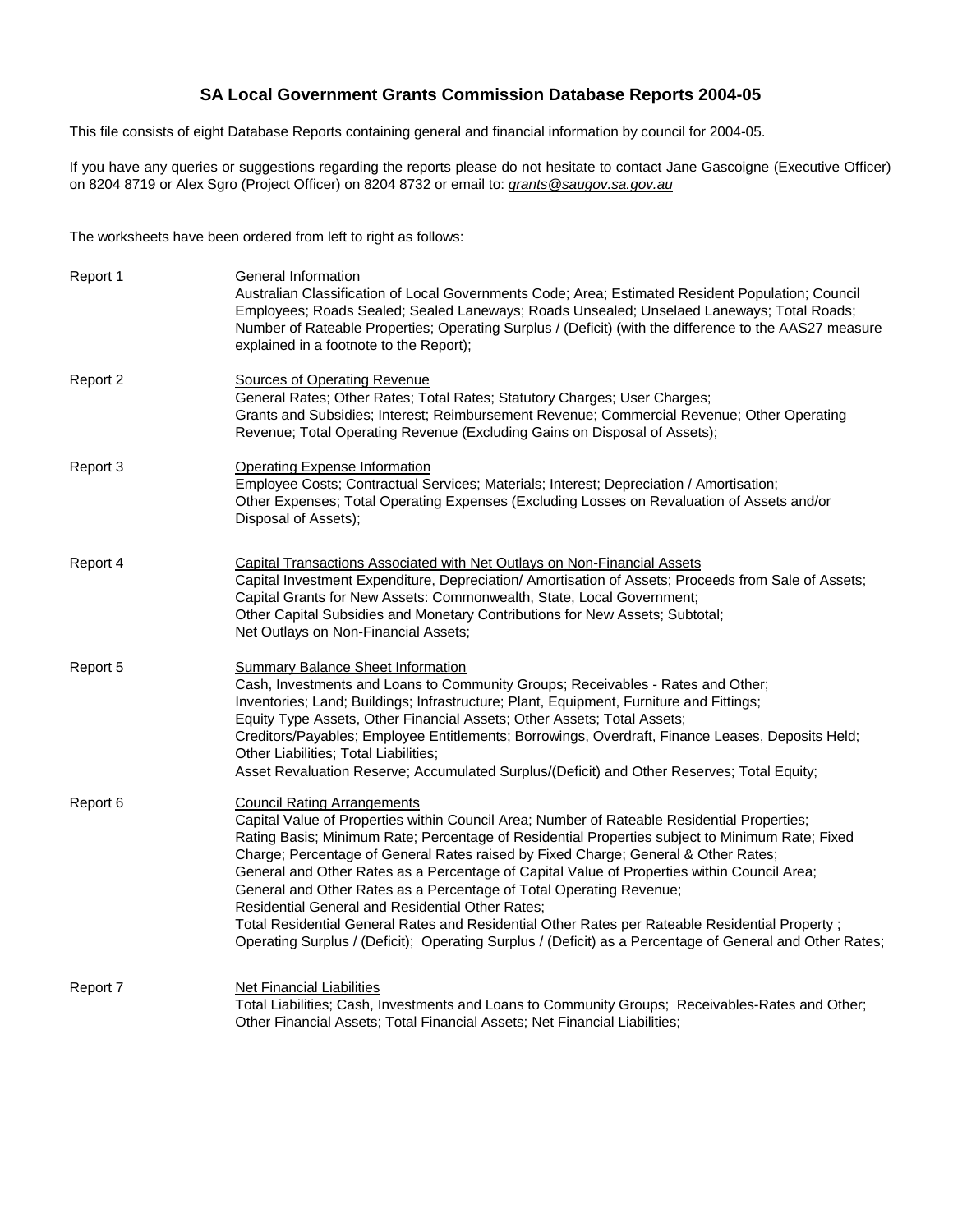Report 8 Key Financial Performance and Position Measures / Indicators General and Other Rate Revenue Increase/(Decrease) from 2003-04 to 2004-05; Operating Surplus / (Deficit); Operating Surplus / (Deficit) as Percentage of General and Other Rates; Net Outlays on Non-Financial Assets; Net Lending/ (Borrowing); Net Financial Liabilities; Net Financial Liabilities as Percentage of Total Operating Revenue; Net Interest Expenses as Percentage of Total Operating Revenue;

> Explanatory material about the key financial position and performance measures and indicators is available in Chapters 2 and 4 of Volume 2 of the final report of the Financial Sustainability Review Board. Similar material was provided in the Review Board's Discussion Paper issued on 8th March 2005, the Review Board's Interim Report issued on 30th May 2005, and a draft technical report assembled by Access Economics for the Review Board at the time of the Interim Report in May 2005 (all available on the LGA's website under the Financial Sustainability Program).

For those interested, a comprehensive description and explanation of the background and definition of financial sustainability measures/indicators is available in a document prepared by Access Economics which is displayed under "Resources" on the LGA's Website under Financial Sustainability Program. (Access Economics "Defining Fiscal Sustainability". State and Territory Budget Monitor No. 56 (April 2003), Chapter 12.)

- Source South Australian Local Government Grants Commission from councils submitted Supplementary Returns to the Annual Financial Statements.
- Notes 1. These reports include differences from councils Financial Statements and amounts provided in Supplementary Return so as to enhance data consistency and comparability.
	- 2. The information contained in this report is exclusively for council internal use only. Any other use, disclosure or reproduction of this document is unauthorised.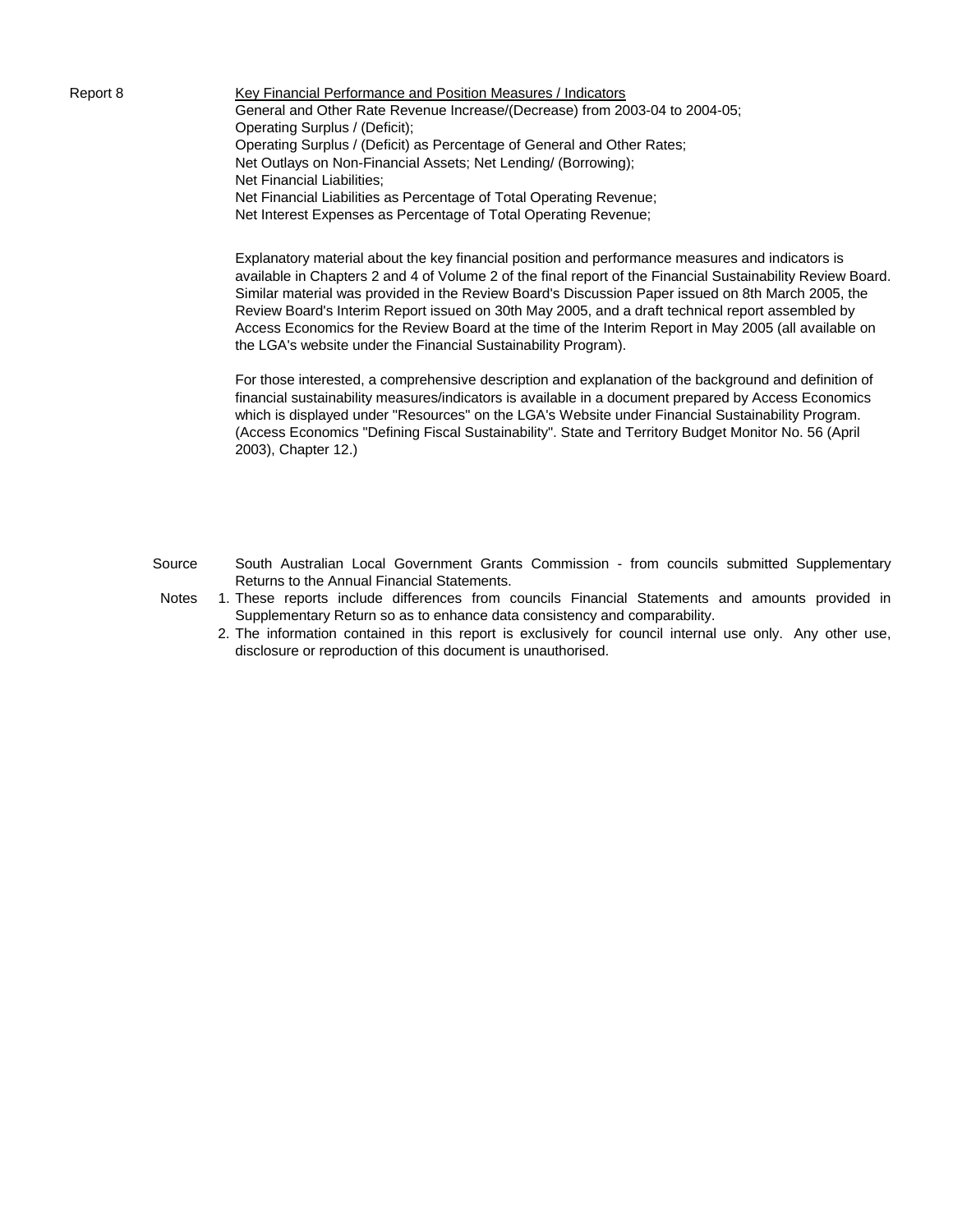## **Report 1 - General Information Glossary**

| <b>ACLG Code</b><br>Australian Classification of Local Governments.<br>Compiled Annually by the SA LGGC, summary can be found in the Local Government National Report (2003-04)<br>- Report on the Operation of the Local Government (Financial Assistace) Act 1995. pg 250.    |
|---------------------------------------------------------------------------------------------------------------------------------------------------------------------------------------------------------------------------------------------------------------------------------|
| Area (Hectares)<br>As per ABS Information<br>Note: area data sourced from the Department for Environment and Heritage cadastral database.                                                                                                                                       |
| <b>Estimated Resident Population</b><br>As per ABS Information (as at 30 June 2005)                                                                                                                                                                                             |
| <b>Council Employees (FTE)</b><br>As per Councils' General Information Returns                                                                                                                                                                                                  |
| <b>Roads Sealed</b><br>As per Councils' General Information Returns / Road Audit<br>(Sealed Roads in Built Up Areas plus<br>Sealed Roads in Non Built Up Areas)                                                                                                                 |
| <b>Sealed Laneways</b><br>As per Councils' General Information Returns / Road Audit<br>(Sealed Laneways)                                                                                                                                                                        |
| <b>Roads Unsealed</b><br>As per Councils' General Information Returns / Road Audit<br>(Formed Roads in Built Up Areas plus Formed Roads in Non Built Up Areas plus<br><b>Unformed Roads in</b><br>Built Up Areas plus Unformed Roads in Non Built Up Areas)                     |
| <b>Unsealed Laneways</b><br>As per Councils' General Information Returns / Road Audit<br>(Unsealed Laneways)                                                                                                                                                                    |
| <b>Total Roads Including Laneways</b><br>Roads Sealed plus Sealed Laneways plus Roads Unsealed plus Unsealed Laneways                                                                                                                                                           |
| <b>Number of Rateable Properties</b><br>Total Rateable Properties (As per The Office of the Valuer-General)                                                                                                                                                                     |
| <b>Operating Surplus / (Deficit)</b><br>Total Operating Revenue (Excluding Gain on Disposal of Assets) minus Total Operating Expenses (Excluding<br>Book Losses on Revaluation of Assets and/ or Disposal of Assets<br>As per SA LGGC Supplementary Return/Financial Statements |
|                                                                                                                                                                                                                                                                                 |
|                                                                                                                                                                                                                                                                                 |
|                                                                                                                                                                                                                                                                                 |
|                                                                                                                                                                                                                                                                                 |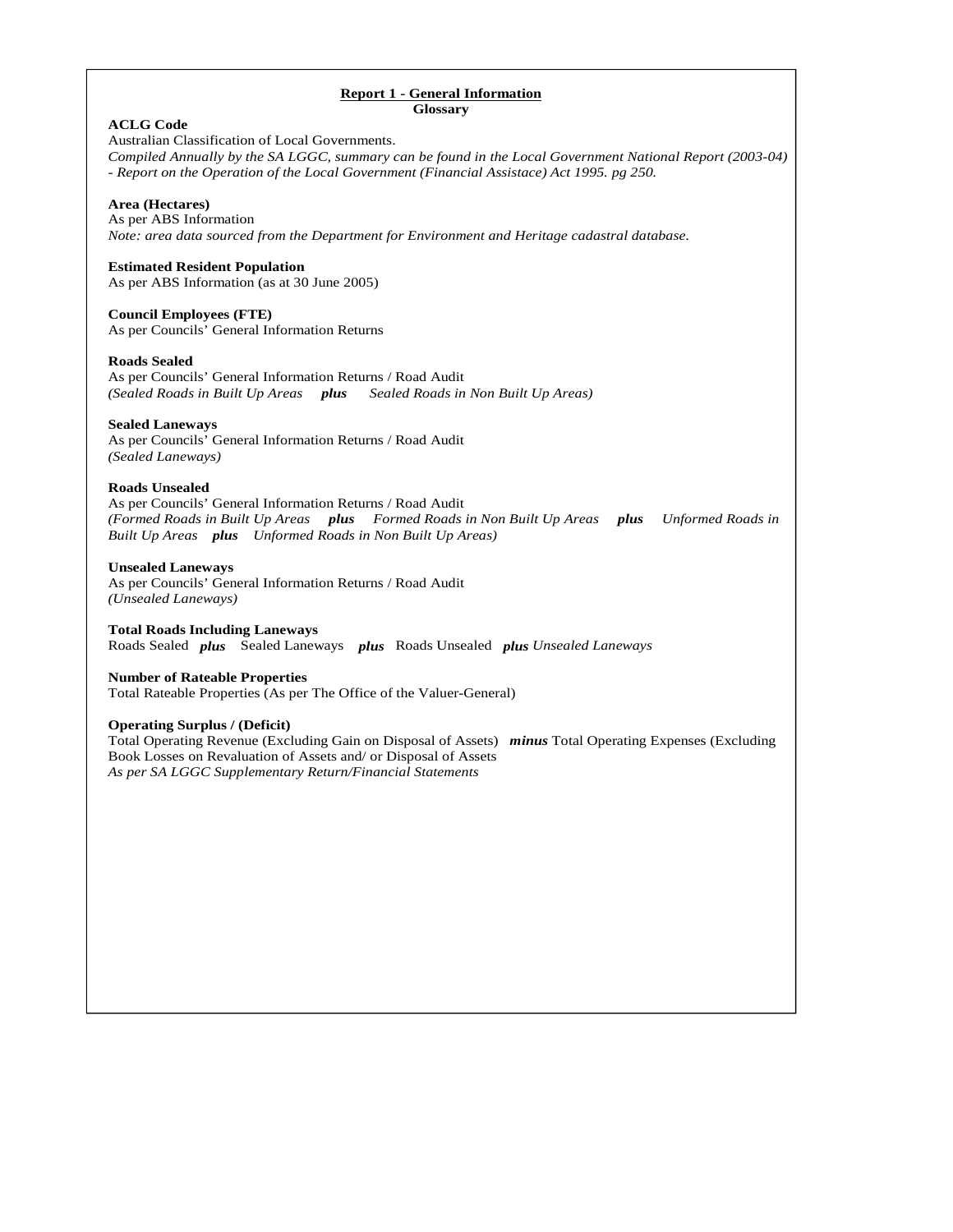#### SA Local Government Grants CommissionReport 1 - General Information By Council for 2004/05 Financial Year

| <b>ACLG</b><br>Code | Area<br>(Hectares) | Estimated<br>Resident | Council<br>Employees | Roads<br>Sealed | Sealed<br>Laneways | Roads<br>Unsealed | Unsealed<br>Laneways | Total<br>Roads | Number of<br>Rateable | (3) Operating<br>Surplus / |
|---------------------|--------------------|-----------------------|----------------------|-----------------|--------------------|-------------------|----------------------|----------------|-----------------------|----------------------------|
|                     |                    | Population as         | (FTE)                | (Km)            | (Km)               | (Km)              | (Km)                 | Including      | Properties            | (Deficit)                  |
|                     |                    | at 30 June            |                      |                 |                    |                   |                      | Lanewavs       |                       | (S 000)                    |
|                     |                    | 2005                  |                      |                 |                    |                   |                      | (Km)           |                       |                            |

| Urban, Urban Fringe and Urban Regional |                          |                    |                   |           |            |                    |                  |                            |                |                  |              |
|----------------------------------------|--------------------------|--------------------|-------------------|-----------|------------|--------------------|------------------|----------------------------|----------------|------------------|--------------|
| Adelaide                               | <b>UCC</b>               | 1,527              | 14,725            | 733       | 130        | 4.1                | 0                | $\mathbf 0$                | 134            | 19,838           | 11,985       |
| <b>Adelaide Hills</b>                  | <b>UFM</b>               | 79,246             | 39,028            | 154       | 601        | 2.8                | 486              | 0.7                        | 1,091          | 17,077           | (344)        |
| Alexandrina                            | <b>UFS</b>               | 182,571            | 20,408            | 132       | 483        | 1.9                | 834              | $\mathbf 0$                | 1,318          | 16,293           | 492          |
| Barossa                                | <b>UFS</b>               | 89,136             | 20,757            | 93        | 324        | 0.3                | 636              | $\mathbf 0$                | 960            | 11,123           | 1,497        |
| <b>Burnside</b>                        | <b>UDM</b>               | 2,741              | 42,940            | 146       | 228        | 5.3                | 5                | $\mathbf 0$                | 239            | 21,057           | (1,049)      |
| Campbelltown                           | <b>UDM</b>               | 2,428              | 47,266            | 102       | 252        | 0.8                | 0                | $\mathbf 0$                | 253            | 21,616           | (519)        |
| <b>Charles Sturt</b>                   | <b>UDL</b>               | 5,546              | 103,453           | 413       | 558        | 1.6                | $\overline{7}$   | $\mathbf 0$                | 567            | 51,658           | (5, 372)     |
| Coober Pedy                            | <b>URS</b>               | 7,752              | 2,091             | 43        | 27         | $\mathbf 0$        | 394              | 0.2                        | 421            | 1,556            | (1, 371)     |
| Gawler                                 | <b>UFS</b>               | 4,102              | 19,390            | 84        | 148        | 0.5                | 29               | $\mathbf 0$                | 178            | 9,273            | 47           |
| <b>Holdfast Bay</b>                    | <b>UDM</b>               | 1,447              | 34,274            | 223       | 172        | 2.4                | 0                | $\mathbf 0$                | 175            | 20,439           | 1,365        |
| Marion                                 | <b>UDL</b>               | 5,607              | 80,909            | 287       | 466        | 0.6                | $\mathbf 0$      | $\mathbf 0$                | 467            | 39,362           | (801)        |
| Mitcham                                | <b>UDM</b>               | 7,551              | 62,358            | 216       | 388        | 0.5                | $\overline{4}$   | $\mathbf 0$                | 392            | 28,330           | (1, 910)     |
| <b>Mount Barker</b>                    | URS                      | 59,346             | 26,186            | 109       | 317        | 1.8                | 399              | $\mathbf 0$                | 717            | 13,013           | 503          |
| Norwood, Payneham And St. Peters       | <b>UDM</b>               | 1,512              | 34,033            | 145       | 157        | 12.2               | 0                | 0                          | 170            | 19,834           | (2,085)      |
| Onkaparinga                            | UFV                      | 51,890             | 154,514           | 534       | 1,186      | 6.0                | 226              | $\mathbf 0$                | 1,418          | 69,199           | (3,045)      |
| Playford                               | UFL                      | 34,427             | 71,390            | 269       | 620        | 0.9                | 126              | $\mathbf 0$                | 747            | 30,940           | (3, 103)     |
| Port Adelaide Enfield                  | <b>UDL</b>               | 9,308              | 104,180           | 459       | 650        | 1.7                | 5                | $\mathbf 0$                | 657            | 55,463           | (1,570)      |
| Prospect                               | <b>UDS</b><br><b>URS</b> | 778<br>11,009      | 19,191            | 69        | 87<br>30   | 3.6<br>$\mathbf 0$ | $\mathbf 0$<br>3 | $\mathbf 0$<br>$\mathbf 0$ | 91<br>33       | 9,758            | 178<br>(756) |
| Roxby Downs                            | <b>UDV</b>               |                    | 3,571             | 13<br>403 |            | 2.0                | $\overline{7}$   | $\mathbf 0$                | 718            | 1,417            |              |
| Salisbury                              | <b>UDL</b>               | 15,776<br>9,507    | 121,276<br>99,939 | 342       | 709<br>566 | 2.3                | 16               | $\mathbf 0$                | 584            | 51,731<br>39,985 | (648)<br>24  |
| Tea Tree Gully<br>Unley                | <b>UDM</b>               | 1.437              | 36,331            | 149       | 164        | 5.5                | $\mathbf 0$      | $\mathbf 0$                | 170            | 18,879           | (1,600)      |
| Victor Harbor                          | <b>URS</b>               | 38,649             | 12,355            | 85        | 232        | 0.6                | 137              | $\mathbf 0$                | 370            | 9,510            | (1, 170)     |
| Walkerville                            | <b>UDS</b>               | 356                | 7,077             | 26        | 35         | 0.7                | 0                | $\pmb{0}$                  | 36             | 3,437            | 23           |
| <b>West Torrens</b>                    | <b>UDM</b>               | 3,709              | 52,622            | 251       | 289        | 3.1                | $\mathbf 0$      | $\mathbf 0$                | 292            | 29,658           | (1, 921)     |
|                                        |                          |                    |                   |           |            |                    |                  |                            |                |                  |              |
| <b>Provincial Cities</b>               |                          |                    |                   |           |            |                    |                  |                            |                |                  |              |
| <b>Mount Gambier</b>                   | <b>URS</b>               | 2,713              | 23,895            | 95        | 189        | 0.4                | $\overline{1}$   | $\mathbf 0$                | 190            | 12,379           | (1,865)      |
| Murray Bridge                          | RAV                      | 182,433            | 17,959            | 128       | 366        | 0.3                | 601              | $\mathbf 0$                | 968            | 10,151           | (674)        |
| Port Augusta                           | <b>URS</b>               | 119,093            | 13,735            | 185       | 171        | 0.7                | 237              | $\mathbf 0$                | 409            | 7,016            | (611)        |
| Port Lincoln                           | <b>URS</b>               | 3,234              | 14,563            | 41        | 146        | 0.5                | 11               | $\mathbf 0$                | 157            | 7,837            | 780          |
| Port Pirie                             | <b>RAV</b>               | 178.055            | 17,480            | 80        | 303        | 0.1                | 868              | $\mathbf 0$                | 1,171          | 9,562            | (908)        |
| Whyalla                                | <b>URS</b>               | 103,715            | 21,306            | 131       | 205        | 2.9                | 62               | 66.2                       | 336            | 11,088           | (1, 159)     |
|                                        |                          |                    |                   |           |            |                    |                  |                            |                |                  |              |
| <b>Rural - Small and Medium</b>        |                          |                    |                   |           |            |                    |                  |                            |                |                  |              |
| Barunga West                           | <b>RAM</b><br><b>RAM</b> | 157,996            | 2,579<br>3,536    | 19<br>41  | 58<br>66   | 0.3<br>$\mathbf 0$ | 995              | $\mathbf 0$<br>$\mathbf 0$ | 1,053<br>1,709 | 2,486<br>1,994   | (189)        |
| Ceduna<br>Cleve                        | RAS                      | 543,382<br>448,851 | 1,885             | 21        | 57         | 0.1                | 1,643<br>1,338   | 0                          | 1,396          | 1,353            | (143)<br>104 |
| Elliston                               | <b>RAS</b>               | 667,750            | 1,143             | 13        | 39         | $\mathbf 0$        | 1,109            | $\mathbf 0$                | 1,147          | 1,155            | 386          |
| <b>Flinders Ranges</b>                 | <b>RAS</b>               | 410,644            | 1,692             | 18        | 17         | $\mathbf 0$        | 1,244            | $\mathbf 0$                | 1,261          | 1,609            | 11           |
| Franklin Harbour                       | <b>RAS</b>               | 327,660            | 1,324             | 15        | 51         | $\mathbf 0$        | 884              | $\mathbf 0$                | 935            | 1,064            | 91           |
| Goyder                                 | <b>RAM</b>               | 668,788            | 4,126             | 44        | 136        | 0.3                | 3,111            | $\mathbf 0$                | 3,247          | 4,149            | (223)        |
| Kangaroo Island                        | <b>RAM</b>               | 443,176            | 4,556             | 59        | 236        | $\mathbf 0$        | 1,125            | 0.2                        | 1,361          | 5,139            | (1, 417)     |
| Karoonda East Murray                   | <b>RAS</b>               | 440,868            | 1,168             | 14        | 81         | $\mathbf 0$        | 1,217            | $\mathbf 0$                | 1,298          | 1,033            | 405          |
| Kimba                                  | <b>RAS</b>               | 396,640            | 1,166             | 15        | 49         | $\mathbf 0$        | 1,665            | $\mathbf 0$                | 1,714          | 853              | (635)        |
| Kingston                               | <b>RAM</b>               | 335,139            | 2,344             | 17        | 110        | 0.2                | 624              | 0.1                        | 734            | 2,273            | (431)        |
| Lehunte                                | <b>RAS</b>               | 536,908            | 1,391             | 21        | 80         | $\mathbf 0$        | 1,805            | $\mathbf 0$                | 1,886          | 1,014            | (1, 554)     |
| Lower Eyre Pen                         | <b>RAM</b>               | 475,447            | 4,330             | 26        | 101        | 0.4                | 1,264            | $\mathbf 0$                | 1,366          | 3,120            | 544          |
| Mount Remarkable                       | <b>RAM</b>               | 340,949            | 2,837             | 29        | 78         | 0                  | 1,985            | $\mathbf 0$                | 2,063          | 2,831            | 118          |
| Northern Areas                         | RAM                      | 297,409            | 4,628             | 46        | 108        | 0                  | 2,089            | $\mathbf 0$                | 2,197          | 3,799            | (639)        |
| Orroroo/Carrieton                      | <b>RAS</b>               | 330,629            | 950               | 9         | 29         | $\mathbf 0$        | 1,599            | $\mathbf 0$                | 1,628          | 1,236            | 89           |
| Peterborough                           | <b>RAS</b>               | 300,616            | 1,843             | 20        | 40         | $\mathbf 0$        | 1,191            | $\pmb{0}$                  | 1,230          | 1,676            | (1,038)      |
| Robe                                   | <b>RAS</b>               | 109,805            | 1,406             | 27        | 38         | 0.2                | 397              | $\mathbf 0$                | 435            | 2,086            | (116)        |
| Southern Mallee                        | RAM                      | 570,232            | 2,197             | 34        | 84         | $\mathbf 0$        | 1,245            | $\mathbf{1}$               | 1,330          | 1,687            | (386)        |
| <b>Streaky Bay</b>                     | <b>RAM</b>               | 623,742            | 2,014             | 20        | 52         | $\mathbf 0$        | 1,670            | $\mathbf 0$                | 1,721          | 1,876            | 590          |
| <b>Tumby Bay</b>                       | <b>RAM</b>               | 266,829            | 2,685             | 17        | 48         | 0.2                | 1,058            | $\mathbf 0$                | 1,107          | 2,054            | (447)        |
| Yankalilla                             | <b>RAM</b>               | 75,693             | 4,104             | 33        | 121        | $\Omega$           | 418              | $\Omega$                   | 539            | 4,919            | 40           |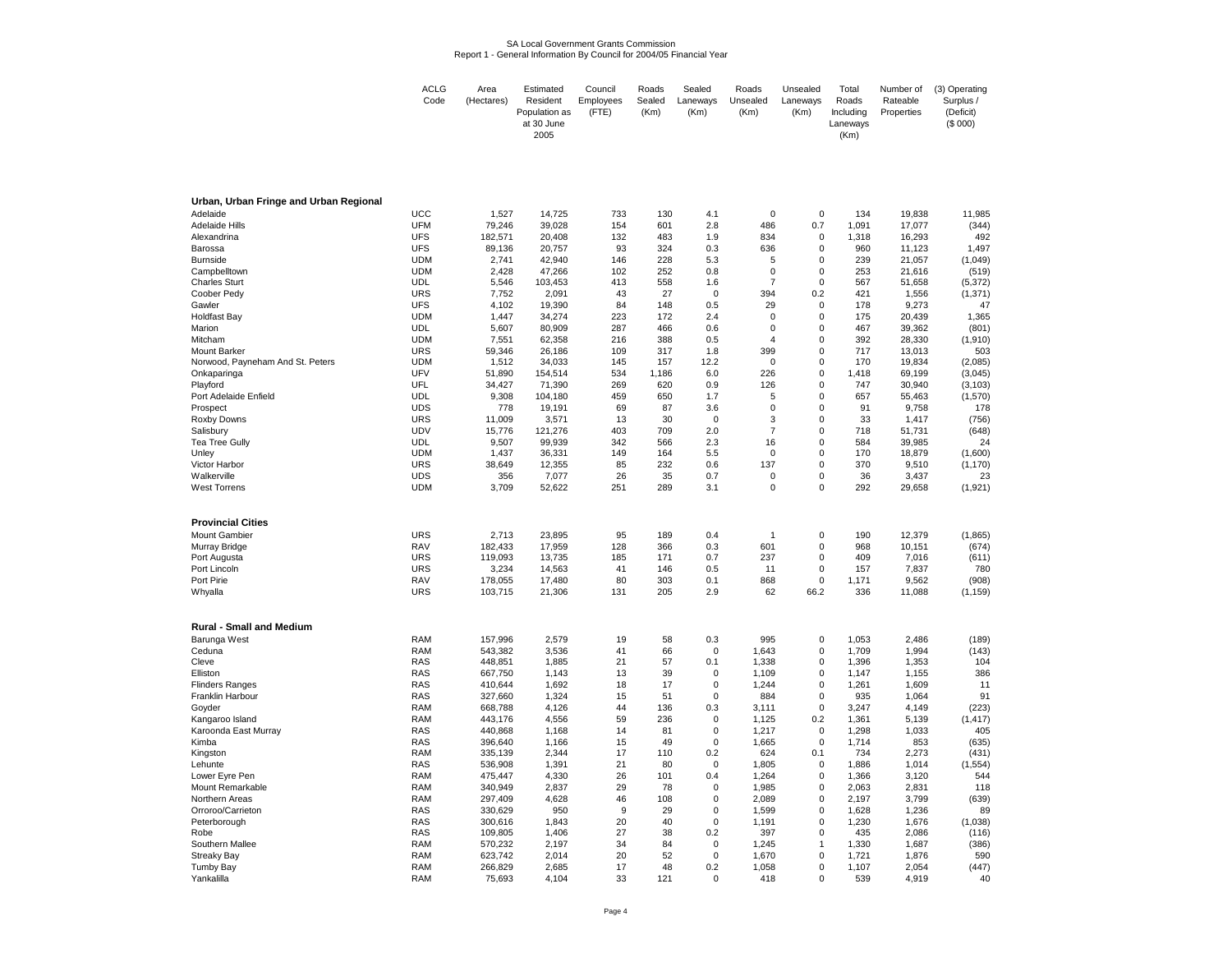#### SA Local Government Grants CommissionReport 1 - General Information By Council for 2004/05 Financial Year

|                                  | <b>ACLG</b><br>Code | Area<br>(Hectares) | Estimated<br>Resident<br>Population as<br>at 30 June<br>2005 | Council<br>Employees<br>(FTE) | Roads<br>Sealed<br>(Km) | Sealed<br>Laneways<br>(Km) | Roads<br>Unsealed<br>(Km) | Unsealed<br>Laneways<br>(Km) | Total<br>Roads<br>Including<br>Laneways<br>(Km) | Number of<br>Rateable<br>Properties | (3) Operating<br>Surplus /<br>(Deficit)<br>(\$000) |
|----------------------------------|---------------------|--------------------|--------------------------------------------------------------|-------------------------------|-------------------------|----------------------------|---------------------------|------------------------------|-------------------------------------------------|-------------------------------------|----------------------------------------------------|
| Rural - Large and Very Large     |                     |                    |                                                              |                               |                         |                            |                           |                              |                                                 |                                     |                                                    |
| Berri Barmera                    | <b>RAV</b>          | 50,736             | 11,213                                                       | 71                            | 255                     | 0                          | 158                       | 0                            | 413                                             | 5,918                               | (431)                                              |
| <b>Clare And Gilbert Valleys</b> | RAL                 | 188,558            | 8,275                                                        | 50                            | 197                     | 0.4                        | 1,624                     | 0                            | 1,822                                           | 6,202                               | (1,242)                                            |
| Coorong                          | RAL                 | 886,025            | 5,746                                                        | 55                            | 321                     | 0.1                        | 1,563                     | 0                            | 1,884                                           | 3,951                               | 373                                                |
| Copper Coast                     | <b>RAV</b>          | 77,601             | 11,640                                                       | 75                            | 248                     | 2.9                        | 685                       | 4.1                          | 940                                             | 9,517                               | (814)                                              |
| Grant                            | RAL                 | 192,399            | 8,128                                                        | 63                            | 441                     | 0.1                        | 1,156                     | $\mathbf 0$                  | 1,597                                           | 5,173                               | (1,779)                                            |
| <b>Light Regional</b>            | <b>RAV</b>          | 127,290            | 12,016                                                       | 49                            | 145                     | 0.2                        | 1,300                     | 1.5                          | 1,446                                           | 6,665                               | (2,370)                                            |
| Loxton Waikerie                  | <b>RAV</b>          | 796,386            | 12,172                                                       | 81                            | 348                     | 0                          | 1,967                     | 0                            | 2,315                                           | 7,266                               | 787                                                |
| Mallala                          | RAL                 | 93,161             | 7,902                                                        | 45                            | 112                     | 0                          | 842                       | 0.1                          | 954                                             | 4,412                               | 359                                                |
| Mid Murray                       | RAL                 | 625,242            | 8,415                                                        | 87                            | 300                     | 2.2                        | 3,077                     | 0                            | 3,379                                           | 9,317                               | (217)                                              |
| Naracoorte Lucindale             | RAL                 | 452,990            | 8,289                                                        | 75                            | 488                     | 0.6                        | 1,123                     | 0                            | 1,611                                           | 5,881                               | (3,886)                                            |
| Renmark Paringa                  | RAL                 | 90,014             | 9,755                                                        | 34                            | 299                     | 0.3                        | 191                       | 0                            | 490                                             | 5,015                               | (461)                                              |
| Tatiara                          | <b>RAL</b>          | 652,776            | 7,071                                                        | 46                            | 492                     | 0                          | 1,439                     | $\mathbf 0$                  | 1,930                                           | 4,452                               | (1, 132)                                           |
| Wakefield Regional               | RAL                 | 346,154            | 6,567                                                        | 54                            | 182                     | 0                          | 2,498                     | $^{\circ}$                   | 2,680                                           | 4,840                               | 155                                                |
| Wattle Range                     | <b>RAV</b>          | 394,691            | 12,366                                                       | 90                            | 489                     | 1.8                        | 1,966                     | 2.3                          | 2,460                                           | 8,700                               | (4, 357)                                           |
| Yorke Peninsula                  | <b>RAV</b>          | 592,771            | 11,720                                                       | 95                            | 434                     | 0                          | 3,448                     | 0                            | 3,882                                           | 12,708                              | (3,736)                                            |
| <b>State Total</b>               |                     | 15,552,545         | 1,534,381                                                    | 7,673                         | 16,628                  | 76.4                       | 57,811                    | 76.3                         | 74,591                                          | 817,902                             | (39, 175)                                          |

South Australian Local Government Grants Commission - from council submitted Supplementary Returns to the Annual Financial

 There may be differences from council Financial Statements and amounts shown in Supplementary Returns so as to enhance data consistency and comparability.

2. The information contained in this report is exclusively for council's internal use only. Any other use, disclosure or reproduction of this document is unauthorised.

3. The Operating Surplus/(Deficit) shown here is different from the AAS27 calculation of that measure in that it excludes revenue from gains on the disposal of assets as well as expenses from losses on the revaluation or disposal of assets.

SourceNotes 1.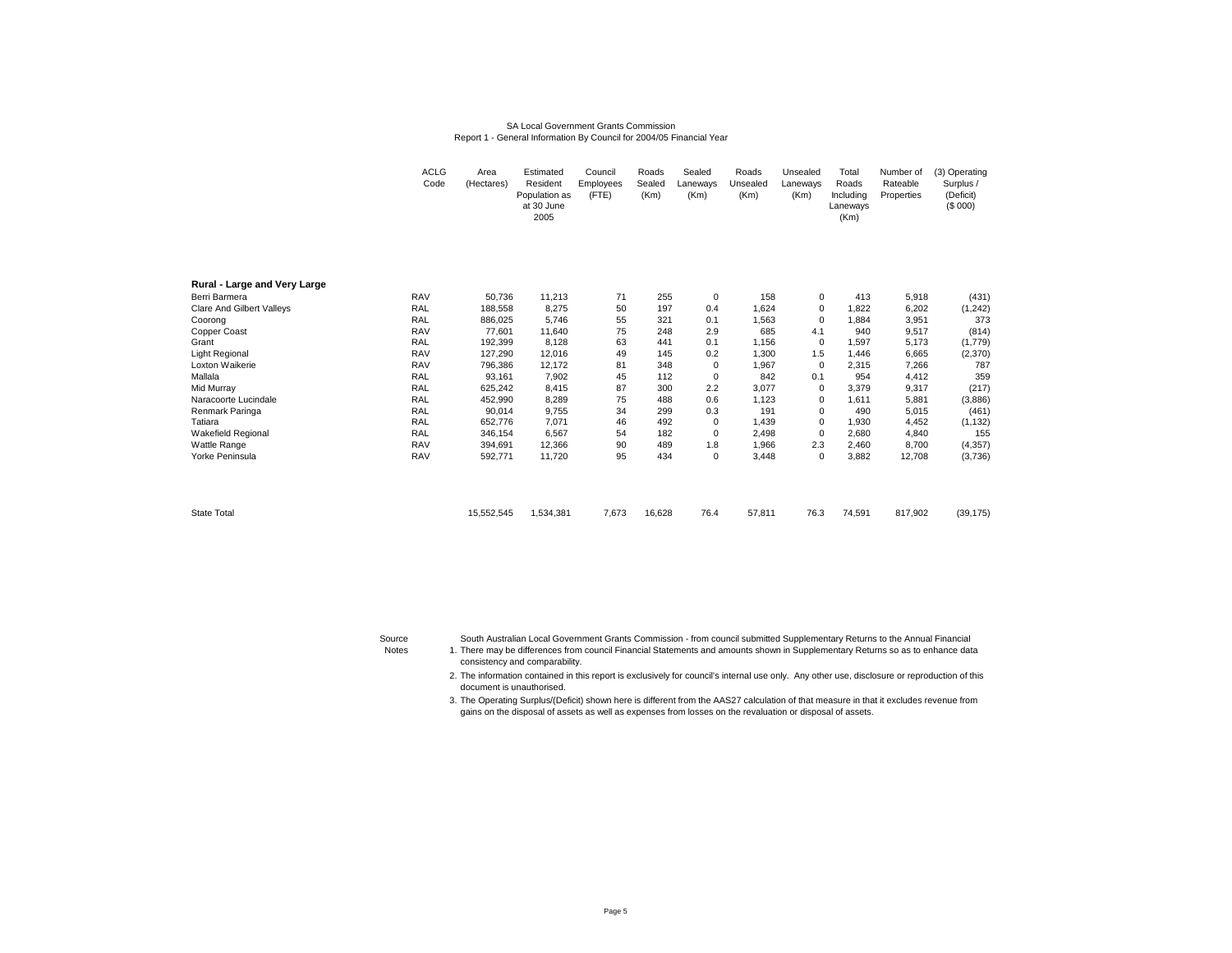### **Report 2 - Sources of Operating Revenues Glossary**

# **General Rates**

Net General Rates *As per SA LGGC Supplementary Return/Financial Statements* 

## **Other Rates**

## Includes:

 Separate & Special, Common Effluent Drainage, Water Supply, Garbage, Stormwater Levy. *As per SA LGGC Supplementary Return/Financial Statements* 

## **Total Rates**

General Rates *(See Above) plus* Other Rates *(See Above)* 

## **Statutory Charges**

Includes:

 Development Act Fees, Town Planning Fees, Rate Searches, Cemetery/Crematoria Fees, Animal Registration Fees, Septic Tank/Effluent Drain

 Licence/Inspection Fees, Parking Fines/Expiation Fees, Health Regulation Fines, Environmental Control Fines, Litter Control Fines, Library Fines, Road Moieties & Other Licences/Fees/Fines.

*As per SA LGGC Supplementary Return/Financial Statements* 

## **User Charges**

*As per SA LGGC Supplementary Return/Financial Statements* 

## **Grants and Subsidies (Commonwealth Government, State and Local Government)**

Includes Commonwealth Roads to Recovery Grants where Councils have discretion on the use of those Grants. Includes LGGC General Purpose and Road Grants

*As per SA LGGC Supplementary Return/Financial Statements* 

## **Interest**

Interest Includes:

 Interest Received from Public Sector: Commonwealth, State & Other Councils; Interest Received from Deposits with: LGFA, Other Financial Institutions, Banks & Private Sector, Interest Received from Loans to Community Groups; Other Investment Income: Dividends & Other *As per SA LGGC Supplementary Return/Financial Statements* 

## **Reimbursement Revenue**

*As per SA LGGC Supplementary Return/Financial Statements* 

## **Commercial Revenue**

*As per SA LGGC Supplementary Return/Financial Statements* 

## **Other Operating Revenue**

*As per SA LGGC Supplementary Return/Financial Statements* 

## **Total Operating Revenue (Excluding Gains on Disposal of Assets)**

Total Operating Revenue before Capital Revenues (Excluding Gain on Disposal of Non Current Assets) Total Operating Revenue Includes:

Rate Revenue, Statutory Charges, User Charges, Grants and Subsidies, Interest,

Reimbursement Revenue, Commercial Revenue, Donations & Contributions, Other Operating Revenue *As per SA LGGC Supplementary Return/Financial Statements*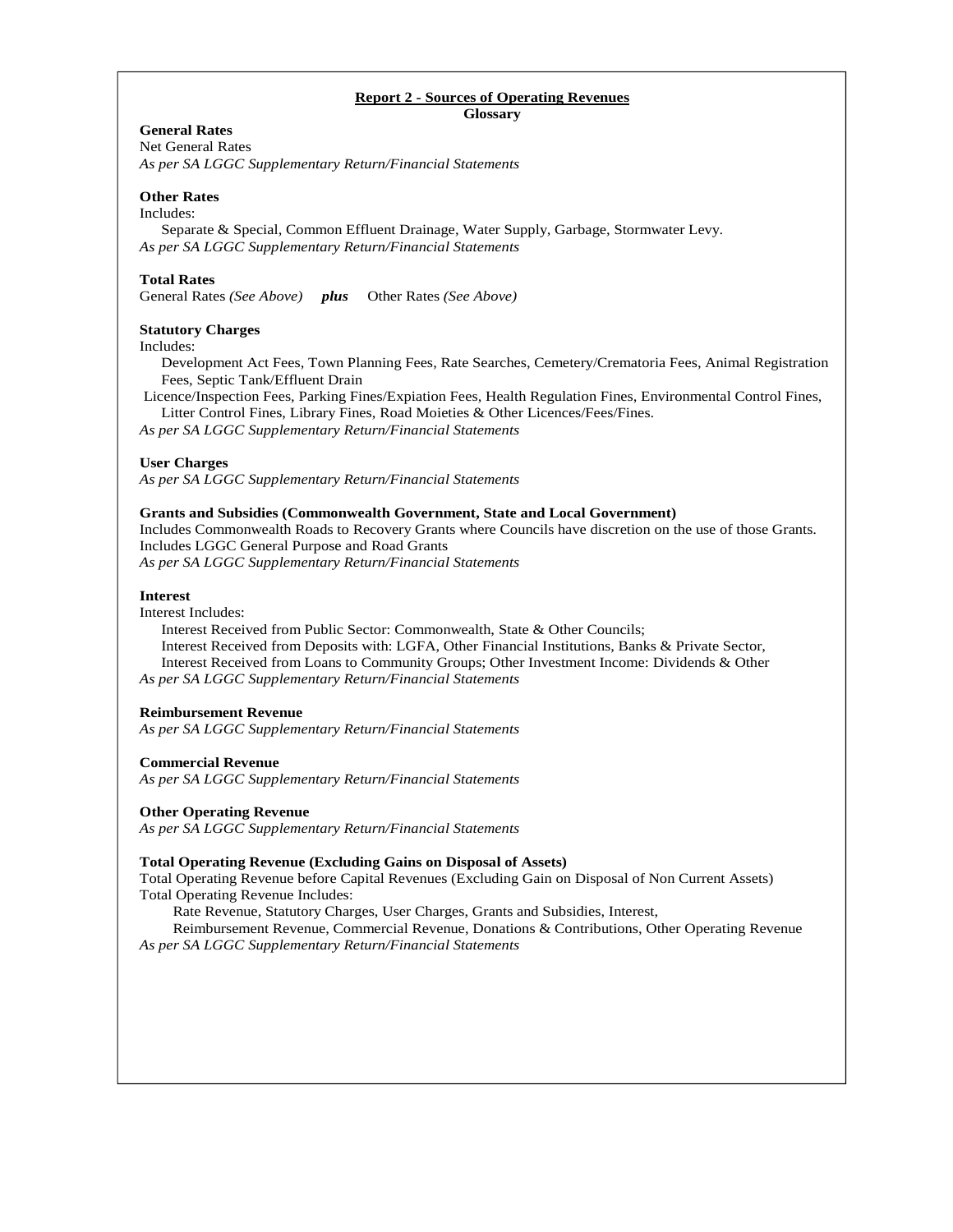### SA Local Government Grants Commission Report 2 - Sources of Operating Revenues By Council for 2004/05 Financial Year

|                                                 | General<br>Rates<br>(\$000) | Other<br>Rates<br>(\$000) | Total<br>Rates<br>(\$000) | Statutory<br>Charges<br>(S 000) | User<br>Charges<br>(S 000) | Grants &<br>Subsidies<br>(S 000) | Interest<br>(\$000) | Reimb.<br>Revenue<br>(S 000) | Commercial<br>Revenue<br>(S 000) | Other<br>Operating<br>Revenue<br>(S 000) | (3) Total Operating<br>Revenue<br>(Excluding Gains<br>on Disposal of<br>Assets)<br>(\$ 000) |
|-------------------------------------------------|-----------------------------|---------------------------|---------------------------|---------------------------------|----------------------------|----------------------------------|---------------------|------------------------------|----------------------------------|------------------------------------------|---------------------------------------------------------------------------------------------|
| Urban, Urban Fringe and Urban Regional          |                             |                           |                           |                                 |                            |                                  |                     |                              |                                  |                                          |                                                                                             |
| Adelaide                                        | 50,021                      | 2,015                     | 52,036                    | 8,743                           | 50,108                     | 1,871                            | 283                 | 219                          | 390                              | 1,256                                    | 114,906                                                                                     |
| Adelaide Hills                                  | 17.211                      | 1.142                     | 18.354                    | 770                             | 948                        | 2.637                            | 77                  | 92<br>224                    | $\mathbf 0$                      | 1.681                                    | 24.559                                                                                      |
| Alexandrina<br>Barossa                          | 13,758<br>10,293            | 1,449<br>2,390            | 15,207<br>12,683          | 694<br>456                      | 1,693<br>505               | 1,255<br>2,179                   | 351<br>710          | 214                          | 452<br>818                       | 421<br>1,123                             | 20,297<br>18,688                                                                            |
| <b>Burnside</b>                                 | 20,462                      | 629                       | 21,091                    | 470                             | 685                        | 2,261                            | 127                 | 290                          | 393                              | 354                                      | 25,671                                                                                      |
| Campbelltown                                    | 16,644                      | 350                       | 16.994                    | 488                             | 581                        | 2.251                            | 464                 | 64                           | $\mathbf 0$                      | 163                                      | 21.005                                                                                      |
| <b>Charles Sturt</b>                            | 50.106                      | 1.111                     | 51,217                    | 2.249                           | 1.816                      | 5.952                            | 290                 | 226                          | 135                              | 185                                      | 62.070                                                                                      |
| Coober Pedy                                     | 775<br>8,015                | 110<br>204                | 885<br>8,219              | 20<br>442                       | 4,223<br>645               | 4,047<br>2,028                   | 27<br>107           | $\Omega$<br>371              | $\mathbf 0$<br>203               | 120<br>1,055                             | 9,322<br>13,070                                                                             |
| Gawler<br><b>Holdfast Bay</b>                   | 16,416                      | 788                       | 17,204                    | 1,938                           | 7,493                      | 4,058                            | 618                 | 481                          | 0                                | 1,480                                    | 33,272                                                                                      |
| Marion                                          | 34.420                      | 714                       | 35.134                    | 1.145                           | 1.268                      | 4.171                            | 359                 | 530                          | $\mathbf 0$                      | 350                                      | 42.957                                                                                      |
| Mitcham                                         | 25,502                      | 543                       | 26,045                    | 1,022                           | 276                        | 3,400                            | 646                 | 56                           | $\mathbf 0$                      | 424                                      | 31,869                                                                                      |
| Mount Barker                                    | 11,136                      | 3,181                     | 14,317                    | 1,103                           | 452                        | 1,361                            | 267                 | 901                          | 1,731                            | 82                                       | 20,214                                                                                      |
| Norwood, Payneham And St. Peters<br>Onkaparinga | 16,874<br>57,656            | 423<br>3,502              | 17,297<br>61,158          | 793<br>2,187                    | 1,516<br>653               | 1,747<br>12,797                  | 232<br>295          | 165<br>1,443                 | $\mathbf 0$<br>1,262             | 346<br>1,416                             | 22.096<br>81,211                                                                            |
| Playford                                        | 26,510                      | 407                       | 26.917                    | 1.077                           | 1.018                      | 10.429                           | 265                 | 454                          | 245                              | 420                                      | 40.825                                                                                      |
| Port Adelaide Enfield                           | 52.006                      | 957                       | 52.963                    | 1.829                           | 2.499                      | 6.021                            | 893                 | 3.523                        | $\mathbf 0$                      | $\mathbf 0$                              | 67,728                                                                                      |
| Prospect                                        | 9,637                       | 235                       | 9,872                     | 313                             | 139                        | 893                              | 110                 | 164                          | $\mathbf 0$                      | 132                                      | 11,623                                                                                      |
| Roxby Downs<br>Salisbury                        | 1,269<br>41,004             | 4,098<br>931              | 5,367<br>41,935           | 45<br>1,663                     | $\Omega$<br>4,152          | 950<br>13,423                    | 86<br>476           | $\mathbf 0$<br>770           | 17<br>133                        | 455<br>661                               | 6,920<br>63,213                                                                             |
| Tea Tree Gully                                  | 37,773                      | 2,329                     | 40,102                    | 1,357                           | 2,285                      | 5.755                            | 349                 | 157                          | $\mathbf 0$                      | 1.452                                    | 51.457                                                                                      |
| Unley                                           | 21,453                      | 521                       | 21,974                    | 914                             | 1,066                      | 2,142                            | 373                 | 120                          | 0                                | 762                                      | 27,351                                                                                      |
| Victor Harbor                                   | 8,129                       | $\mathbf 0$               | 8,129                     | 352                             | 2,200                      | 818                              | 456                 | 226                          | $\mathbf 0$                      | 198                                      | 12,379                                                                                      |
| Walkerville<br><b>West Torrens</b>              | 3,580<br>23,989             | 123<br>485                | 3,703<br>24,474           | 134<br>1,059                    | 77<br>4,287                | 298<br>2,919                     | 35<br>779           | 81<br>626                    | 361<br>0                         | 19<br>1,614                              | 4,709<br>35,758                                                                             |
| <b>Provincial Cities</b>                        |                             |                           |                           |                                 |                            |                                  |                     |                              |                                  |                                          |                                                                                             |
| Mount Gambier                                   | 9,272                       | 159                       | 9,431                     | 284                             | 1,324                      | 1,420                            | 362                 | 1,067                        | $\mathbf 0$                      | 117                                      | 14,005                                                                                      |
| Murray Bridge                                   | 8,423                       | 98                        | 8,521                     | 334                             | 893                        | 4,957                            | 80                  | 737                          | $\mathbf 0$                      | 546                                      | 16,068                                                                                      |
| Port Augusta<br>Port Lincoln                    | 6,011<br>5,904              | 283<br>242                | 6,294                     | 210<br>315                      | 5,533<br>542               | 5,003<br>1,411                   | 168<br>194          | 273<br>389                   | $\mathbf 0$<br>0                 | 593<br>116                               | 18,074<br>9,113                                                                             |
| Port Pirie                                      | 5,661                       | 112                       | 6,146<br>5,773            | 226                             | 591                        | 4,328                            | 177                 | 101                          | 113                              | 266                                      | 11,575                                                                                      |
| Whyalla                                         | 7,090                       | 842                       | 7,932                     | 340                             | 1.160                      | 4,694                            | 341                 | 260                          | $\mathbf 0$                      | 702                                      | 15,429                                                                                      |
| Rural - Small and Medium                        |                             |                           |                           |                                 |                            |                                  |                     |                              |                                  |                                          |                                                                                             |
| Barunga West<br>Ceduna                          | 1.827<br>1,996              | 223<br>377                | 2.050<br>2,373            | 57<br>68                        | 68<br>634                  | 436<br>1,826                     | 49<br>55            | 126<br>143                   | 85<br>$\mathbf 0$                | 205<br>176                               | 3.076<br>5,275                                                                              |
| Cleve                                           | 1.395                       | 123                       | 1.518                     | 19                              | 22                         | 907                              | 55                  | 105                          | $\mathbf 0$                      | 29                                       | 2.655                                                                                       |
| Elliston                                        | 1.136                       | 14                        | 1.150                     | 18                              | 19                         | 857                              | 19                  | 48                           | $\mathbf 0$                      | 55                                       | 2.165                                                                                       |
| <b>Flinders Ranges</b>                          | 693                         | $\mathsf 0$               | 693                       | 25                              | 186                        | 1,605                            | 105                 | 216                          | 20                               | 27                                       | 2,877                                                                                       |
| Franklin Harbour<br>Goyder                      | 717<br>2,643                | $\mathsf 0$<br>259        | 717<br>2,902              | 33<br>276                       | 46<br>324                  | 814<br>2,936                     | 46<br>44            | 133<br>235                   | 0<br>$\mathbf 0$                 | 78<br>312                                | 1,867<br>7,030                                                                              |
| Kangaroo Island                                 | 3.828                       | 421                       | 4.249                     | 127                             | 714                        | 1.850                            | 141                 | 388                          | $\mathbf 0$                      | 250                                      | 7.719                                                                                       |
| Karoonda East Murray                            | 701                         | $\mathbf 0$               | 701                       | 24                              | 58                         | 985                              | 75                  | 3                            | $\overline{2}$                   | 120                                      | 1,968                                                                                       |
| Kimba                                           | 821                         | 32                        | 853                       | 12                              | 35                         | 936                              | 34                  | 73                           | $\mathbf 0$                      | 191                                      | 2,135                                                                                       |
| Kingston                                        | 2.223<br>909                | 292                       | 2.515                     | 64<br>16                        | 44<br>460                  | 577<br>1,575                     | 37                  | 82<br>53                     | 76                               | 292                                      | 3.687<br>3,246                                                                              |
| Lehunte<br>Lower Eyre Pen                       | 2.544                       | 55<br>387                 | 964<br>2.931              | 80                              | 1.066                      | 978                              | 89<br>174           | 68                           | 0<br>$\mathbf 0$                 | 89<br>161                                | 5.458                                                                                       |
| Mount Remarkable                                | 1,350                       | 304                       | 1.654                     | 58                              | 246                        | 1.234                            | 54                  | 1.060                        | $\mathbf 0$                      | 98                                       | 4.403                                                                                       |
| Northern Areas                                  | 2,250                       | 90                        | 2,340                     | 87                              | 129                        | 1,122                            | 120                 | 222                          | 588                              | 514                                      | 5,122                                                                                       |
| Orroroo/Carrieton                               | 417                         | 39                        | 456                       | 9                               | 67                         | 1,184                            | 73                  | 86                           | $\mathbf 0$                      | 25                                       | 1,900                                                                                       |
| Peterborough<br>Robe                            | 666<br>1,721                | 55<br>282                 | 721<br>2,003              | 22<br>48                        | 60<br>134                  | 1,291<br>769                     | 67<br>22            | 193<br>12                    | 51<br>124                        | 71<br>145                                | 2.477<br>3,257                                                                              |
| Southern Mallee                                 | 1,913                       | $\mathbf 0$               | 1,913                     | 30                              | 268                        | 1,460                            | 22                  | 145                          | $\mathbf 0$                      | 178                                      | 4,016                                                                                       |
| <b>Streaky Bay</b>                              | 1,431                       | 79                        | 1,510                     | 37                              | 1.007                      | 1,394                            | 75                  | 100                          | $\mathbf 0$                      | 70                                       | 4.192                                                                                       |
| Tumby Bay                                       | 1,809                       | 311                       | 2,120                     | 50                              | 68                         | 854                              | 104                 | 118                          | $\mathbf 0$                      | 400                                      | 3,714                                                                                       |
| Yankalilla                                      | 4,230                       | 406                       | 4.636                     | 158                             | 731                        | 412                              | 57                  | 31                           | $\mathbf 0$                      | 10                                       | 6.035                                                                                       |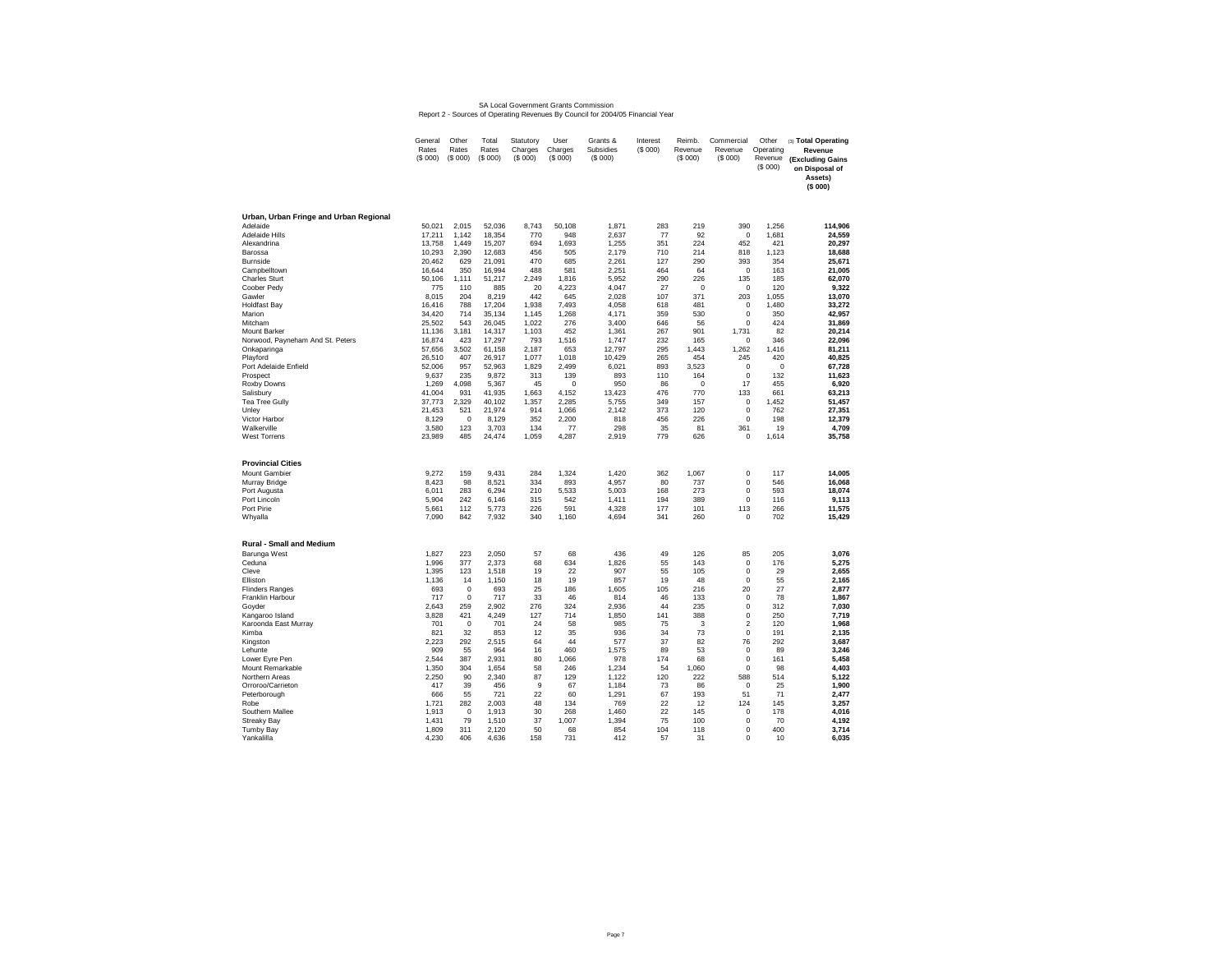### SA Local Government Grants Commission Report 2 - Sources of Operating Revenues By Council for 2004/05 Financial Year

|                              | General<br>Rates<br>(S 000) | Other<br>Rates<br>(S 000) | Total<br>Rates<br>(S 000) | Statutory<br>Charges<br>(S 000) | User<br>Charges<br>(S 000) | Grants &<br>Subsidies<br>(S 000) | Interest<br>(S 000) | Reimb.<br>Revenue<br>(S 000) | Commercial<br>Revenue<br>(S 000) | Other<br>Operating<br>Revenue<br>(S 000) | (3) Total Operating<br>Revenue<br>(Excluding Gains<br>on Disposal of<br>Assets)<br>(\$ 000) |
|------------------------------|-----------------------------|---------------------------|---------------------------|---------------------------------|----------------------------|----------------------------------|---------------------|------------------------------|----------------------------------|------------------------------------------|---------------------------------------------------------------------------------------------|
| Rural - Large and Very Large |                             |                           |                           |                                 |                            |                                  |                     |                              |                                  |                                          |                                                                                             |
| Berri Barmera                | 5.096                       | 605                       | 5.700                     | 65                              | 168                        | 1,839                            | 132                 | 367                          | 860                              | 595                                      | 9,727                                                                                       |
| Clare And Gilbert Valleys    | 5.104                       | 327                       | 5,431                     | 297                             | 1.619                      | 805                              | 215                 | 104                          | $\mathbf 0$                      | 259                                      | 8,730                                                                                       |
| Coorong                      | 3.679                       | 213                       | 3.892                     | 126                             | 119                        | 3.174                            | 120                 | 412                          | $\Omega$                         | 760                                      | 8,603                                                                                       |
| Copper Coast                 | 5,563                       | 360                       | 5,923                     | 410                             | 626                        | 1.628                            | 124                 | 709                          | 2,814                            | 271                                      | 12,505                                                                                      |
| Grant                        | 4.056                       | 388                       | 4.444                     | 261                             | 1.475                      | 1.257                            | 380                 | 347                          | $\mathbf 0$                      | 377                                      | 8.541                                                                                       |
| <b>Light Regional</b>        | 6,586                       | 1.074                     | 7,660                     | 291                             | 128                        | 611                              | 242                 | 184                          | 237                              | 615                                      | 9,968                                                                                       |
| Loxton Waikerie              | 6,314                       | 679                       | 6,992                     | 154                             | 638                        | 2,870                            | 234                 | 315                          | 157                              | 555                                      | 11,916                                                                                      |
| Mallala                      | 3.759                       | 17                        | 3.776                     | 245                             | 119                        | 915                              | 46                  | 202                          | $^{\circ}$                       | 36                                       | 5,339                                                                                       |
| Mid Murrav                   | 5,301                       | 445                       | 5.746                     | 257                             | 367                        | 3,035                            | 127                 | 495                          | 614                              | 50                                       | 10,691                                                                                      |
| Naracoorte Lucindale         | 6.393                       | 71                        | 6.464                     | 188                             | 259                        | 1.765                            | 79                  | 207                          | 917                              | 520                                      | 10,400                                                                                      |
| Renmark Paringa              | 3.164                       | 449                       | 3.613                     | 202                             | 262                        | 2,019                            | 125                 | 120                          | 200                              | 15                                       | 6,556                                                                                       |
| Tatiara                      | 5.376                       | 420                       | 5.796                     | 89                              | 106                        | 1.762                            | 171                 | 108                          | 21                               | 562                                      | 8.615                                                                                       |
| <b>Wakefield Regional</b>    | 3.358                       | $\mathbf 0$               | 3.358                     | 190                             | 858                        | 1.788                            | 58                  | 699                          | 344                              | 872                                      | 8,167                                                                                       |
| Wattle Range                 | 8.919                       | 594                       | 9.513                     | 212                             | 812                        | 1.870                            | 70                  | 874                          | 60                               | 116                                      | 13,527                                                                                      |
| Yorke Peninsula              | 7.481                       | 565                       | 8.046                     | 417                             | 275                        | 2.559                            | 251                 | 1.091                        | 2.628                            | 520                                      | 15,787                                                                                      |
|                              |                             |                           |                           |                                 |                            |                                  |                     |                              |                                  |                                          |                                                                                             |
| <b>State Total</b>           | 734.366 40.331              |                           | 774.697                   | 37.692                          | 114,849                    | 171.376                          | 13.889              | 24.099                       | 16.052                           | 28.128                                   | 1,180,780                                                                                   |

SourceSouth Australian Local Government Grants Commission - from council submitted Supplementary Returns to the Annual Financial Statements.

There may be differences from council Financial Statements and amounts shown in Supplementary Returns so as to enhance data consistency and comparability.

Notes

- 2. The information contained in this report is exclusively for council's internal use only. Any other use, disclosure or reproduction of this document is unauthorised.<br>3. Total Operating Revenue excludes gains on disposal of assets (which are included in the AAS27 calculation of Operating
- Revenue)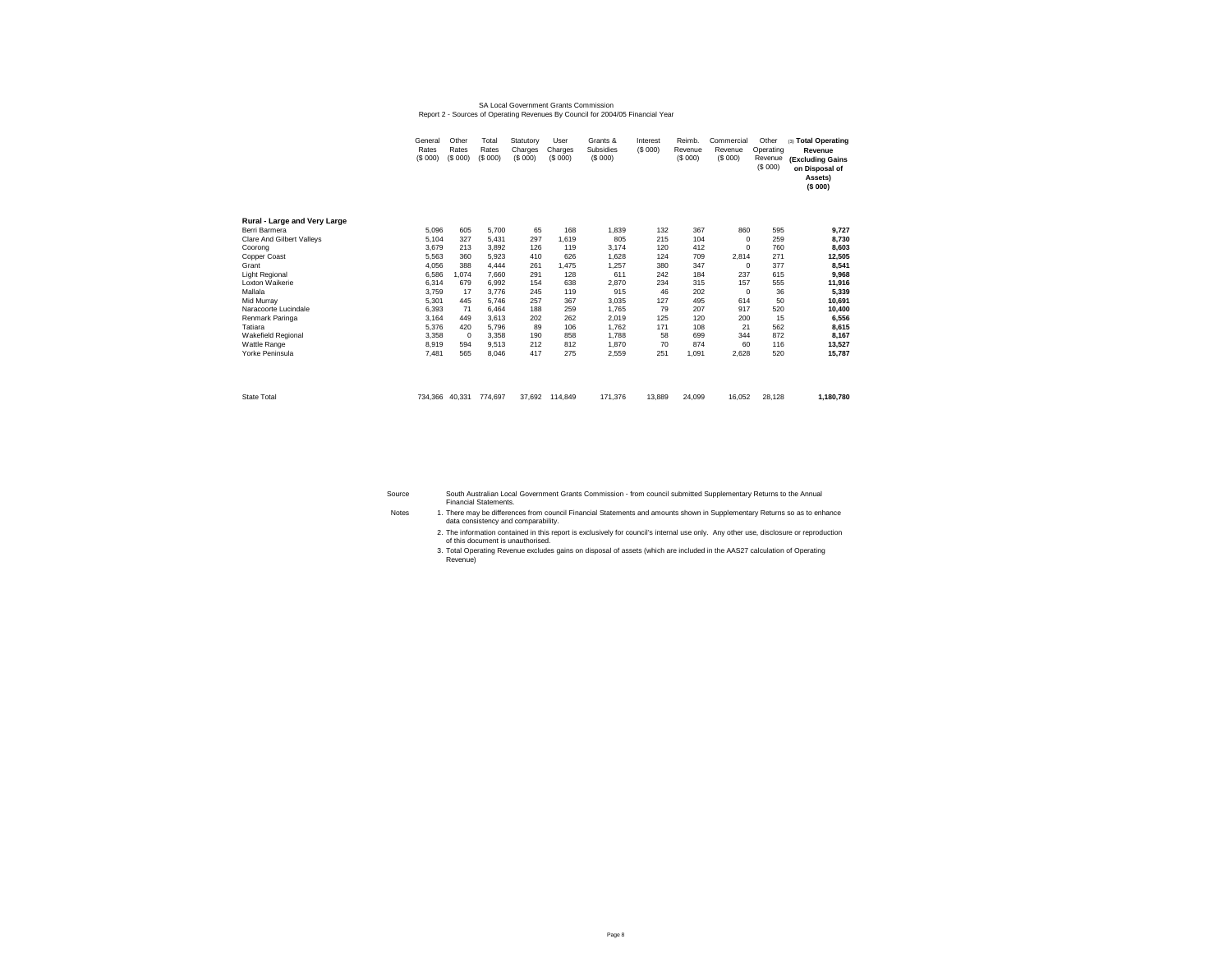# **Report 3 – Operating Expense Information**

**Glossary** 

## **Employee Costs**

Salaries and Wages and related payments *As per SA LGGC Supplementary Return/Financial Statements*

## **Contractual Services**

Contractual Services Expenses *As per SA LGGC Supplementary Return/Financial Statements* 

## **Materials**

Materials Expenses *As per SA LGGC Supplementary Return/Financial Statements* 

## **Interest**

Interest Expense Includes:

LGFA, Commonwealth, State Authorities, Other Councils, Financial Institutions, Banks, Other (Private Sector), Overdraft & Finance Lease Payments

*As per SA LGGC Supplementary Return/Financial Statements*

## **Depreciation / Amortisation Expense**

Depreciation *As per SA LGGC Supplementary Return/Financial Statements*

## **Other Expenses**

Includes:

 Levies Paid to State Government Authorities, Grants / Contributions / Donations, Other Expenses (Balance of expenses not in other expense categories on this report)

*As per SA LGGC Supplementary Return/Financial Statements* 

## **Total Operating Expenses (Excluding Book Losses on Revaluation of Non Current Assets and/or Disposal of Non Current Assets)**

Total Operating Expenses *minus* Book Losses on Revaluation of Non Current Assets and/or Disposal of Non Current Assets *As per SA LGGC Supplementary Return/Financial Statements*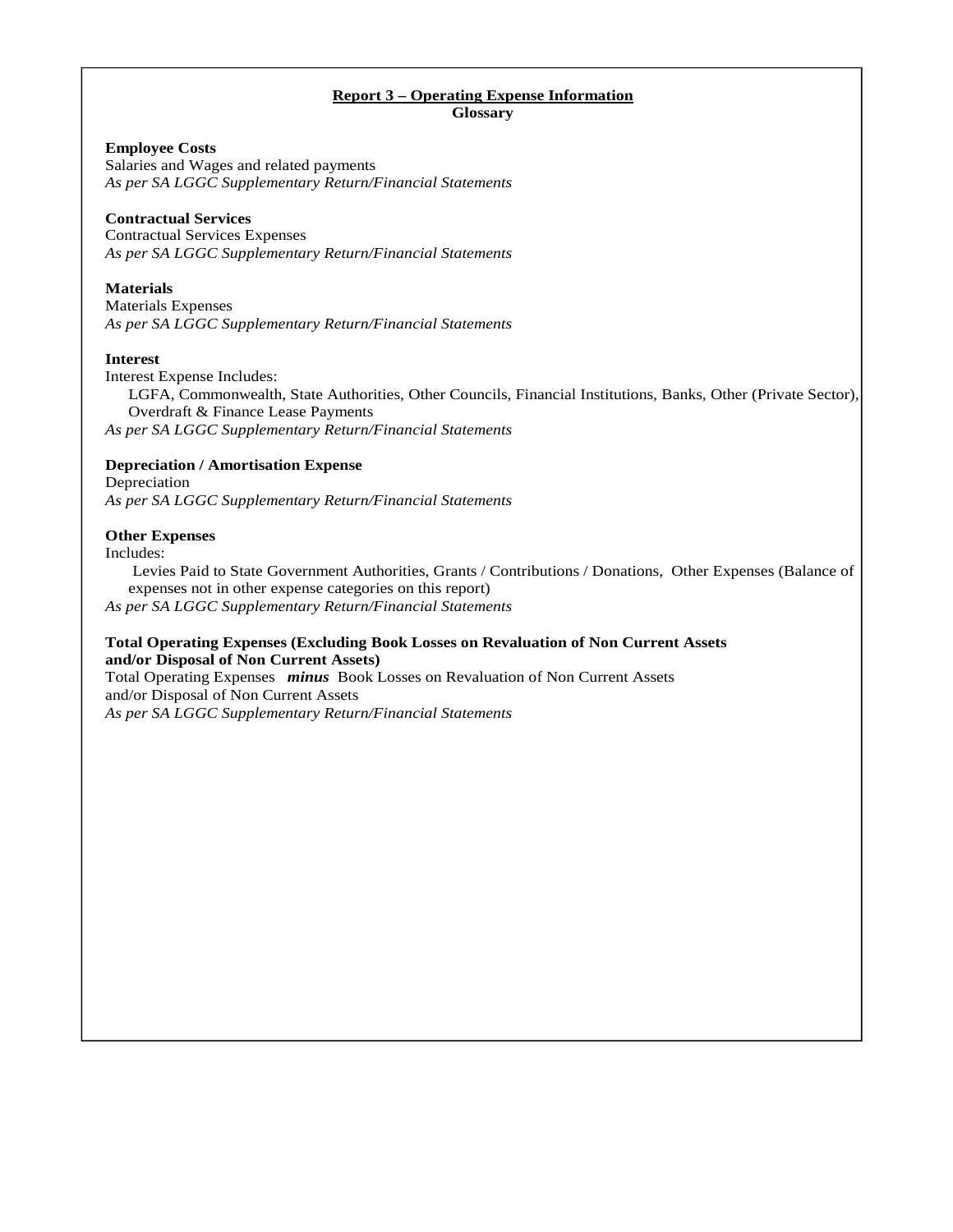#### SA Local Government Grants CommissionReport 3 - Operating Expense Information By Council for 2004/05 Financial Year

|                                        | Employee<br>Costs<br>(\$000) | Contractual<br>Services<br>(\$000) | Materials<br>(\$000) | Interest<br>(\$000) | Depreciation /<br>Amortisation<br>(\$000) | Other Expenses<br>(\$000) | (3) Total Operating<br><b>Expenses (Excluding</b><br>Losses on<br><b>Revaluation and/or</b><br><b>Disposal of Assets)</b> |
|----------------------------------------|------------------------------|------------------------------------|----------------------|---------------------|-------------------------------------------|---------------------------|---------------------------------------------------------------------------------------------------------------------------|
|                                        |                              |                                    |                      |                     |                                           |                           | (\$000)                                                                                                                   |
| Urban, Urban Fringe and Urban Regional |                              |                                    |                      |                     |                                           |                           |                                                                                                                           |
| Adelaide<br>Adelaide Hills             | 39,265<br>8,087              | 25,411<br>5,411                    | 7,628<br>3,537       | 1,096<br>265        | 15,953<br>4,294                           | 13,568<br>3,309           | 102,921<br>24,903                                                                                                         |
| Alexandrina                            | 6,434                        | 3,006                              | 2,076                | 778                 | 5,226                                     | 2,285                     | 19,805                                                                                                                    |
| Barossa                                | 5,046                        | 4,185                              | 1,688                | 784                 | 4,129                                     | 1,359                     | 17,191                                                                                                                    |
| Burnside                               | 9,188                        | 5,500                              | 2,292                | 314                 | 6,525                                     | 2,901                     | 26,720                                                                                                                    |
| Campbelltown                           | 5,530                        | 5,970                              | 2,076                | 54                  | 5,785                                     | 2,109                     | 21,524                                                                                                                    |
| <b>Charles Sturt</b>                   | 20,963                       | 16,086                             | 6,147                | 1,271               | 15,283                                    | 7,331<br>676              | 67,442                                                                                                                    |
| Coober Pedy<br>Gawler                  | 2,043<br>4,231               | 4,553<br>2,613                     | 1,551<br>1,372       | 157<br>725          | 1,713<br>2,459                            | 1,623                     | 10,693<br>13,023                                                                                                          |
| Holdfast Bay                           | 11,814                       | 7,943                              | 2,075                | 1,189               | 5,350                                     | 3,536                     | 31,907                                                                                                                    |
| Marion                                 | 16,342                       | 10,412                             | 3,431                | 582                 | 8,518                                     | 4,473                     | 43,758                                                                                                                    |
| Mitcham                                | 12,745                       | 7,845                              | 2,161                | 596                 | 9,812                                     | 620                       | 33,779                                                                                                                    |
| <b>Mount Barker</b>                    | 6,133                        | 4,347                              | 2,180                | 232                 | 3,974                                     | 2,845                     | 19,711                                                                                                                    |
| Norwood, Payneham And St. Peters       | 7,786                        | 6,718                              | 1,781                | 893                 | 3,978                                     | 3,025                     | 24,181                                                                                                                    |
| Onkaparinga<br>Playford                | 28,382<br>15,953             | 19,742<br>7,872                    | 9,187<br>4,577       | 1,231<br>2,071      | 14,475<br>8,801                           | 11,239<br>4,654           | 84,256<br>43,928                                                                                                          |
| Port Adelaide Enfield                  | 24,061                       | 17,462                             | 7,193                | 2,005               | 13,163                                    | 5,414                     | 69,298                                                                                                                    |
| Prospect                               | 3,818                        | 2,993                              | 1,057                | 192                 | 2,158                                     | 1,227                     | 11,445                                                                                                                    |
| Roxby Downs                            | 635                          | 2,824                              | 2,421                | 23                  | 1,327                                     | 446                       | 7,676                                                                                                                     |
| Salisbury                              | 22,559                       | 18,296                             | 5,356                | 1,676               | 11,104                                    | 4,870                     | 63,861                                                                                                                    |
| Tea Tree Gully                         | 19,065                       | 11,034                             | 4,771                | 1,187               | 12,014                                    | 3,362                     | 51,433                                                                                                                    |
| Unley<br>Victor Harbor                 | 8,988<br>3,726               | 7,330<br>2,521                     | 2,517<br>1,262       | 1,205<br>725        | 6,903<br>4,003                            | 2,008<br>1,312            | 28,951<br>13,549                                                                                                          |
| Walkerville                            | 1,335                        | 1,266                              | 376                  | 70                  | 1,080                                     | 558                       | 4,685                                                                                                                     |
| <b>West Torrens</b>                    | 12,559                       | 6,169                              | 723                  | 1,451               | 8,220                                     | 8,557                     | 37,679                                                                                                                    |
| <b>Provincial Cities</b>               |                              |                                    |                      |                     |                                           |                           |                                                                                                                           |
| <b>Mount Gambier</b>                   | 4,541                        | 2,381                              | 2,299                | 320                 | 4,196                                     | 2,063                     | 15,870                                                                                                                    |
| Murray Bridge                          | 6,146                        | 3,312                              | 1,698                | 346                 | 3,444                                     | 1,796                     | 16,742                                                                                                                    |
| Port Augusta<br>Port Lincoln           | 8,635                        | 2,871                              | 2,313<br>844         | 339<br>0            | 2,455                                     | 2,072                     | 18,685                                                                                                                    |
| Port Pirie                             | 1,807<br>3,864               | 1,759<br>1,242                     | 1,896                | 157                 | 2,145<br>3,645                            | 1,778<br>1,679            | 8,333<br>12,483                                                                                                           |
| Whyalla                                | 5,979                        | 2,278                              | 2,024                | 313                 | 3,816                                     | 2,178                     | 16,589                                                                                                                    |
| <b>Rural - Small and Medium</b>        |                              |                                    |                      |                     |                                           |                           |                                                                                                                           |
| Barunga West                           | 760                          | 751                                | 267                  | 139                 | 789                                       | 559                       | 3,265                                                                                                                     |
| Ceduna                                 | 1,488                        | 907                                | 757                  | 122                 | 1,586                                     | 558                       | 5,418                                                                                                                     |
| Cleve                                  | 847                          | 293                                | 446                  | 30                  | 682                                       | 253                       | 2,551                                                                                                                     |
| Elliston<br>Flinders Ranges            | 618<br>668                   | 270<br>389                         | 239<br>355           | 18<br>108           | 431<br>1,087                              | 204<br>260                | 1,779<br>2,866                                                                                                            |
| Franklin Harbour                       | 475                          | 243                                | 293                  | 5                   | 894                                       | (134)                     | 1,776                                                                                                                     |
| Goyder                                 | 1,904                        | 945                                | 1,286                | 111                 | 1,932                                     | 1,076                     | 7,252                                                                                                                     |
| Kangaroo Island                        | 2,914                        | 1,134                              | 1,072                | 242                 | 3,050                                     | 724                       | 9,136                                                                                                                     |
| Karoonda East Murray                   | 443                          | 193                                | 403                  | $\mathbf{1}$        | 586                                       | (63)                      | 1,563                                                                                                                     |
| Kimba                                  | 701                          | 416                                | 339                  | $\mathbf 0$         | 1,018                                     | 295                       | 2,769                                                                                                                     |
| Kingston<br>Lehunte                    | 763<br>869                   | 634<br>293                         | 238<br>349           | 155<br>$\pmb{0}$    | 1,639<br>3,129                            | 689<br>160                | 4,118<br>4,800                                                                                                            |
| Lower Eyre Pen                         | 1,383                        | 1,233                              | 536                  | 165                 | 1,312                                     | 285                       | 4,914                                                                                                                     |
| Mount Remarkable                       | 745                          | 1,267                              | 716                  | 78                  | 1,221                                     | 257                       | 4,285                                                                                                                     |
| Northern Areas                         | 1,516                        | 488                                | 1,003                | 116                 | 1,945                                     | 692                       | 5,761                                                                                                                     |
| Orroroo/Carrieton                      | 496                          | 509                                | 463                  | 7                   | 538                                       | (204)                     | 1,811                                                                                                                     |
| Peterborough                           | 979                          | 509                                | 394                  | 5                   | 1,156                                     | 472                       | 3,515                                                                                                                     |
| Robe<br>Southern Mallee                | 1,236<br>1,646               | 327<br>410                         | 434<br>732           | 135<br>97           | 511<br>1,350                              | 730<br>167                | 3,373<br>4,402                                                                                                            |
| Streaky Bay                            | 890                          | 991                                | 660                  | 37                  | 664                                       | 359                       | 3,602                                                                                                                     |
| <b>Tumby Bay</b>                       | 842                          | 560                                | 463                  | 29                  | 1,605                                     | 662                       | 4,161                                                                                                                     |
| Yankalilla                             | 1,800                        | 1,366                              | 820                  | 244                 | 1,013                                     | 752                       | 5,995                                                                                                                     |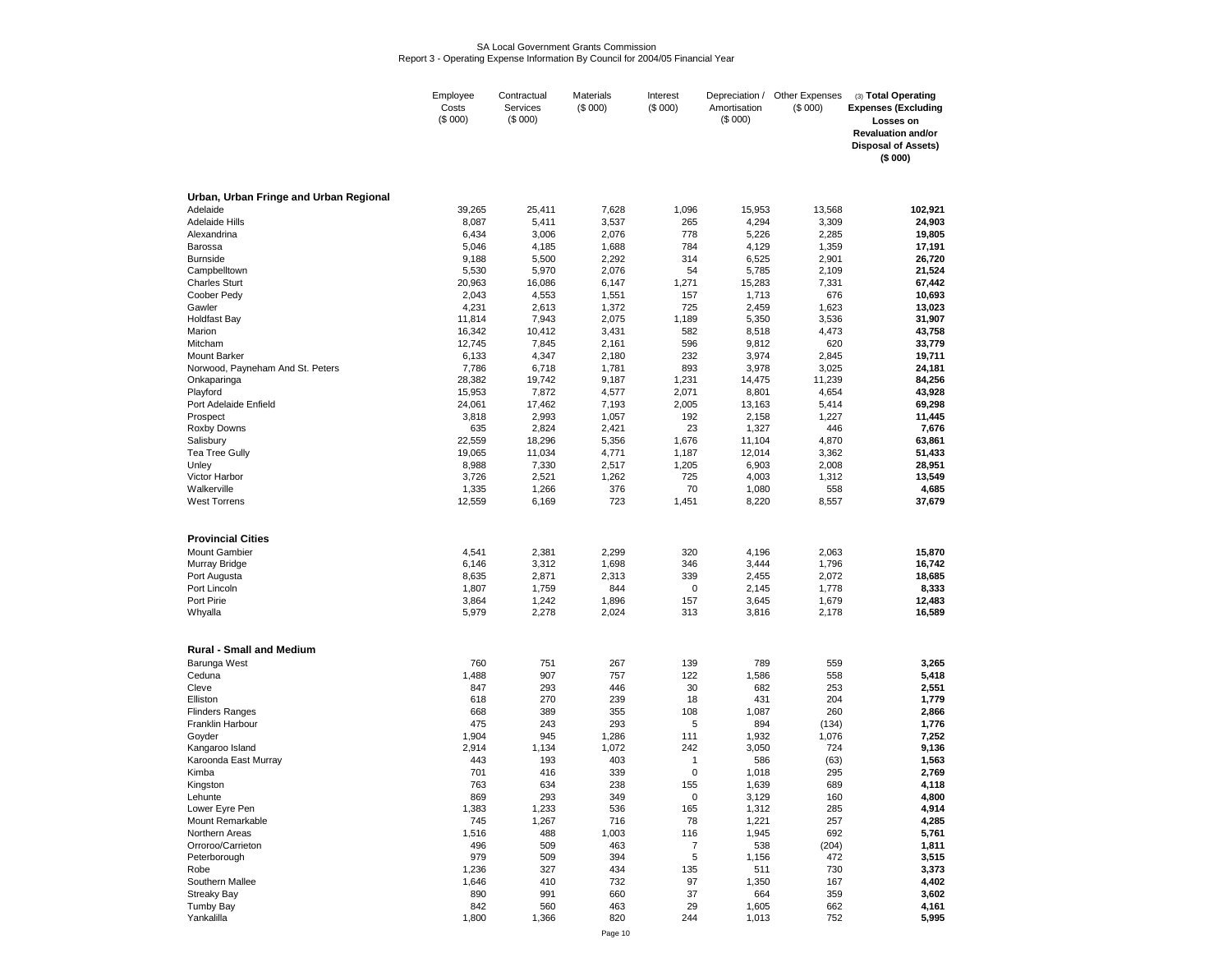#### SA Local Government Grants CommissionReport 3 - Operating Expense Information By Council for 2004/05 Financial Year

|                                  | Employee<br>Costs<br>(\$000) | <b>Materials</b><br>Contractual<br>(\$000)<br>Services<br>(\$000) |         | Interest<br>(\$000) | Depreciation /<br>Amortisation<br>(\$000) | Other Expenses<br>(\$000) | (3) Total Operating<br><b>Expenses (Excluding</b><br>Losses on<br><b>Revaluation and/or</b><br><b>Disposal of Assets)</b><br>(\$000) |
|----------------------------------|------------------------------|-------------------------------------------------------------------|---------|---------------------|-------------------------------------------|---------------------------|--------------------------------------------------------------------------------------------------------------------------------------|
| Rural - Large and Very Large     |                              |                                                                   |         |                     |                                           |                           |                                                                                                                                      |
| Berri Barmera                    | 3,714                        | 887                                                               | 1,374   | 195                 | 2,330                                     | 1,658                     | 10,158                                                                                                                               |
| <b>Clare And Gilbert Valleys</b> | 2,625                        | 1,592                                                             | 1,004   | 67                  | 3,563                                     | 1,120                     | 9,972                                                                                                                                |
| Coorong                          | 2,504                        | 1,137                                                             | 737     | 72                  | 2,194                                     | 1,585                     | 8,230                                                                                                                                |
| Copper Coast                     | 3,646                        | 1,726                                                             | 1,559   | 163                 | 4,554                                     | 1,671                     | 13,319                                                                                                                               |
| Grant                            | 2,346                        | 1,046                                                             | 877     | 137                 | 4,583                                     | 1,331                     | 10,320                                                                                                                               |
| Light Regional                   | 2,609                        | 2,581                                                             | 874     | 530                 | 4,150                                     | 1,594                     | 12,338                                                                                                                               |
| Loxton Waikerie                  | 3,577                        | 1,437                                                             | 1,683   | 165                 | 2,968                                     | 1,299                     | 11,129                                                                                                                               |
| Mallala                          | 1,867                        | 1,072                                                             | 446     | 197                 | 1,053                                     | 345                       | 4,980                                                                                                                                |
| Mid Murray                       | 3,925                        | 1,623                                                             | 1,953   | 270                 | 2,792                                     | 345                       | 10,908                                                                                                                               |
| Naracoorte Lucindale             | 3,609                        | 1,759                                                             | 1,219   | 133                 | 6,671                                     | 895                       | 14,285                                                                                                                               |
| Renmark Paringa                  | 1.711                        | 1,480                                                             | 800     | 40                  | 2,258                                     | 728                       | 7,017                                                                                                                                |
| Tatiara                          | 1,973                        | 1,643                                                             | 601     | 200                 | 3,622                                     | 1,708                     | 9,747                                                                                                                                |
| Wakefield Regional               | 2,383                        | 1,328                                                             | 1,160   | 106                 | 1,743                                     | 1,292                     | 8,012                                                                                                                                |
| <b>Wattle Range</b>              | 4.377                        | 3,336                                                             | 1,795   | 522                 | 6,087                                     | 1.767                     | 17,884                                                                                                                               |
| Yorke Peninsula                  | 4,508                        | 2,626                                                             | 2,982   | 365                 | 7,222                                     | 1,820                     | 19,523                                                                                                                               |
|                                  |                              |                                                                   |         |                     |                                           |                           |                                                                                                                                      |
| <b>State Total</b>               | 397,020                      | 260,754                                                           | 121,836 | 27,253              | 279,876                                   | 132,786                   | 1,219,955                                                                                                                            |

Source

South Australian Local Government Grants Commission - from council submitted Supplementary Returns to the Annual Financial Statements.

Notes 1. There may be differences from council Financial Statements and amounts shown in Supplementary Returns so as to enhance data consistency and comparability.

> 2. The information contained in this report is exclusively for council's internal use only. Any other use, disclosure or reproduction of this document is unauthorised.

3. Total Operating Expenses excludes gains on disposal of assets (which are included in the AAS27 calculation of Operating Expenses)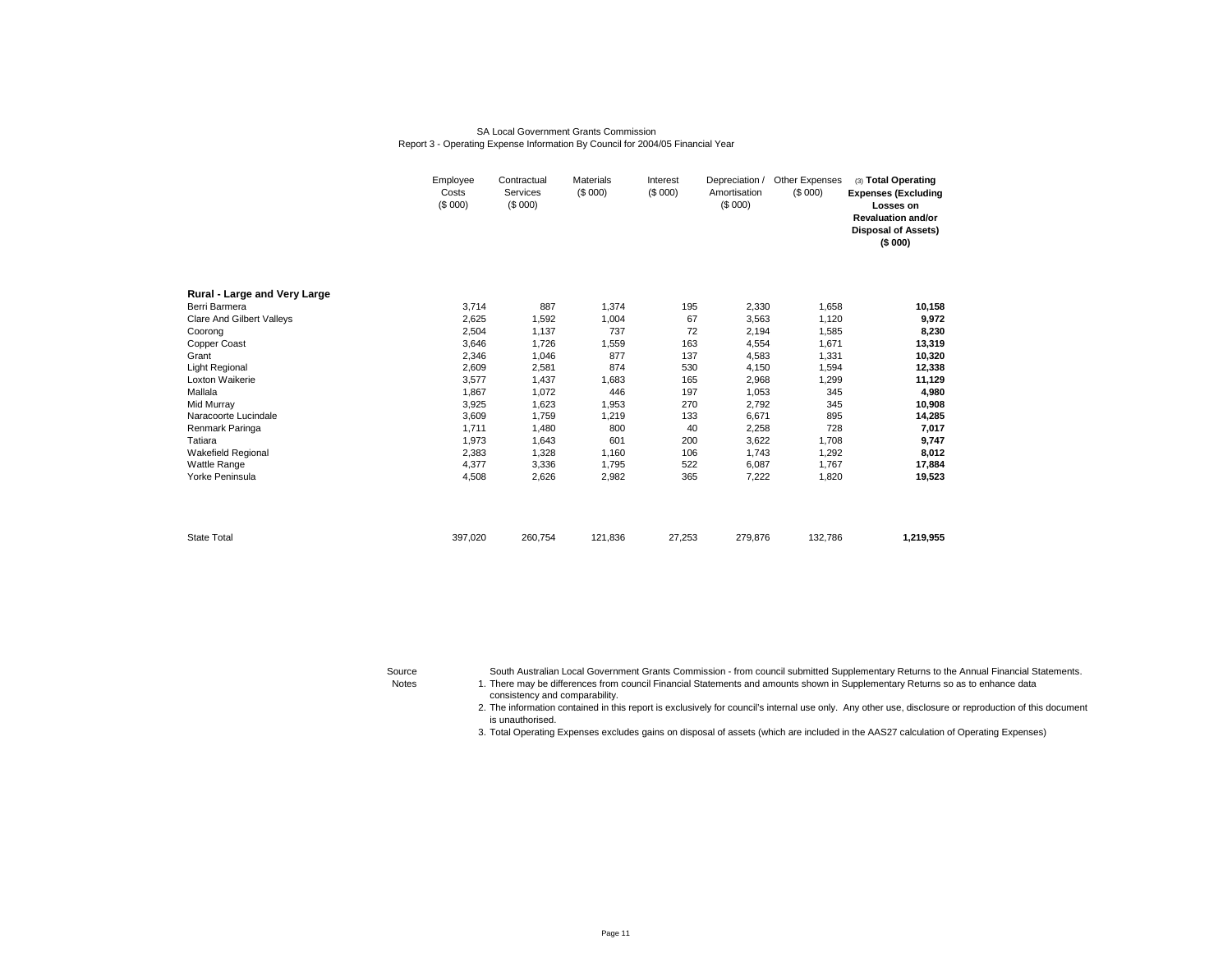## **Report 4 - Capital Transactions Associated with Net Outlays on Non-financial Assets Glossary**

## **Capital Investment Expenditure**

Includes:

Purchase Land, Purchase Buildings, Purchase/ Upgrading/ Renewal / Replacement of Buildings, Infrastructure, Plant, Furniture, Equipment, Books *As per SA LGGC Supplementary Return/Financial Statements*

## **Depreciation / Amortisation of Assets**

Depreciation *As per SA LGGC Supplementary Return/Financial Statements*

## **Proceeds from Sale of Assets**

Includes:

Sale of Land, Sale of Buildings, Sale of infrastructure, Sale of Furniture / Equipment / Books *As per SA LGGC Supplementary Return/Financial Statements* 

## **Capital Grants for New Assets: Cwlth, State, L/Govt**

Includes:

Capital Grants – Commonwealth, Capital Grants – State, Capital Grants – Other Councils *As per SA LGGC Supplementary Return/Financial Statements* 

## **Other Capital Subsidies and Monetary Contributions for New Assets**

Includes:

 Other Capital Subsidies and Monetary Contributions *As per SA LGGC Supplementary Return/Financial Statements* 

## **Sub Total**

Depreciation / Amortisation of Assets *plus* Proceeds from Sale of Assets *plus* Capital Grants for New Assets: Cwlth, State, L/Govt *plus* Other Capital Subsidies and Monetary Contributions for New Assets

*As per SA LGGC Supplementary Return/Financial Statements* 

## **Net Outlays on Non-Financial Assets**

Capital Investment Expenditure (as above) *minus* Sub Total (as above) *As per SA LGGC Supplementary Return/Financial Statements*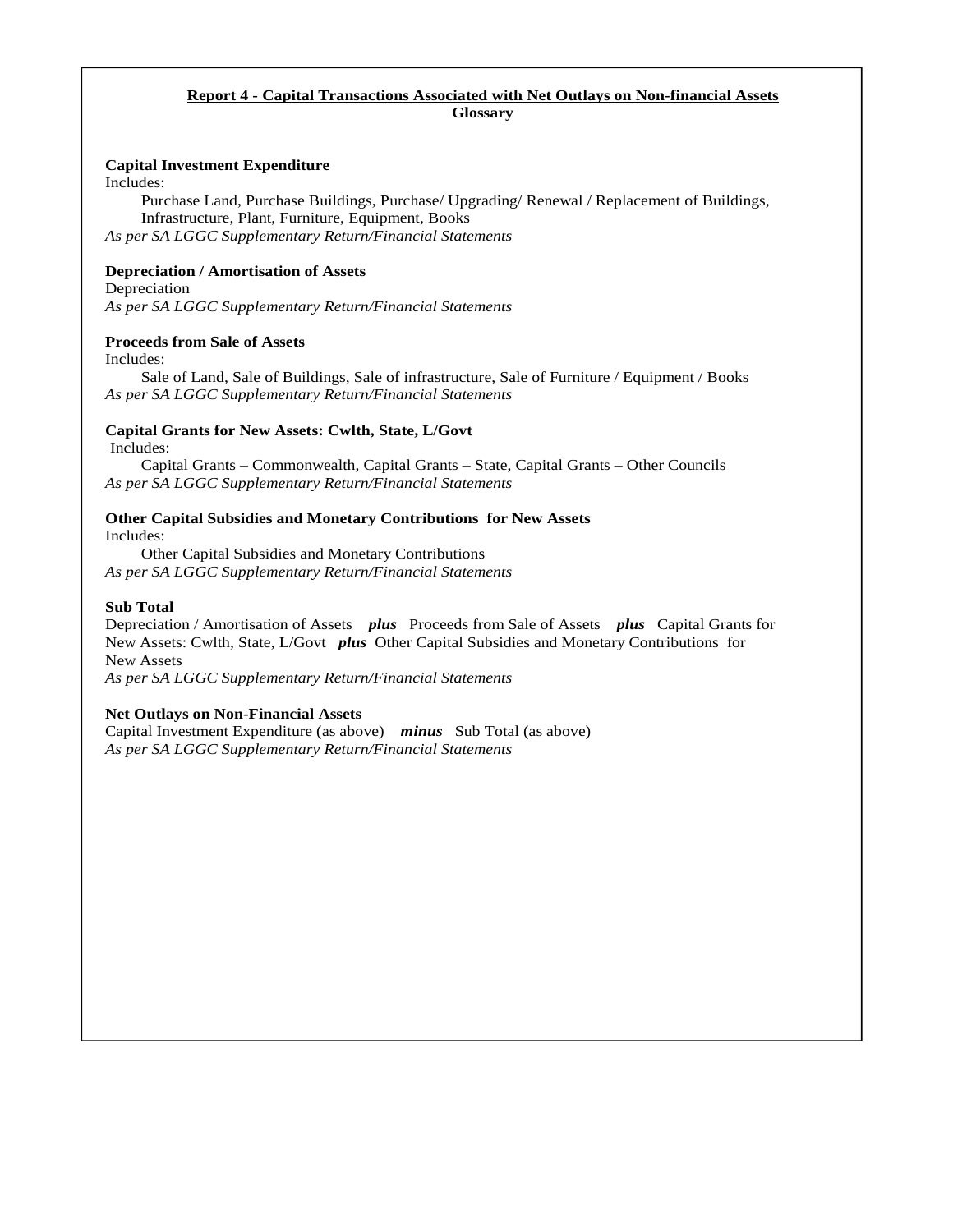#### SA Local Government Grants CommissionReport 4 - Capital Transactions Associated with Net Outlays on Non-financial Assets By Council for 2004/05 Financial Year (3)

|                                                    | Capital                          |                                          | Depreciation / Proceeds from Capital Grants |                           | <b>Other Capital</b>            | <b>Sub Total</b> | (3) Net Outlays             |
|----------------------------------------------------|----------------------------------|------------------------------------------|---------------------------------------------|---------------------------|---------------------------------|------------------|-----------------------------|
|                                                    | Investment<br><b>Expenditure</b> | Amortisation of Sale of Assets<br>Assets | (S 000)                                     | for New<br>Assets: Cwlth, | Subsidies and<br>Monetary       | (\$000)          | on Non-<br><b>Financial</b> |
|                                                    | (\$000)                          | (\$000)                                  |                                             |                           | State, L/Govt Contributions for |                  | <b>Assets</b>               |
|                                                    |                                  |                                          |                                             | (S 000)                   | <b>New Assets</b>               |                  | (\$000)                     |
|                                                    |                                  |                                          |                                             |                           | (\$000)                         |                  |                             |
|                                                    |                                  |                                          |                                             |                           |                                 |                  |                             |
| Urban, Urban Fringe and Urban Regional<br>Adelaide | 34,921                           | 15,953                                   | 1,012                                       | 2,723                     | 1                               | 19,689           | 15,232                      |
| <b>Adelaide Hills</b>                              | 4,075                            | 4,294                                    | 595                                         | 355                       | 9                               | 5,253            | (1, 177)                    |
| Alexandrina                                        | 11,252                           | 5,226                                    | 4,108                                       | 2,028                     | 693                             | 12,055           | (803)                       |
| Barossa                                            | 7,533                            | 4,129                                    | 1,435                                       | 1,458                     | 43                              | 7,065            | 468                         |
| <b>Burnside</b>                                    | 6,543                            | 6,525                                    | 449                                         | 102                       | 0                               | 7,076            | (533)                       |
| Campbelltown                                       | 9,244                            | 5,785                                    | 848                                         | 578                       | $\mathbf 0$                     | 7,211            | 2,033                       |
| <b>Charles Sturt</b>                               | 12,626                           | 15,283                                   | 2,760                                       | 453                       | 0                               | 18,496           | (5, 870)                    |
| Coober Pedy                                        | 1,100<br>2,986                   | 1,713<br>2,459                           | 274<br>1,314                                | 44<br>77                  | 0<br>0                          | 2,031<br>3,850   | (931)                       |
| Gawler<br><b>Holdfast Bay</b>                      | 9,923                            | 5,350                                    | 481                                         | 969                       | 0                               | 6,800            | (864)<br>3,123              |
| Marion                                             | 7,941                            | 8,518                                    | 659                                         | 1,527                     | 0                               | 10,704           | (2,763)                     |
| Mitcham                                            | 8,196                            | 9,812                                    | 627                                         | $\mathbf 0$               | 0                               | 10,439           | (2, 243)                    |
| <b>Mount Barker</b>                                | 2,630                            | 3,974                                    | 453                                         | 188                       | 742                             | 5,357            | 2,727                       |
| Norwood, Payneham And St. Peters                   | 5,456                            | 3,978                                    | 0                                           | 21                        | 0                               | 3,999            | 1,457                       |
| Onkaparinga                                        | 19,344                           | 14,475                                   | 1,849                                       | 2,348                     | 884                             | 19,556           | (212)                       |
| Playford                                           | 9,331                            | 8,801                                    | 4,768                                       | 161                       | 3,020                           | 16,750           | (7, 419)                    |
| Port Adelaide Enfield                              | 18,444                           | 13,163                                   | 1,184                                       | 4,573                     | 0                               | 18,920           | (476)                       |
| Prospect                                           | 2,271<br>694                     | 2,158                                    | 141<br>49                                   | 40<br>149                 | 0<br>892                        | 2,339            | (68)                        |
| Roxby Downs<br>Salisbury                           | 14,423                           | 1,327<br>11,104                          | 1,865                                       | 1,991                     | 1,303                           | 2,417<br>16,263  | (1,723)<br>(1, 840)         |
| Tea Tree Gully                                     | 8.957                            | 12,014                                   | 1,179                                       | 895                       | 0                               | 14.088           | (5, 131)                    |
| Unley                                              | 4,825                            | 6,903                                    | 1,141                                       | $\mathbf 0$               | 0                               | 8,044            | (3, 219)                    |
| Victor Harbor                                      | 4,911                            | 4,003                                    | 4,129                                       | 589                       | 146                             | 8,867            | (3,956)                     |
| Walkerville                                        | 1,881                            | 1,080                                    | $\mathbf{1}$                                | $\mathbf 0$               | 0                               | 1,082            | 799                         |
| <b>West Torrens</b>                                | 11,211                           | 8,220                                    | 1,083                                       | 70                        | 0                               | 9,373            | 1,838                       |
| <b>Provincial Cities</b>                           |                                  |                                          |                                             |                           |                                 |                  |                             |
| <b>Mount Gambier</b>                               | 4,324                            | 4,196                                    | 209                                         | 435                       | 21                              | 4,861            | (537)                       |
| Murray Bridge                                      | 8,978                            | 3,444                                    | 774                                         | 1,293                     | 34                              | 5,545            | 3,433                       |
| Port Augusta                                       | 2,967                            | 2,455                                    | 1.027                                       | 435                       | 0                               | 3,916            | (949)                       |
| Port Lincoln                                       | 4,977                            | 2,145                                    | 281                                         | 1,239                     | $\mathbf 0$                     | 3,665            | 1,312                       |
| Port Pirie                                         | 2,253                            | 3,645                                    | 1,170<br>488                                | 7                         | 0<br>0                          | 4,822            | (2, 569)                    |
| Whyalla                                            | 3,312                            | 3,816                                    |                                             | 1,337                     |                                 | 5,641            | (2, 329)                    |
| <b>Rural - Small and Medium</b>                    |                                  |                                          |                                             |                           |                                 |                  |                             |
| Barunga West                                       | 2,118                            | 789                                      | 155                                         | 1,226                     | 0                               | 2,170            | (52)                        |
| Ceduna<br>Cleve                                    | 2,107<br>1,868                   | 1,586<br>682                             | 583<br>246                                  | 876<br>0                  | 0<br>0                          | 3,045<br>928     | (938)<br>940                |
| Elliston                                           | 581                              | 431                                      | 8                                           | $\mathbf 0$               | 0                               | 439              | 142                         |
| <b>Flinders Ranges</b>                             | 2,249                            | 1,087                                    | 68                                          | 365                       | 0                               | 1,520            | 729                         |
| Franklin Harbour                                   | 2,294                            | 894                                      | 243                                         | 450                       | 0                               | 1,587            | 707                         |
| Goyder                                             | 1,325                            | 1,932                                    | 449                                         | $\mathbf 0$               | 0                               | 2,381            | (1,056)                     |
| Kangaroo Island                                    | 2,141                            | 3,050                                    | 277                                         | 111                       | 0                               | 3,438            | (1, 297)                    |
| Karoonda East Murray                               | 1,035                            | 586                                      | 59                                          | 295                       | 0                               | 941              | 94                          |
| Kimba                                              | 1,213                            | 1,018                                    | 228                                         | 450                       | 0                               | 1,696            | (484)                       |
| Kingston                                           | 1,310                            | 1,639                                    | 679                                         | 127                       | 0                               | 2,445            | (1, 135)                    |
| Lehunte<br>Lower Eyre Pen                          | 1,753<br>2,170                   | 3,129<br>1,312                           | 183<br>160                                  | 0<br>823                  | 0<br>0                          | 3,312<br>2,295   | (1,559)<br>(125)            |
| Mount Remarkable                                   | 1,315                            | 1,221                                    | 202                                         | 376                       | 0                               | 1,799            | (484)                       |
| Northern Areas                                     | 3,156                            | 1,945                                    | 553                                         | 261                       | 0                               | 2,759            | 397                         |
| Orroroo/Carrieton                                  | 669                              | 538                                      | 118                                         | $\mathbf 0$               | 0                               | 656              | 13                          |
| Peterborough                                       | 419                              | 1,156                                    | 272                                         | 0                         | 0                               | 1,428            | (1,008)                     |
| Robe                                               | 850                              | 511                                      | 128                                         | 11                        | 0                               | 650              | 200                         |
| Southern Mallee                                    | 1,879                            | 1,350                                    | 553                                         | 0                         | 0                               | 1,903            | (24)                        |
| <b>Streaky Bay</b>                                 | 2.520                            | 664                                      | 600                                         | 90                        | 0                               | 1,354            | 1,165                       |
| <b>Tumby Bay</b><br>Yankalilla                     | 1,521<br>3,160                   | 1,605<br>1,013                           | 1,153<br>330                                | $\mathbf 0$<br>19         | 0<br>365                        | 2,758<br>1,727   | (1, 237)<br>1,433           |
|                                                    |                                  |                                          |                                             |                           |                                 |                  |                             |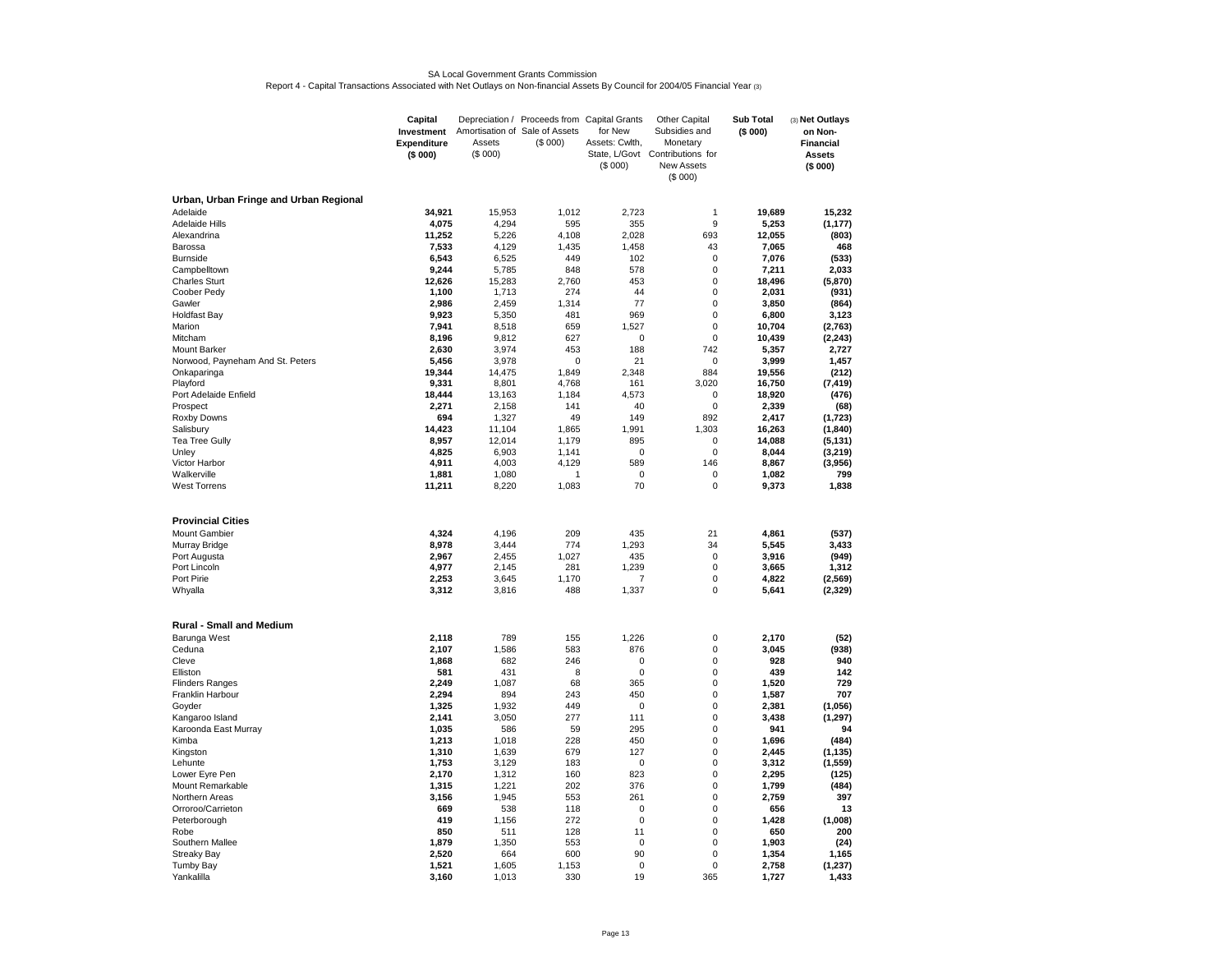#### SA Local Government Grants CommissionReport 4 - Capital Transactions Associated with Net Outlays on Non-financial Assets By Council for 2004/05 Financial Year (3)

|                                  | Capital<br>Investment<br><b>Expenditure</b><br>(\$000) | Amortisation of Sale of Assets<br>Assets<br>(\$000) | Depreciation / Proceeds from Capital Grants<br>(\$000) | for New<br>Assets: Cwlth,<br>(S 000) | Other Capital<br>Subsidies and<br>Monetary<br>State, L/Govt Contributions for<br><b>New Assets</b><br>(\$000) | <b>Sub Total</b><br>(\$000) | (3) Net Outlays<br>on Non-<br>Financial<br><b>Assets</b><br>(\$000) |  |
|----------------------------------|--------------------------------------------------------|-----------------------------------------------------|--------------------------------------------------------|--------------------------------------|---------------------------------------------------------------------------------------------------------------|-----------------------------|---------------------------------------------------------------------|--|
| Rural - Large and Very Large     |                                                        |                                                     |                                                        |                                      |                                                                                                               |                             |                                                                     |  |
| Berri Barmera                    | 1,678                                                  | 2,330                                               | 260                                                    | 42                                   | 0                                                                                                             | 2,632                       | (955)                                                               |  |
| <b>Clare And Gilbert Valleys</b> | 4,665                                                  | 3,563                                               | 630                                                    | 257                                  | 0                                                                                                             | 4,450                       | 215                                                                 |  |
| Coorong                          | 3,730                                                  | 2,194                                               | 1,359                                                  | 428                                  | 0                                                                                                             | 3,980                       | (250)                                                               |  |
| Copper Coast                     | 4,686                                                  | 4,554                                               | 1,054                                                  | 155                                  | 905                                                                                                           | 6,668                       | (1,982)                                                             |  |
| Grant                            | 4,052                                                  | 4,583                                               | 876                                                    | 1,636                                | 6                                                                                                             | 7,101                       | (3,049)                                                             |  |
| Light Regional                   | 3,409                                                  | 4,150                                               | 704                                                    | 192                                  | 313                                                                                                           | 5,359                       | (1,950)                                                             |  |
| Loxton Waikerie                  | 5,403                                                  | 2,968                                               | 791                                                    | 1,130                                | 0                                                                                                             | 4,890                       | 513                                                                 |  |
| Mallala                          | 2,308                                                  | 1,053                                               | 635                                                    | 405                                  | 35                                                                                                            | 2,128                       | 180                                                                 |  |
| Mid Murray                       | 4,346                                                  | 2,792                                               | 699                                                    | 498                                  | 449                                                                                                           | 4,438                       | (92)                                                                |  |
| Naracoorte Lucindale             | 5,209                                                  | 6,671                                               | 1,907                                                  | 286                                  | 0                                                                                                             | 8,864                       | (3,655)                                                             |  |
| Renmark Paringa                  | 2,465                                                  | 2,258                                               | 762                                                    | 265                                  | 85                                                                                                            | 3,370                       | (905)                                                               |  |
| Tatiara                          | 2,805                                                  | 3,622                                               | 705                                                    | 657                                  | 0                                                                                                             | 4,984                       | (2, 179)                                                            |  |
| Wakefield Regional               | 2,916                                                  | 1,743                                               | 836                                                    | 30                                   | 0                                                                                                             | 2,609                       | 307                                                                 |  |
| <b>Wattle Range</b>              | 2,880                                                  | 6.087                                               | 568                                                    | 386                                  | 0                                                                                                             | 7,041                       | (4, 161)                                                            |  |
| Yorke Peninsula                  | 6,402                                                  | 7,222                                               | 758                                                    | 998                                  | 0                                                                                                             | 8,979                       | (2,577)                                                             |  |
| <b>State Total</b>               | 342,135                                                | 279.876                                             | 56,145                                                 | 38,930                               | 9,946                                                                                                         | 384,897                     | (42, 762)                                                           |  |

Source

South Australian Local Government Grants Commission - from council submitted Supplementary Returns to the Annual Financial Statements.

Notes 1. There may be differences from council Financial Statements and amounts shown in Supplementary Returns so as to enhance data consistency and

2. The information contained in this report is exclusively for council's internal use only. Any other use, disclosure or reproduction of this document is

 3.Net Outlays on Non Financial Assets equals Capital Investment Expenditure, minus Depreciation, minus Proceeds from Sale of Assets, minus Capital Grants and Other Subsidies/Contributions for New Assets. At this stage, most councils do not provide data distinguishing capital investment expenditure on the renewal and replacement of existing assets on one hand, and capital investment expenditure on new and upgraded assets on the other. Therefore, no attempt has been made to show here the two separate measures recommended by the Financial Sustainability Review Board (i.e. "Net outlays on existing non-financial assets" and "Net acquisition of new and upgraded assets"). It is proposed to collect relevant data in the future to enable these two measures to be included in the Commission's Database reports. In the meantime, it should be noted that the sum of these two measures equals the Net Outlays on Non-Financial Assets measure used here.

4. Totals may not balance due to rounding.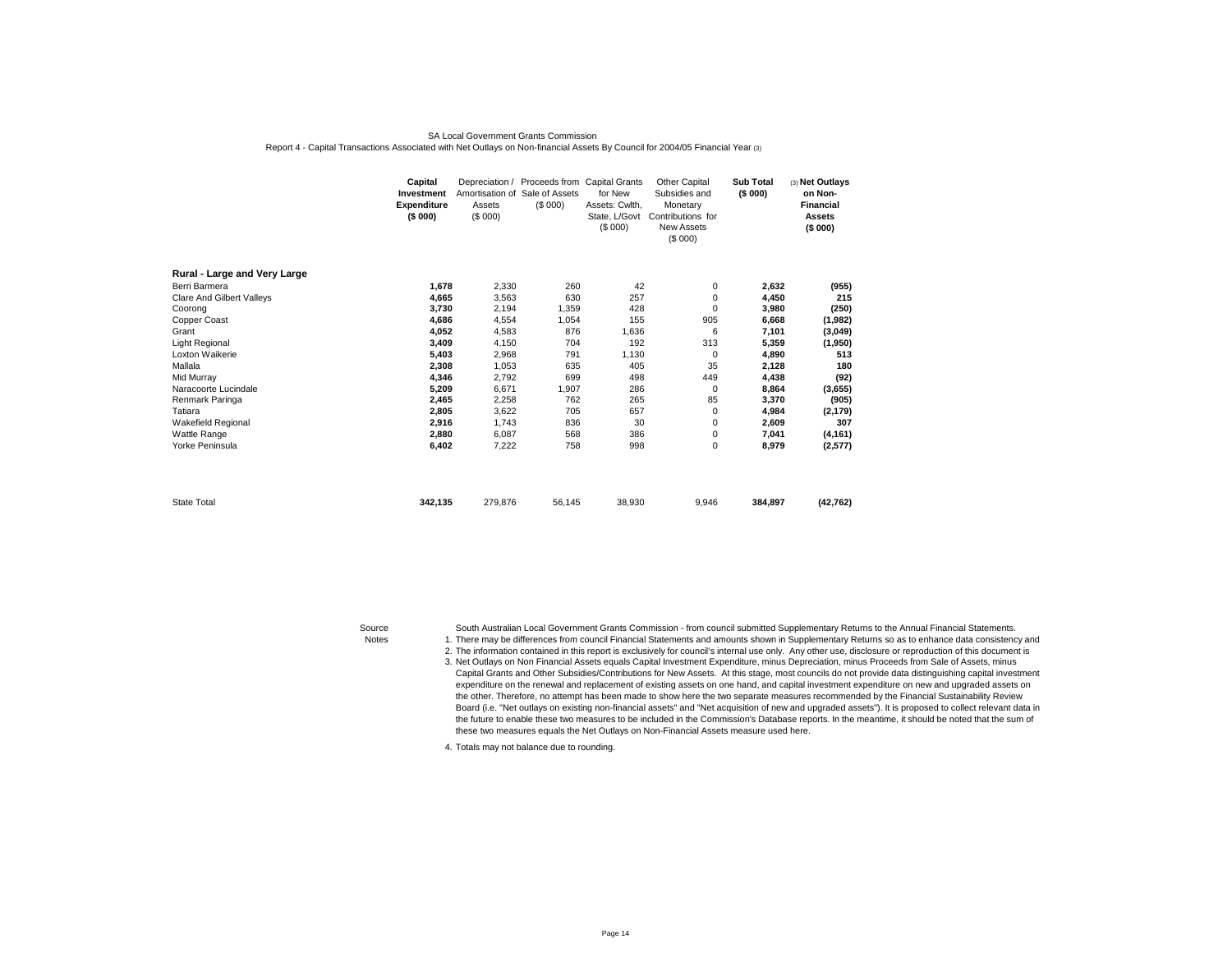#### **Report 5 – Summary Balance Sheet Information by Council Glossary**

## **Cash, Investments and Loans to Community Groups**

Includes:

Cash at Bank, Cash with LGFA, Loans to Community Groups, Deposits / Investment with - LGFA, Banks and other Financial Institutions, Securities with Government authorities, Other Investments *As per SA LGGC Supplementary Return/Financial Statements* 

### **Receivables - Rates and Other**

Includes: Rates debtors, Interest Receivable, Receivables related to sale of Non Current Assets, Other Debtors / Receivables / Accrued Income

*As per SA LGGC Supplementary Return/Financial Statements* 

### **Inventories**

#### Includes:

Land held for Resale, Stores and Materials, Other *As per SA LGGC Supplementary Return/Financial Statements* 

### **Land**

Includes: Land *As per SA LGGC Supplementary Return/Financial Statements* 

### **Buildings**

Includes: Buildings *As per SA LGGC Supplementary Return/Financial Statements* 

### **Infrastructure**

Includes: Infrastructure *As per SA LGGC Supplementary Return/Financial Statements* 

### **Plant, Equipment, Furniture and Fittings**

Includes: Plant, Equipment, Furniture and fittings *As per SA LGGC Supplementary Return/Financial Statements* 

### **Equity Type Assets**

 Includes: Equity in Joint Ventures *As per SA LGGC Supplementary Return/Financial Statements* 

### **Other Financial Assets**

Includes: Prepayments, Other Current Assets *As per SA LGGC Supplementary Return/Financial Statements* 

### **Other Assets (including Library Books and Works In Progress)**

Includes: Library Books, Other Fixed Assets *As per SA LGGC Supplementary Return/Financial Statements* 

### **Total Assets**

Includes:

Cash, Investments and Loans to Community Groups, Receivables (Rates and Other), Inventories, Land, Buildings, Infrastructure, Plant, Equipment, Furniture and fittings, Equity Type Assets, Other Financial Assets & Other Assets (including Library Books and Works In Progress)

*As per SA LGGC Supplementary Return/Financial Statements*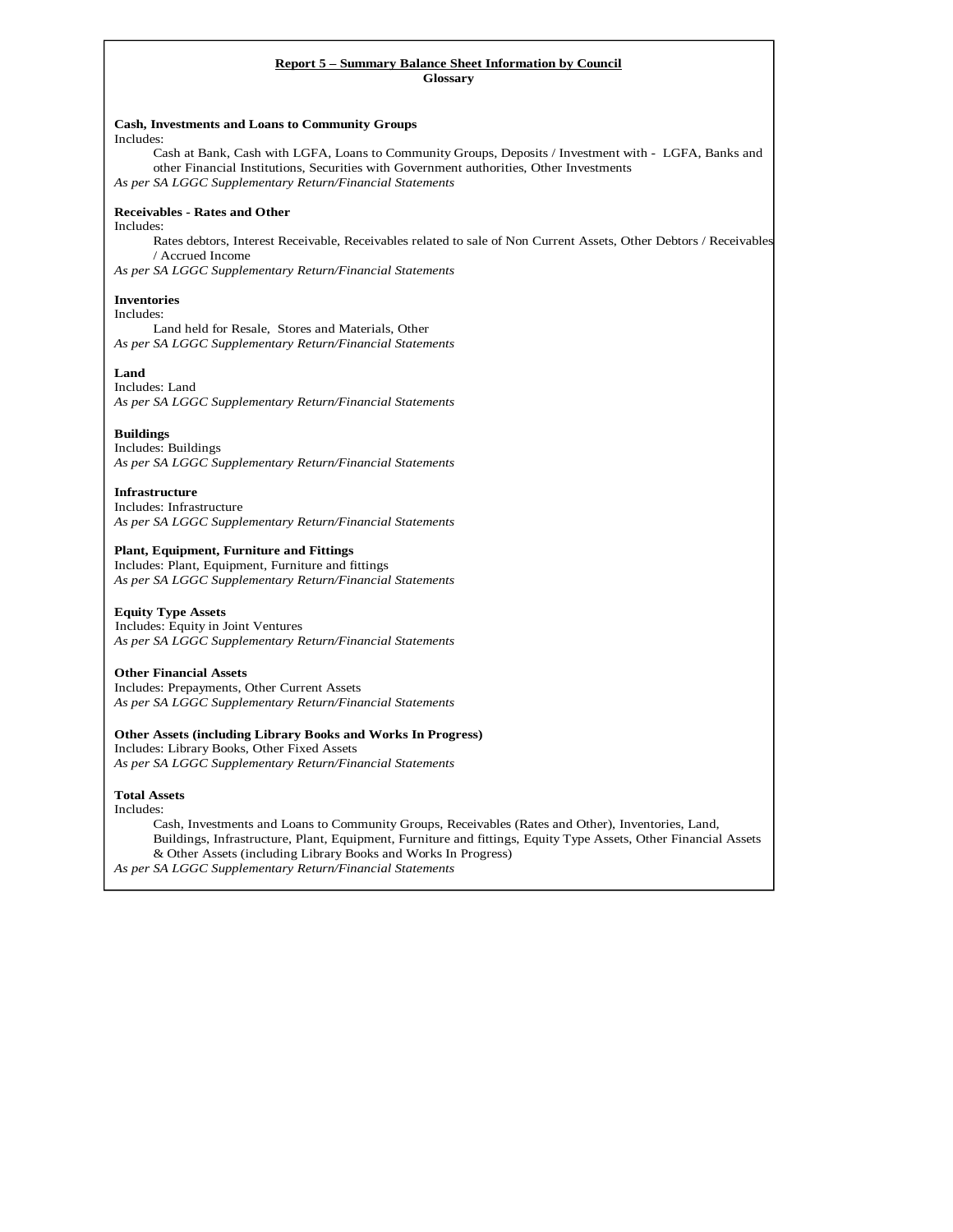#### **Creditors / Payables**

### Includes:

Current and Non Current Creditors / Accounts Payable / Accrued Expenses *As per SA LGGC Supplementary Return/Financial Statements* 

#### **Employee Entitlements**

Includes:

Current and Non Current Employee provisions *As per SA LGGC Supplementary Return/Financial Statements* 

### **Borrowings, Overdraft, Finance Leases, Deposits Held**

Includes:

Current and Non Current Loans/advances from Public Sector Entities: Commonwealth, State & LGFA, Loans from financial institutions and private sector: Banks and other Financial Institutions & Private Sector and Finance Leases. Overdraft / Cash Advance Facility, Deposits held / Trust Funds, Overdraft

*As per SA LGGC Supplementary Return/Financial Statements* 

### **Other Liabilities**

#### Includes:

Current and Non Current Other provisions, Interest payable, Accounts payable on purchase of fixed assets, Amounts received in advance, Deposits held / trust funds *As per SA LGGC Supplementary Return/Financial Statements* 

### **Total Liabilities**

Includes:

Creditors / Payables, Employee Provisions, Borrowings, Overdraft, Finance Leases, Deposits Held & Other Liabilities

*As per SA LGGC Supplementary Return/Financial Statements*

### **Asset Revaluation Reserve**

Includes:

Asset revaluation reserve

*As per SA LGGC Supplementary Return/Financial Statements* 

#### **Accumulated Surplus / (Deficit) and other Reserves**  Includes:

Accumulated Surplus, Other reserves

*As per SA LGGC Supplementary Return/Financial Statements* 

### **Total Equity**

*As per SA LGGC Supplementary Return/Financial Statements*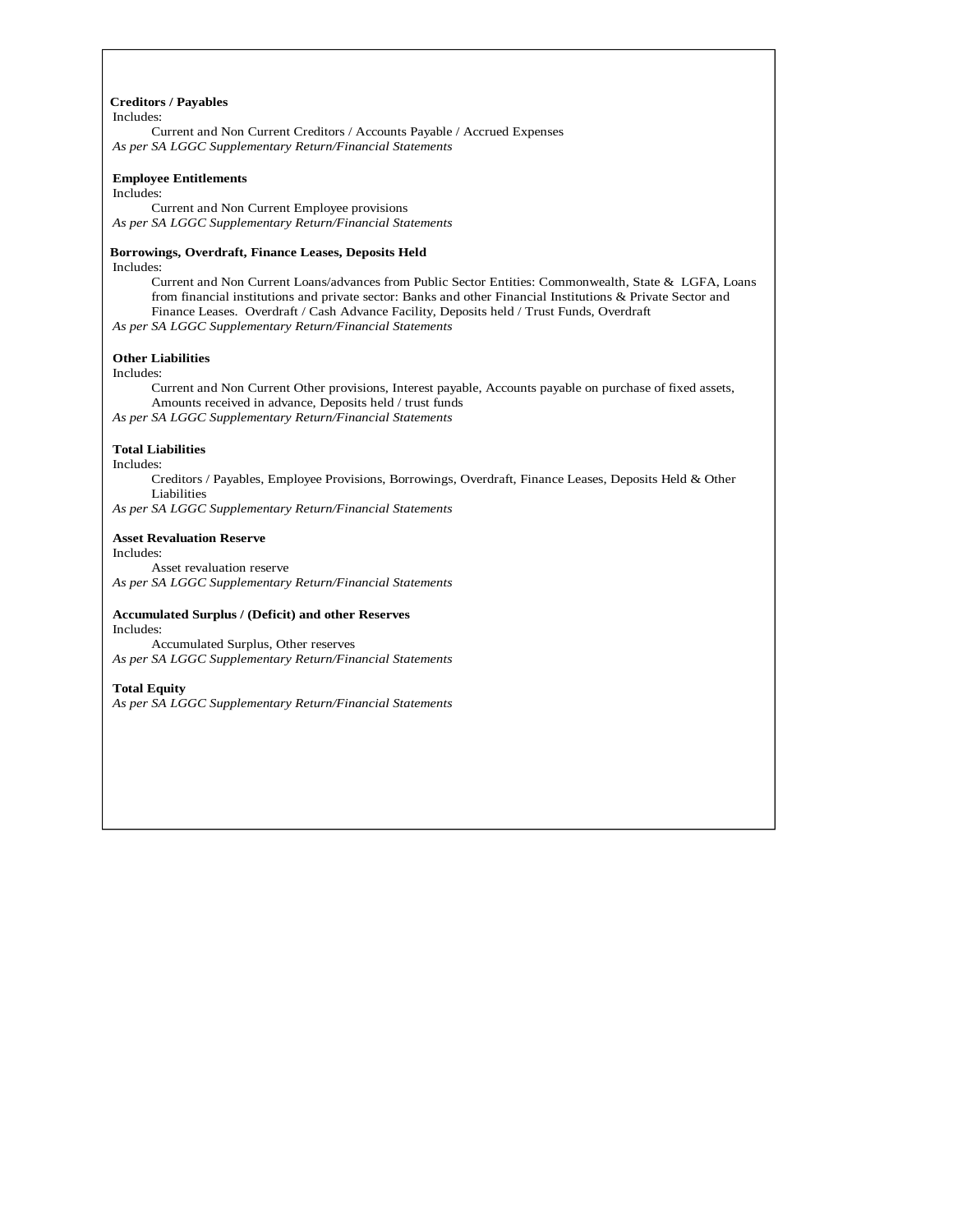#### Report 5 - Summary Balance Sheet Information by Council for 2004/05 Financial Year SA Local Government Grants Commission

|                                        | Cash.<br>Investments<br>and Loans to<br>Community<br>Groups<br>(\$000) | <b>Receivables</b><br>Rates and<br>Other<br>(S000) | Inventories<br>(S000)   | Land<br>(S000)     | <b>Buildings</b><br>(\$000) | Infrastructure<br>(S000) | Plant.<br>Equipment,<br>Furniture and<br>Fittings<br>(\$000) | <b>Equity Type</b><br>Assets<br>(S 000) | Other<br>Financial<br>Assets<br>(S 000) | <b>Other Assets</b><br>(including<br><b>Library Books</b><br>and W.I.P.)<br>(S000) | <b>TOTAL</b><br><b>ASSETS</b><br>(5000) | Creditors /<br>Payables<br>(\$000) | Employee<br>Entitlements<br>(S000) | Borrowings.<br>Overdraft.<br>Finance Leases<br>Deposits held<br>(S000) | Other<br>Liabilities<br>(\$000)  | <b>TOTAL</b><br><b>LIABILITIES</b><br>(\$000) | Asset<br>Revaluation<br>Reserve<br>(S000) | Accumulated<br>Surplus /<br>(Deficit) and<br>other Reserves<br>(S000) | <b>TOTAL</b><br><b>EQUITY</b><br>(5000) |
|----------------------------------------|------------------------------------------------------------------------|----------------------------------------------------|-------------------------|--------------------|-----------------------------|--------------------------|--------------------------------------------------------------|-----------------------------------------|-----------------------------------------|------------------------------------------------------------------------------------|-----------------------------------------|------------------------------------|------------------------------------|------------------------------------------------------------------------|----------------------------------|-----------------------------------------------|-------------------------------------------|-----------------------------------------------------------------------|-----------------------------------------|
| Urban, Urban Fringe and Urban Regional |                                                                        |                                                    |                         |                    |                             |                          |                                                              |                                         |                                         |                                                                                    |                                         |                                    |                                    |                                                                        |                                  |                                               |                                           |                                                                       |                                         |
| Adelaide<br>Adelaide Hills             | 1,274<br>877                                                           | 6,059<br>1.207                                     | 12,773<br>118           | 418,226<br>33.455  | 227,257<br>12,772           | 219,671<br>152.178       | 13,261<br>3.604                                              | $\Omega$                                | 374<br>92                               | 51,064<br>704                                                                      | 949,959<br>205.007                      | 11,675<br>1,288                    | 7,460<br>1.831                     | 18,091<br>6.594                                                        | 4,993<br>646                     | 42,219<br>10.359                              | 193,449<br>67.633                         | 714,291<br>127,016                                                    | 907,740<br>194.649                      |
| Alexandrina                            | 4,891                                                                  | 2,895                                              | 329                     | 50,817             | 15,294                      | 118,407                  | 4,960                                                        |                                         | $\Omega$                                | 10,878                                                                             | 208,471                                 | 2,683                              | 1,359                              | 12,510                                                                 | $\Omega$                         | 16,552                                        | 80,669                                    | 111,250                                                               | 191,919                                 |
| Barossa                                | 13,259                                                                 | 803                                                | -9                      | 17,305             | 17,418                      | 90,850                   | 4,178                                                        |                                         | 572                                     | $\Omega$                                                                           | 144.394                                 | 2,180                              | 1,400                              | 11,815                                                                 | 407                              | 15,802                                        | 97,585                                    | 31,005                                                                | 128,590                                 |
| Burnside                               | 508                                                                    | 483                                                | 115                     | 157.595            | 40.221                      | 106,712                  | 5.897                                                        | $\Omega$                                | 15                                      | 199                                                                                | 311.745                                 | 672                                | 1.645                              | 5,023                                                                  | 109                              | 7,449                                         | 91,873                                    | 212,422                                                               | 304.295                                 |
| Campbelltown                           | 5,905                                                                  | 1,016                                              | 27                      | 108,997            | 14,871                      | 96,337                   | 3,200                                                        | $\Omega$                                | $^{\circ}$                              | 4,874                                                                              | 235,227                                 | 1,831                              | 1,358                              | 467                                                                    | 32                               | 3,688                                         | 95,575                                    | 135,964                                                               | 231,539                                 |
| <b>Charles Sturt</b>                   | 361                                                                    | 1,975                                              | 847                     | 166,674            | 56,455                      | 324,338                  | 9,426                                                        | $\Omega$                                | 229                                     | $\overline{0}$                                                                     | 560,305                                 | 5,702                              | 5,041                              | 20,922                                                                 | 7,017                            | 38,682                                        | 188,807                                   | 332,816                                                               | 521,623                                 |
| Coober Pedv<br>Gawler                  | 333<br>862                                                             | 522<br>1.554                                       | 479<br>$\Omega$         | 662<br>13,352      | 3.624<br>16.043             | 13.081<br>30,502         | 2.733<br>2,706                                               | $\Omega$                                | 243<br>$\Omega$                         | $^{\circ}$<br>$\Omega$                                                             | 21.677<br>65.019                        | 1.409<br>899                       | 289<br>486                         | 2.340<br>8.799                                                         | $^{\circ}$<br>179                | 4.038<br>10.363                               | 35<br>37.145                              | 17,604<br>17,511                                                      | 17.639<br>54.656                        |
| <b>Holdfast Bay</b>                    | 11,387                                                                 | 2,464                                              | 32                      | 163,955            | 40,034                      | 103,703                  | 4,080                                                        | 936                                     | 200                                     | 82                                                                                 | 326,873                                 | 1,643                              | 1,983                              | 20,732                                                                 | 3,073                            | 27,431                                        | 143,554                                   | 155,888                                                               | 299,442                                 |
| Marion                                 | 4.496                                                                  | 1,013                                              | 5,026                   | 132,823            | 33,966                      | 248,557                  | 6,602                                                        | $\Omega$                                | 951                                     | 2,477                                                                              | 435,911                                 | 4,274                              | 3,504                              | 9,064                                                                  | 211                              | 17,053                                        | $\Omega$                                  | 418,858                                                               | 418,858                                 |
| Mitcham                                | 9.104                                                                  | 2.451                                              | 119                     | 68,543             | 28,333                      | 249,893                  | 4,398                                                        | 10,961                                  | 89                                      | $\Omega$                                                                           | 373.891                                 | 2,749                              | 2,239                              | 8.601                                                                  | $\overline{0}$                   | 13,589                                        | 85,362                                    | 274,940                                                               | 360,302                                 |
| Mount Barker                           | 6,495                                                                  | 1,858                                              | 203                     | 26,289             | 10,146                      | 101,248                  | 3,741                                                        | 319                                     | 58                                      | 1,264                                                                              | 151,621                                 | 1,037                              | 1,377                              | 2,351                                                                  | 79                               | 4,844                                         | 46,554                                    | 100,223                                                               | 146,777                                 |
| Norwood, Payneham And St. Peters       | 6,819                                                                  | 452                                                | $\overline{\mathbf{0}}$ | 74,133             | 19,086                      | 156,498                  | 1,788                                                        | 262                                     | 419                                     | 1,000                                                                              | 260,457                                 | 2,189                              | 1,927                              | 15,052                                                                 | 345                              | 19,513                                        | 206,143                                   | 34,801                                                                | 240,944                                 |
| Onkaparinga<br>Playford                | 1.719<br>6.100                                                         | 6.012<br>2,791                                     | 450<br>141              | 121.732<br>110,701 | 51,973<br>33,314            | 526.205<br>150,775       | 12.966                                                       | 3.431<br>400                            | 400<br>371                              | 13,584<br>$\Omega$                                                                 | 738.472<br>317.119                      | 9.389<br>5,105                     | 6.612<br>2.542                     | 18.768<br>31,770                                                       | 205<br>2,250                     | 34.974<br>41,667                              | 306.357<br>61,778                         | 397.141                                                               | 703.498<br>275,452                      |
| Port Adelaide Enfield                  | 14,387                                                                 | 4,358                                              | 893                     | 336,101            | 70,413                      | 286,041                  | 12,526<br>10,847                                             | $\Omega$                                | 363                                     | 2,283                                                                              | 725,686                                 | 5,296                              | 9,258                              | 29,316                                                                 | 1,856                            | 45,726                                        | 250,259                                   | 213,674<br>429,701                                                    | 679,960                                 |
| Prospect                               | 849                                                                    | 486                                                | $\overline{\mathbf{0}}$ | 33,506             | 10,878                      | 71,592                   | 1,007                                                        | $\Omega$                                | 319                                     | 914                                                                                | 119,551                                 | 764                                | 683                                | 2,746                                                                  | 6                                | 4,199                                         | 43,961                                    | 71,391                                                                | 115,352                                 |
| Roxby Downs                            | 1,223                                                                  | 2.093                                              | $\Omega$                | 1,512              | 9,270                       | 16,568                   | 3,031                                                        | $\Omega$                                | 1,703                                   | $\Omega$                                                                           | 35,400                                  | 800                                | 101                                | 49                                                                     | 142                              | 1,092                                         | 14.931                                    | 19,377                                                                | 34,308                                  |
| Salisbury                              | 6,940                                                                  | 2,129                                              | 389                     | 115,127            | 30,024                      | 349,108                  | 3,632                                                        | 769                                     | 63                                      | 1,647                                                                              | 509,828                                 | 3,461                              | 3,852                              | 27,072                                                                 | 1,993                            | 36,378                                        | 331,636                                   | 141,814                                                               | 473,450                                 |
| Tea Tree Gully                         | 4.836                                                                  | 1.433                                              | 49                      | 469.233            | 36.214                      | 256.644                  | 4.379                                                        | $\Omega$                                | 90                                      | 21.697                                                                             | 794.575                                 | 3.460                              | 3.808                              | 13.591                                                                 | 114                              | 20.973                                        | 467.860                                   | 305.742                                                               | 773.602                                 |
| Unley                                  | 5.818                                                                  | 1,259                                              | 82                      | 64,610             | 27.851                      | 119,668                  | 5.556                                                        | 10,805                                  | 53                                      | 3,798                                                                              | 239.500                                 | 1,801                              | 1,842                              | 16.569                                                                 | 407                              | 20,619                                        | 112,760                                   | 106,121                                                               | 218,881                                 |
| Victor Harbor<br>Walkerville           | 7,396<br>1,773                                                         | 688<br>35                                          | 207<br>$\overline{7}$   | 31,661<br>28,185   | 13,203<br>5,160             | 69,655<br>21,430         | 3,192<br>384                                                 | $\Omega$<br>50                          | $\overline{2}$<br>90                    | 168<br>242                                                                         | 126,172<br>57,356                       | 1,840<br>446                       | 432<br>562                         | 10,604<br>2,361                                                        | 219<br>217                       | 13,095<br>3,586                               | 60,983<br>$\Omega$                        | 52,094<br>53,770                                                      | 113,077<br>53,770                       |
| <b>West Torrens</b>                    | 6,640                                                                  | 1,799                                              | 21                      | 160,019            | 30,733                      | 212,102                  | 4,815                                                        | $\Omega$                                | 136                                     | 1,027                                                                              | 417,292                                 | 2,940                              | 2,182                              | 21,512                                                                 | 3,581                            | 30,215                                        | 386,755                                   | 322                                                                   | 387,077                                 |
| <b>Provincial Cities</b>               |                                                                        |                                                    |                         |                    |                             |                          |                                                              |                                         |                                         |                                                                                    |                                         |                                    |                                    |                                                                        |                                  |                                               |                                           |                                                                       |                                         |
| Mount Gambier                          | 7,187                                                                  | 580                                                | 41                      | 38,065             | 40,459                      | 27,360                   | 3,537                                                        | $\Omega$                                | 50                                      | 1,775                                                                              | 119,054                                 | 1,002                              | 1,103                              | 5,265                                                                  | 303                              | 7,673                                         | 66,718                                    | 44,663                                                                | 111,381                                 |
| Murray Bridge                          | 5,358                                                                  | 909                                                | 100                     | 12,036             | 17,824                      | 55,382                   | 4,831                                                        | $\Omega$                                | 386                                     | 2,162                                                                              | 98.988                                  | 1,743                              | 1,188                              | 9,917                                                                  | 1,907                            | 14,755                                        | 25,864                                    | 58,369                                                                | 84,233                                  |
| Port Augusta                           | 2,635                                                                  | 1,001                                              | 136                     | 5,609              | 21,600                      | 28,713                   | 3,056                                                        | $\Omega$                                | 10                                      | 2,814                                                                              | 65,573                                  | 826                                | 1,481                              | 6,161                                                                  | 232                              | 8,699                                         | 52,779                                    | 4,095                                                                 | 56,874                                  |
| Port Lincoln<br>Port Pirie             | 1.860<br>3,924                                                         | 744<br>545                                         | 30<br>73                | 12.950<br>6,837    | 10.879<br>13,911            | 44.572<br>35,787         | 1.512<br>2,084                                               | $\Omega$<br>$\Omega$                    | 72<br>131                               | 230<br>3,799                                                                       | 72.849<br>67,091                        | 770<br>411                         | 342<br>1,233                       | 656<br>1,915                                                           | 27<br>147                        | 1.795<br>3,706                                | $\Omega$<br>2,849                         | 71.054<br>60,536                                                      | 71.054<br>63,385                        |
| Whyalla                                | 6,588                                                                  | 1,141                                              | 149                     | 11,690             | 16,418                      | 73,392                   | 2,152                                                        | $\Omega$                                | 19                                      | 575                                                                                | 112,125                                 | 176                                | 1,238                              | 4,458                                                                  | 724                              | 6,596                                         | 93,851                                    | 11,678                                                                | 105,529                                 |
| <b>Rural - Small and Medium</b>        |                                                                        |                                                    |                         |                    |                             |                          |                                                              |                                         |                                         |                                                                                    |                                         |                                    |                                    |                                                                        |                                  |                                               |                                           |                                                                       |                                         |
| Barunga West                           | 1,092                                                                  | 81                                                 | 27                      | 1,927              | 1,744                       | 14,620                   | 1,104                                                        | $\Omega$                                | 35                                      | $\Omega$                                                                           | 20,630                                  | 58                                 | 231                                | 2,261                                                                  | 8                                | 2,558                                         | 14,910                                    | 3,162                                                                 | 18,072                                  |
| Ceduna                                 | 1,014                                                                  | 235                                                | 315                     | 5,243              | 4,305                       | 18,985                   | 1,709                                                        |                                         | 12                                      | $^{\circ}$                                                                         | 31,818                                  | 353                                | 301                                | 1,586                                                                  | 17                               | 2,257                                         | 16,494                                    | 13,067                                                                | 29,561                                  |
| Cleve<br>Elliston                      | 497<br>418                                                             | 82<br>100                                          | 331                     | 1,817              | 2,414                       | 17,531                   | 1,140                                                        |                                         | $\overline{7}$                          | $^{\circ}$                                                                         | 23,819<br>17.766                        | 206<br>81                          | 240<br>77                          | 557<br>181                                                             | $\overline{0}$<br>$\overline{0}$ | 1,003<br>338                                  | $\Omega$                                  | 22,816<br>3.438                                                       | 22,816<br>17.428                        |
| <b>Flinders Ranges</b>                 | 1,731                                                                  | 72                                                 | 83<br>30                | 8,330<br>$\Omega$  | 2,437<br>3,415              | 4,771<br>8,174           | 1,137<br>923                                                 | $\Omega$<br>$\Omega$                    | $\overline{0}$<br>3                     | 491<br>83                                                                          | 14,430                                  | 188                                | 175                                | 1,732                                                                  | 38                               | 2,132                                         | 13,990<br>1,719                           | 10,579                                                                | 12,298                                  |
| Franklin Harbour                       | 344                                                                    | 146                                                | 394                     | 605                | 1.427                       | 8.430                    | 1,734                                                        |                                         | 32                                      | $\Omega$                                                                           | 13.112                                  | 195                                | 249                                | 68                                                                     | $\mathbf{0}$                     | 512                                           | 7.348                                     | 5,252                                                                 | 12.600                                  |
| Goyder                                 | 1,179                                                                  | 182                                                | 347                     | 4,118              | 12,006                      | 27,988                   | 4,275                                                        | $\Omega$                                | 124                                     | 1,568                                                                              | 51,786                                  | 402                                | 339                                | 1,435                                                                  | 79                               | 2,254                                         | 49,465                                    | 67                                                                    | 49,532                                  |
| Kangaroo Island                        | 1,675                                                                  | 601                                                | 106                     | 6,685              | 5,554                       | 34,657                   | 2,368                                                        |                                         | 15                                      | 119                                                                                | 51,780                                  | 294                                | 538                                | 3,483                                                                  | $\overline{0}$                   | 4,315                                         | 37,499                                    | 9,966                                                                 | 47,465                                  |
| Karoonda East Murrav                   | 1.447                                                                  | 67                                                 | 91                      | 316                | 1.016                       | 12,485                   | 1.514                                                        |                                         | $\overline{7}$                          | 111                                                                                | 17.054                                  | 61                                 | 162                                | 429                                                                    | $\overline{0}$                   | 651                                           | 10.692                                    | 5.710                                                                 | 16.402                                  |
| Kimba                                  | 478                                                                    | 47                                                 | 10                      | 837                | 3.944                       | 10,821                   | 1,807                                                        |                                         | 8                                       | $\Omega$                                                                           | 17.951                                  | 129                                | 104                                | 461                                                                    | $\Omega$                         | 694                                           | 13.104                                    | 4.154                                                                 | 17,258                                  |
| Kingston                               | 776<br>1,763                                                           | 128<br>244                                         | 83<br>152               | 3,591<br>1,820     | 4,073<br>3,745              | 15,814<br>18,504         | 1,160<br>2,411                                               |                                         | $^{\circ}$<br>$\Omega$                  | $^{\circ}$<br>$\Omega$                                                             | 25,624<br>28,640                        | 105<br>51                          | 176<br>203                         | 3,250<br>40                                                            | 60<br>$\Omega$                   | 3,592<br>293                                  | 6,876<br>33,342                           | 15,156<br>(4,995)                                                     | 22,032<br>28,347                        |
| Lehunte<br>Lower Eyre Pen              | 3,229                                                                  | 386                                                | 14                      | 3,738              | 3.832                       | 28.173                   | 2,182                                                        |                                         | $\overline{0}$                          | $\Omega$                                                                           | 41.554                                  | 310                                | 339                                | 2,605                                                                  | 35                               | 3.289                                         | 24.329                                    | 13.936                                                                | 38,265                                  |
| Mount Remarkable                       | 1,173                                                                  | 108                                                | $\mathbf{g}$            | 911                | 1,915                       | 59,370                   | 1,229                                                        |                                         | $\overline{0}$                          | 115                                                                                | 64,830                                  | 231                                | 182                                | 1,154                                                                  | $\Omega$                         | 1,567                                         | 39,739                                    | 23,524                                                                | 63,264                                  |
| Northern Areas                         | 2.815                                                                  | 430                                                | 375                     | 4.748              | 8.078                       | 16,400                   | 1,817                                                        |                                         | $^{\circ}$                              | 3,712                                                                              | 38.374                                  | 2,455                              | 512                                | 2.069                                                                  | 37                               | 5,074                                         | 30,720                                    | 2,581                                                                 | 33,300                                  |
| Orroroo/Carrieton                      | 1.369                                                                  | 54                                                 | 18                      | 641                | 2.636                       | 23.152                   | 812                                                          |                                         | 17                                      | $\Omega$                                                                           | 28.699                                  | 299                                | 115                                | 178                                                                    | $\Omega$                         | 592                                           | 28,906                                    | (799)                                                                 | 28.107                                  |
| Peterborough                           | 1,297                                                                  | 71                                                 | - 5                     | 310                | 3,015                       | 7,965                    | 944                                                          | $\Omega$                                | 89                                      | 1,038                                                                              | 14.733                                  | 15                                 | 157                                | 317                                                                    | 80                               | 569                                           | 14,248                                    | (85)                                                                  | 14.164                                  |
| Robe                                   | 195                                                                    | 87                                                 | 291                     | 25,464             | 3,149                       | 20,063                   | 1,230                                                        |                                         | $\overline{0}$                          | 55                                                                                 | 50,534                                  | 72                                 | 289                                | 2,074                                                                  | 325                              | 2,760                                         | 37,235                                    | 10,539                                                                | 47,774                                  |
| Southern Mallee<br><b>Streaky Bay</b>  | 721<br>931                                                             | 191<br>122                                         | 33<br>975               | 702<br>5.005       | 4,081<br>5.061              | 23,382<br>17,163         | 2,404<br>1,871                                               |                                         | 11                                      | 88<br>$\Omega$                                                                     | 31,603<br>31.140                        | 210<br>125                         | 352<br>290                         | 2,047<br>1.442                                                         | 51<br>$\mathbf{0}$               | 2,660<br>1.857                                | 20,581<br>13,909                          | 8,362<br>15,374                                                       | 28,94<br>29,283                         |
| <b>Tumby Bay</b>                       | 2,225                                                                  | 191                                                | 169                     | 3,154              | 4,175                       | 12,745                   | 1,230                                                        |                                         | $\overline{0}$                          | $\Omega$                                                                           | 23,889                                  | 166                                | 354                                | 675                                                                    | $\Omega$                         | 1,195                                         | 21,850                                    | 844                                                                   | 22,694                                  |
| Yankalilla                             | 1.349                                                                  | 461                                                | 33                      | 5.630              | 2.099                       | 30.391                   | 2,723                                                        | $\Omega$                                | $\overline{1}$                          | 497                                                                                | 43.184                                  | 756                                | 500                                | 4.495                                                                  | 158                              | 5.909                                         | 7.149                                     | 30,126                                                                | 37,275                                  |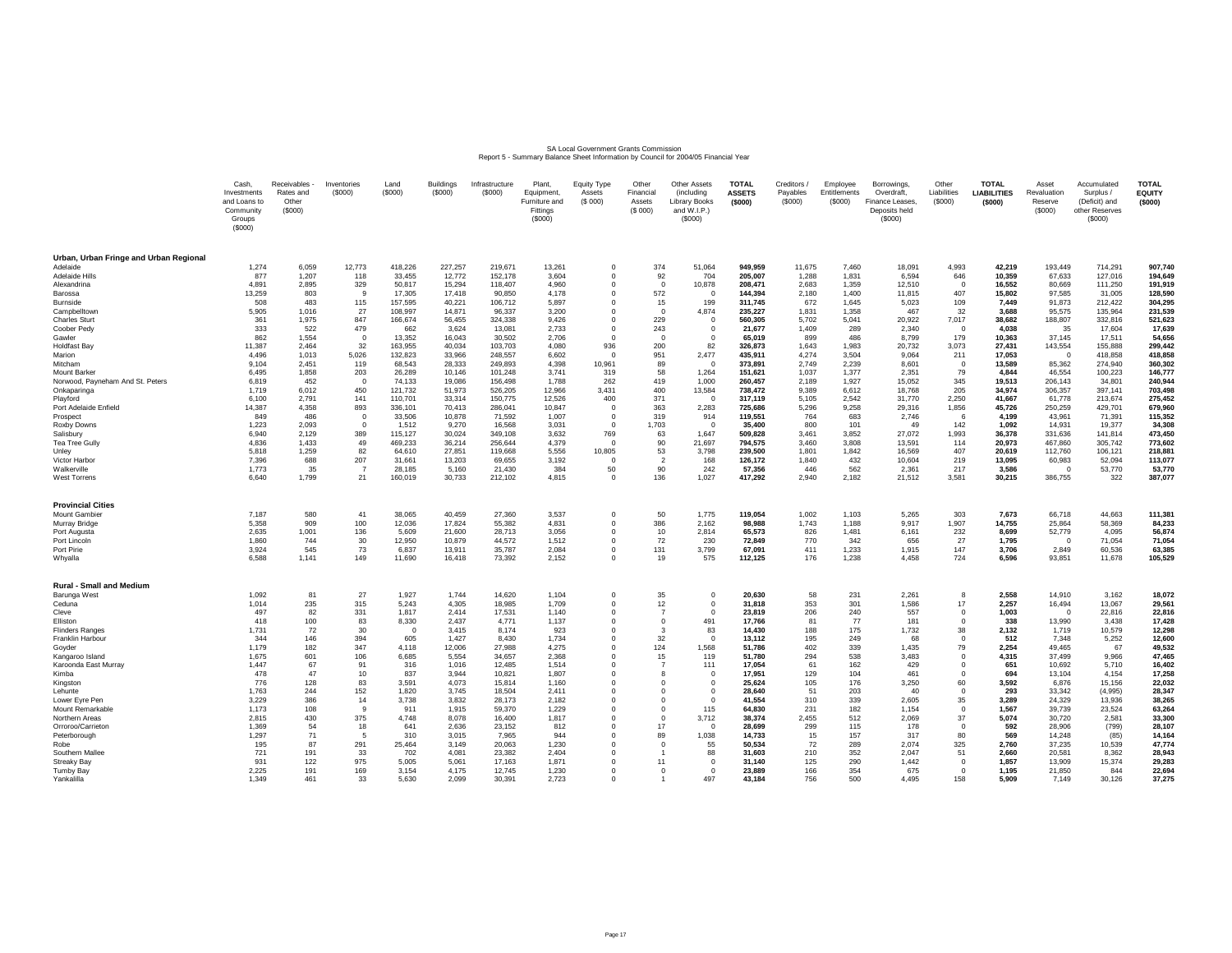## SA Local Government Grants Commission<br>Report 5 - Summary Balance Sheet Information by Council for 2004/05 Financial Year

|                                  | Cash<br>Investments<br>and Loans to<br>Community<br>Groups<br>(S000) | Receivables<br>Rates and<br>Other<br>(S000) | Inventories<br>(S000) | Land<br>(S000) | <b>Buildings</b><br>(\$000] | Infrastructure<br>(\$000) | Plant,<br>Equipment,<br>Furniture an<br>Fittings<br>(\$000) | Equity Type<br>Assets<br>(S 000) | Other<br>Financial<br>Assets<br>(S 000) | <b>Other Assets</b><br>(including<br><b>Library Books</b><br>and W.I.P.)<br>(S000) | <b>TOTAL</b><br><b>ASSETS</b><br>(5000) | Creditors<br>Payables<br>(\$000) | Employee<br>Entitlements<br>(S000) | Borrowings<br>Overdraft<br>Finance Leases.<br>Deposits held<br>(\$000) | Other<br>Liabilities<br>(\$000) | <b>TOTAL</b><br>LIABILITIES<br>(\$000) | Asset<br>Revaluation<br>Reserve<br>(\$000) | Accumulate<br>Surplus /<br>(Deficit) and<br>other Reserves<br>(S000) | <b>TOTAL</b><br><b>EQUITY</b><br>(5000) |
|----------------------------------|----------------------------------------------------------------------|---------------------------------------------|-----------------------|----------------|-----------------------------|---------------------------|-------------------------------------------------------------|----------------------------------|-----------------------------------------|------------------------------------------------------------------------------------|-----------------------------------------|----------------------------------|------------------------------------|------------------------------------------------------------------------|---------------------------------|----------------------------------------|--------------------------------------------|----------------------------------------------------------------------|-----------------------------------------|
| Rural - Large and Very Large     |                                                                      |                                             |                       |                |                             |                           |                                                             |                                  |                                         |                                                                                    |                                         |                                  |                                    |                                                                        |                                 |                                        |                                            |                                                                      |                                         |
| Berri Barmera                    | 3,204                                                                | 767                                         | 170                   | 11,178         | 17,306                      | 22,545                    | 3,110                                                       |                                  | 73                                      |                                                                                    | 58,352                                  | 619                              | 633                                | 2,718                                                                  | 526                             | 4,497                                  | 29,780                                     | 24,076                                                               | 53,856                                  |
| <b>Clare And Gilbert Valleys</b> | 4,411                                                                | 356                                         | 128                   | 6,129          | 10,121                      | 33,765                    | 3,749                                                       |                                  | $\overline{0}$                          | 208                                                                                | 58,866                                  | 453                              | 678                                | 3.149                                                                  | 196                             | 4,476                                  | 45,634                                     | 8,756                                                                | 54,390                                  |
| Coorong                          | 2,281                                                                | 502                                         | 22                    | 5,072          | 3,710                       | 21,926                    | 3,961                                                       |                                  | 19                                      | 1,810                                                                              | 39,303                                  | 326                              | 650                                | 1,392                                                                  | 22                              | 2,390                                  | 11,344                                     | 25,569                                                               | 36,913                                  |
| Copper Coast                     | 2,314                                                                | 622                                         | 411                   | 13,597         | 13,870                      | 53,627                    | 3,192                                                       |                                  | 25                                      | 136                                                                                | 87,794                                  | 917                              | 1,005                              | 2,755                                                                  | 345                             | 5,022                                  | 68,016                                     | 14,756                                                               | 82,772                                  |
| Grant                            | 6,997                                                                | 710                                         | 113                   | 5,026          | 7,209                       | 34,632                    | 3,993                                                       |                                  | 17                                      | 576                                                                                | 59.273                                  | 326                              | 833                                | 1,852                                                                  | 386                             | 3,397                                  | 20,118                                     | 35,758                                                               | 55,876                                  |
| Light Regiona                    | 4,510                                                                | 470                                         | 354                   | 6,261          | 13,386                      | 53,109                    | 2,381                                                       |                                  | 55                                      |                                                                                    | 80,526                                  | 473                              | 624                                | 8,055                                                                  | $^{\circ}$                      | 9,152                                  | 61,605                                     | 9,768                                                                | 71,373                                  |
| Loxton Waikerie                  | 4,209                                                                | 450                                         | 176                   | 8,939          | 19,606                      | 46,648                    | 4,421                                                       |                                  | 153                                     |                                                                                    | 84,602                                  | 958                              | 1,209                              | 11,319                                                                 | $^{\circ}$                      | 13,487                                 | 20,144                                     | 50,972                                                               | 71,115                                  |
| Mallala                          | 1,416                                                                | 258                                         | 61                    | 4,272          | 3,546                       | 14,870                    | 2,371                                                       |                                  | 262                                     | 129                                                                                | 27,185                                  | 174                              | 429                                | 3,633                                                                  | 29                              | 4,265                                  | 2,823                                      | 20,097                                                               | 22,920                                  |
| Mid Murray                       | 3,047                                                                | 781                                         | 310                   | 7,495          | 8,555                       | 40,134                    | 4,605                                                       |                                  | 31                                      |                                                                                    | 64,958                                  | 820                              | 1,169                              | 4,913                                                                  | 274                             | 7,176                                  | 46,987                                     | 10,795                                                               | 57,782                                  |
| Naracoorte Lucindale             | 245                                                                  | 633                                         | 504                   | 7,039          | 11,819                      | 75,482                    | 3,945                                                       |                                  | 13                                      | 535                                                                                | 100,214                                 | 868                              | 633                                | 1,744                                                                  | 49                              | 3,295                                  | 56,680                                     | 40,239                                                               | 96,919                                  |
| Renmark Paringa                  | 2,184                                                                | 475                                         | 26                    | 4,880          | 7,936                       | 77,070                    | 1,238                                                       |                                  | 36                                      | 869                                                                                | 94.714                                  | 615                              | 371                                | 381                                                                    | 71                              | 1,438                                  | 60,654                                     | 32,622                                                               | 93,276                                  |
| Tatiara                          | 3,332                                                                | 248                                         | 300                   | 6,176          | 12,794                      | 32,033                    | 2,170                                                       |                                  | 42                                      | 72                                                                                 | 57,167                                  | 292                              | 583                                | 2,706                                                                  | 36                              | 3,617                                  | 59,331                                     | (5,781)                                                              | 53,550                                  |
| <b>Wakefield Regional</b>        | 2,176                                                                | 559                                         | 172                   | 1,764          | 3,832                       | 19,827                    | 3,792                                                       |                                  | 96                                      |                                                                                    | 32.225                                  | 338                              | 595                                | 2,349                                                                  | 96                              | 3,378                                  |                                            | 28,847                                                               | 28,847                                  |
| Wattle Range                     | 1,698                                                                | 987                                         | 271                   | 11,134         | 17,994                      | 31,824                    | 2,855                                                       |                                  | $\Omega$                                | 180                                                                                | 66,943                                  | 882                              | 1,312                              | 8.148                                                                  | 266                             | 10,608                                 | 9,934                                      | 46,401                                                               | 56,335                                  |
| Yorke Peninsula                  | 4,107                                                                | 679                                         | 145                   | 37,196         | 36,901                      | 61,016                    | 6,228                                                       |                                  | 228                                     | 6,597                                                                              | 153,096                                 | 485                              | 1.416                              | 6,871                                                                  | 101                             | 8,873                                  | 137,769                                    | 6.454                                                                | 144,223                                 |
|                                  |                                                                      |                                             |                       |                |                             |                           |                                                             |                                  |                                         |                                                                                    |                                         |                                  |                                    |                                                                        |                                 |                                        |                                            |                                                                      |                                         |
| <b>State Total</b>               | 225,652                                                              | 65,337                                      | 29,900                | 3,214,148      | 1,248,348                   | 5,407,060                 | 239,816                                                     | 27,933                           | 8,911                                   | 148,252                                                                            | 10,615,358                              | 95,768                           | 88,383                             | 439,613                                                                | 34,706                          | 658,471                                | 4,688,647                                  | 5,268,237                                                            | 9,956,883                               |

Source

South Australian Local Government Grants Commission - from council submitted Supplementary Returns to the Annual Financial Statements.

Notes

1. There may be differences from council Financial Statements and amounts shown in Supplementary Returns so as to enhance data consistency and comparability.<br>2. The information contained in this report is exclusively for c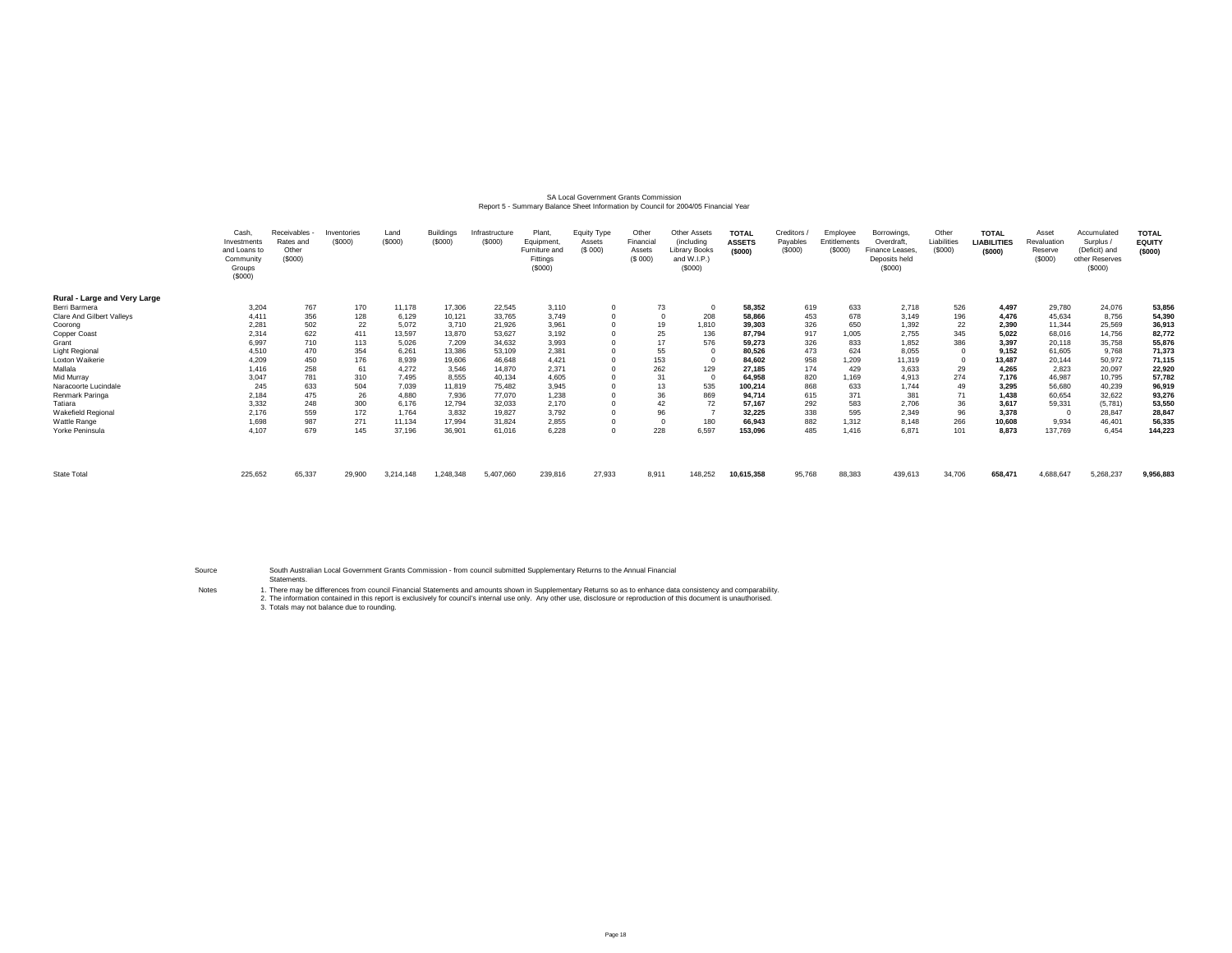## **Report 6– Council Rating Arrangements Glossary**

## **Capital Value of Properties Within Council Area**

Capital Value of Properties Within Council Area (as per The Office of the Valuer-General as at 1<sup>st</sup> January 2006)

## **Number of Rateable Residential Properties**

Total Rateable Residential Properties (as per The Office of the Valuer-General as at 1<sup>st</sup> January 2006)

## **Rating Basis - Capital, Site or Annual Value (CV, SV, AV)**

Basis of Valuation adopted by Council *As per Government Gazette* 

## **Minimum Rate**

Minimum Rate declared by Council for 2004-05 *As per Government Gazette* 

## **Percentage of Residential Properties subject to Minimum Rate**

Number of Residential Properties on Minimum Rate *divide* Number of Rateable Residential Properties *(See Above) multiply by* **100**

*As per SA LGGC Supplementary Return/Financial Statements and The Office of the Valuer-General* 

## **Fixed Charge**

Fixed Charge declared by Council for 2004-05 *As per Government Gazette* 

## **Percentage of General Rates Raised by Fixed Charge**

Fixed Charge (*See Above*) *multiply by* Number of Rateable Properties (*See Report 1*) *divide by* General Rates (*See Report 2*) *multiply by* 100

## **General & Other Rates**

Net General Rates and Other Rates *As per SA LGGC Supplementary Return/Financial Statements* 

## **General & Other Rates as a Percentage of Total Operating Revenue**

General & Other Rates *(See Above) divide* Total Operating Revenue *(See Report 1) multiply by* 100 *As per SA LGGC Supplementary Return/Financial Statements*

## **Total Residential General Rates and Residential Other Rates**

Residential General Rates and Residential Other Rates *As per SA LGGC Supplementary Return/Financial Statements*

## **Total Residential General Rates and Residential Other Rates per rateable residential property**

Residential General Rates and Residential other Rates *(See Above) divide* Number of Rateable Residential Properties *(See Above) multiply by* 100

*As per SA LGGC Supplementary Return/Financial Statements and The Office of the Valuer-General* 

## **Operating Surplus / (Deficit)**

Total Operating Revenue (Excluding Gain on Disposal of Assets) *minus* Total Operating Expenses (Excluding Book Losses on Revaluation of Assets and/ or Disposal of Assets

## **Operating Surplus / (Deficit) as a Percentage of General and Other Rates**

Operating Surplus / (Deficit) *(See Above) divide* General and Other Rates *(See Above) multiply by* 100 *As per SA LGGC Supplementary Return/Financial Statements*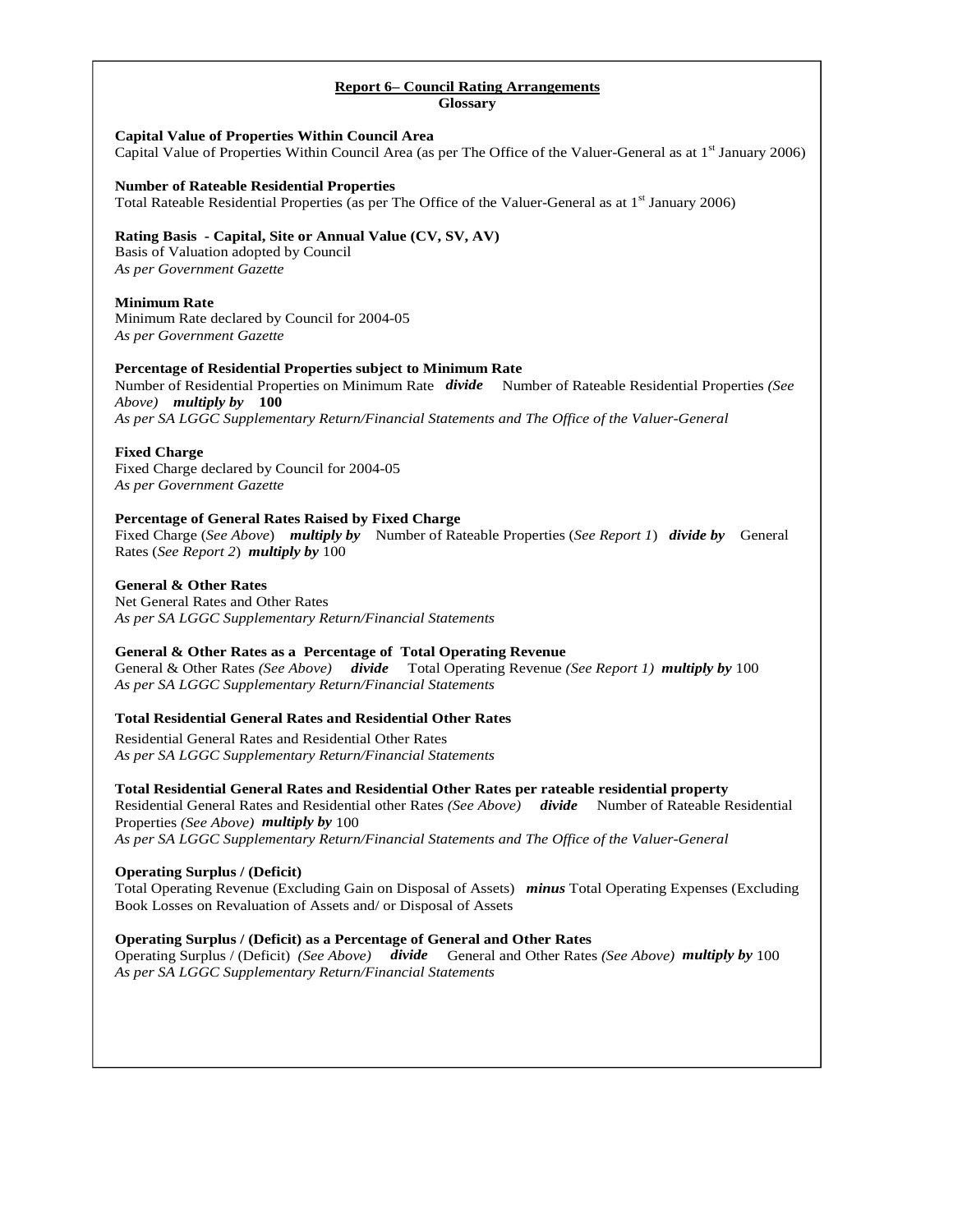#### SA Local Government Grants CommissionReport 6 - Council Rating Arrangements for 2004/05 Financial Year

|                                                  | (3) Capital<br>Value of<br>Properties<br>within Council<br>Area<br>$($$ mill) | Number of<br>Rateable<br>Residential<br>Properties | Rating Basis -<br>Capital, Site or<br>Annual Value<br>(CV, SV or AV) | Minimum<br>Rate<br>$($ \$) | % of<br>Residential<br>Properties<br>subject to<br>Minimum Rate<br>(% ) | <b>Fixed Charge</b><br>$($ \$) | % of General<br>Rates raised by<br><b>Fixed Charge</b><br>(% ) | General<br>and<br>Other<br>Rates<br>(\$000) | General and<br>Other Rates as<br>a % Total<br>Operating<br>Revenue<br>(% ) | Total<br>Residential<br><b>General Rates</b><br>and Residential<br>Other Rates<br>(\$000) | <b>Total Residential</b><br><b>General Rates</b><br>and Residential<br>Other Rates per<br>rateable<br>residential<br>property<br>$($ \$) | (4) Operating<br>Surplus /<br>(Deficit)<br>(\$000) | Operating<br>Surplus /<br>(Deficit) as %<br>of General<br>and Other<br>Rates<br>(% ) |
|--------------------------------------------------|-------------------------------------------------------------------------------|----------------------------------------------------|----------------------------------------------------------------------|----------------------------|-------------------------------------------------------------------------|--------------------------------|----------------------------------------------------------------|---------------------------------------------|----------------------------------------------------------------------------|-------------------------------------------------------------------------------------------|------------------------------------------------------------------------------------------------------------------------------------------|----------------------------------------------------|--------------------------------------------------------------------------------------|
| Urban, Urban Fringe and Urban Regional           |                                                                               |                                                    |                                                                      |                            |                                                                         |                                |                                                                |                                             |                                                                            |                                                                                           |                                                                                                                                          |                                                    |                                                                                      |
| Adelaide<br>Adelaide Hills                       | 8,183<br>6,012                                                                | 8,267<br>12,135                                    | AV<br>CV                                                             |                            |                                                                         | 200                            | 20                                                             | 52,036<br>18,354                            | 45<br>75                                                                   | 8,709<br>13,623                                                                           | 1,053<br>1,123                                                                                                                           | 11,985<br>(344)                                    | 23<br>(2)                                                                            |
| Alexandrina                                      | 4,590                                                                         | 10,062                                             | CV                                                                   | 507                        | 13                                                                      |                                |                                                                | 15,207                                      | 75                                                                         | 9,071                                                                                     | 902                                                                                                                                      | 492                                                | 3                                                                                    |
| Barossa                                          | 3,298                                                                         | 7,079                                              | CV                                                                   |                            |                                                                         | 150                            | 16                                                             | 12,683                                      | 68                                                                         | 6,215                                                                                     | 878                                                                                                                                      | 1,497                                              | 12                                                                                   |
| <b>Burnside</b>                                  | 9,699                                                                         | 18,181                                             | <b>CV</b>                                                            | 509                        | 16                                                                      |                                |                                                                | 21,091                                      | 82                                                                         | 19,278                                                                                    | 1,060                                                                                                                                    | (1,049)                                            | (5)                                                                                  |
| Campbelltown                                     | 6,020                                                                         | 19,707                                             | CV<br><b>CV</b>                                                      | 526<br>565                 | $\overline{7}$                                                          |                                |                                                                | 16,994<br>51,217                            | 81                                                                         | 15,812                                                                                    | 802                                                                                                                                      | (519)                                              | (3)                                                                                  |
| <b>Charles Sturt</b><br>Coober Pedy              | 15,060<br>80                                                                  | 45,649<br>1,238                                    | <b>CV</b>                                                            |                            | 28                                                                      | 275                            | 55                                                             | 885                                         | 83<br>9                                                                    | 37,414<br>460                                                                             | 820<br>372                                                                                                                               | (5, 372)<br>(1, 371)                               | (10)<br>(155)                                                                        |
| Gawler                                           | 1,941                                                                         | 7,955                                              | CV                                                                   | 600                        | 15                                                                      |                                |                                                                | 8,219                                       | 63                                                                         | 6,066                                                                                     | 763                                                                                                                                      | 47                                                 | -1                                                                                   |
| <b>Holdfast Bay</b>                              | 7,048                                                                         | 16,787                                             | <b>CV</b>                                                            | 565                        | 32                                                                      |                                |                                                                | 17,204                                      | 52                                                                         | 14,629                                                                                    | 871                                                                                                                                      | 1,365                                              | 8                                                                                    |
| Marion                                           | 10,401                                                                        | 34,706                                             | CV                                                                   | 587                        | 21                                                                      |                                |                                                                | 35,134                                      | 82                                                                         | 28,389                                                                                    | 818                                                                                                                                      | (801)                                              | (2)                                                                                  |
| Mitcham                                          | 9,200                                                                         | 24,762                                             | CV                                                                   | 556                        |                                                                         |                                |                                                                | 26,045                                      | 82                                                                         | 23,389                                                                                    | 945                                                                                                                                      | (1, 910)                                           | (7)                                                                                  |
| Mount Barker<br>Norwood, Payneham And St. Peters | 3,406<br>6,953                                                                | 8,700<br>16,110                                    | <b>CV</b><br><b>CV</b>                                               | 445<br>500                 | 3<br>22                                                                 |                                |                                                                | 14,317<br>17,297                            | 71<br>78                                                                   | 9,656<br>14,116                                                                           | 1,110<br>876                                                                                                                             | 503<br>(2,085)                                     | $\overline{4}$<br>(12)                                                               |
| Onkaparinga                                      | 15,861                                                                        | 58,798                                             | CV                                                                   |                            |                                                                         | 200                            | 24                                                             | 61,158                                      | 75                                                                         | 52,868                                                                                    | 899                                                                                                                                      | (3,045)                                            | (5)                                                                                  |
| Playford                                         | 5,578                                                                         | 25,956                                             | CV                                                                   |                            |                                                                         | 390                            | 46                                                             | 26.917                                      | 66                                                                         | 17.671                                                                                    | 681                                                                                                                                      | (3, 103)                                           | (12)                                                                                 |
| Port Adelaide Enfield                            | 13,696                                                                        | 46,350                                             | <b>CV</b>                                                            | 525                        | 36                                                                      |                                |                                                                | 52,963                                      | 78                                                                         | 31,521                                                                                    | 680                                                                                                                                      | (1, 570)                                           | (3)                                                                                  |
| Prospect                                         | 3,056                                                                         | 8,549                                              | CV                                                                   | 587                        | 19                                                                      |                                |                                                                | 9,872                                       | 85                                                                         | 8,862                                                                                     | 1,037                                                                                                                                    | 178                                                | $\overline{2}$                                                                       |
| Roxby Downs<br>Salisbury                         | 351<br>10,832                                                                 | 1,277<br>46,420                                    | CV<br>CV                                                             | 560                        | 17                                                                      | 150                            | 17                                                             | 5,367<br>41,935                             | 78<br>66                                                                   | 3,654<br>32,869                                                                           | 2,861<br>708                                                                                                                             | (756)<br>(648)                                     | (14)<br>(2)                                                                          |
| Tea Tree Gully                                   | 10,577                                                                        | 36,927                                             | CV                                                                   | 724                        | 27                                                                      |                                |                                                                | 40,102                                      | 78                                                                         | 36,150                                                                                    | 979                                                                                                                                      | 24                                                 | $\Omega$                                                                             |
| Unley                                            | 7,295                                                                         | 15,947                                             | <b>CV</b>                                                            | 475                        | 15                                                                      |                                |                                                                | 21,974                                      | 80                                                                         | 16,722                                                                                    | 1,049                                                                                                                                    | (1,600)                                            | (7)                                                                                  |
| Victor Harbor                                    | 2,517                                                                         | 6,299                                              | CV                                                                   |                            |                                                                         | 185                            | 22                                                             | 8,129                                       | 66                                                                         | 6,142                                                                                     | 975                                                                                                                                      | (1, 170)                                           | (14)                                                                                 |
| Walkerville<br><b>West Torrens</b>               | 1,646<br>7,946                                                                | 3,035<br>25,017                                    | CV<br>CV                                                             | 615<br>482                 | 25<br>26                                                                |                                |                                                                | 3,703<br>24,474                             | 79<br>68                                                                   | 3,371<br>16,445                                                                           | 1,111<br>657                                                                                                                             | 23<br>(1,921)                                      | (8)                                                                                  |
|                                                  |                                                                               |                                                    |                                                                      |                            |                                                                         |                                |                                                                |                                             |                                                                            |                                                                                           |                                                                                                                                          |                                                    |                                                                                      |
| <b>Provincial Cities</b>                         |                                                                               |                                                    |                                                                      |                            |                                                                         |                                |                                                                |                                             |                                                                            |                                                                                           |                                                                                                                                          |                                                    |                                                                                      |
| <b>Mount Gambier</b>                             | 2,174                                                                         | 10,296                                             | <b>CV</b>                                                            |                            |                                                                         | 365                            | 49                                                             | 9,431                                       | 67                                                                         | 6,946                                                                                     | 675                                                                                                                                      | (1,865)                                            | (20)                                                                                 |
| Murray Bridge                                    | 1,832                                                                         | 6,872                                              | <b>CV</b>                                                            | 520<br>640                 | 22<br>38                                                                |                                |                                                                | 8,521                                       | 53                                                                         | 5,137                                                                                     | 748                                                                                                                                      | (674)                                              | (8)                                                                                  |
| Port Augusta<br>Port Lincoln                     | 861<br>1,725                                                                  | 6,092<br>5,976                                     | <b>SV</b><br><b>SV</b>                                               |                            |                                                                         | 260                            | 35                                                             | 6,294<br>6,146                              | 35<br>67                                                                   | 4,867<br>4,677                                                                            | 799<br>783                                                                                                                               | (611)<br>780                                       | (10)<br>13                                                                           |
| Port Pirie                                       | 1,271                                                                         | 7,249                                              | CV                                                                   |                            |                                                                         | 260                            | 44                                                             | 5,773                                       | 50                                                                         | 3,752                                                                                     | 518                                                                                                                                      | (908)                                              | (16)                                                                                 |
| Whyalla                                          | 1,258                                                                         | 10,184                                             | <b>SV</b>                                                            |                            |                                                                         | 225                            | 35                                                             | 7,932                                       | 51                                                                         | 6,392                                                                                     | 628                                                                                                                                      | (1, 159)                                           | (15)                                                                                 |
| <b>Rural - Small and Medium</b>                  |                                                                               |                                                    |                                                                      |                            |                                                                         |                                |                                                                |                                             |                                                                            |                                                                                           |                                                                                                                                          |                                                    |                                                                                      |
| Barunga West                                     | 727                                                                           | 1,350                                              | <b>CV</b>                                                            |                            |                                                                         | 200                            | 27                                                             | 2,050                                       | 67                                                                         | 875                                                                                       | 648                                                                                                                                      | (189)                                              | (9)                                                                                  |
| Ceduna                                           | 285                                                                           | 1,174                                              | <b>SV</b>                                                            |                            |                                                                         | 418                            | 42                                                             | 2,373                                       | 45                                                                         | 2,373                                                                                     | 2,021                                                                                                                                    | (143)                                              | (6)                                                                                  |
| Cleve                                            | 346                                                                           | 594                                                | <b>SV</b>                                                            | 295                        | 10                                                                      |                                |                                                                | 1,518                                       | 57                                                                         | 454                                                                                       | 764                                                                                                                                      | 104                                                | $\overline{7}$                                                                       |
| Elliston                                         | 259                                                                           | 495                                                | CV                                                                   |                            |                                                                         | 290                            | 29                                                             | 1,150                                       | 53                                                                         | 381                                                                                       | 770                                                                                                                                      | 386                                                | 34                                                                                   |
| <b>Flinders Ranges</b><br>Franklin Harbour       | 135<br>176                                                                    | 704<br>532                                         | CV<br><b>SV</b>                                                      | 345<br>246                 | 33<br>42                                                                |                                |                                                                | 693<br>717                                  | 24<br>38                                                                   | 306<br>120                                                                                | 435<br>226                                                                                                                               | 11<br>91                                           | $\overline{2}$<br>13                                                                 |
| Goyder                                           | 786                                                                           | 1,364                                              | <b>CV</b>                                                            |                            |                                                                         | 175                            | 27                                                             | 2,902                                       | 41                                                                         | 1.045                                                                                     | 766                                                                                                                                      | (223)                                              | (8)                                                                                  |
| Kangaroo Island                                  | 893                                                                           | 2,529                                              | <b>CV</b>                                                            |                            |                                                                         | 250                            | 34                                                             | 4,249                                       | 55                                                                         | 1,769                                                                                     | 699                                                                                                                                      | (1, 417)                                           | (33)                                                                                 |
| Karoonda East Murray                             | 180                                                                           | 240                                                | CV                                                                   | 100                        | 10                                                                      |                                |                                                                | 701                                         | 36                                                                         | 87                                                                                        | 363                                                                                                                                      | 405                                                | 58                                                                                   |
| Kimba                                            | 192                                                                           | 319                                                | <b>SV</b>                                                            | 115                        | 29                                                                      |                                |                                                                | 853                                         | 40                                                                         | 246                                                                                       | 770                                                                                                                                      | (635)                                              | (74)                                                                                 |
| Kingston<br>Lehunte                              | 631<br>176                                                                    | 1,132<br>363                                       | CV<br><b>CV</b>                                                      | 370<br>230                 | 23<br>32                                                                |                                |                                                                | 2,515<br>964                                | 68<br>30                                                                   | 1,246<br>176                                                                              | 1,100<br>486                                                                                                                             | (431)<br>(1, 554)                                  | (17)<br>(161)                                                                        |
| Lower Eyre Pen                                   | 1,094                                                                         | 1,498                                              | CV                                                                   |                            |                                                                         | 230                            | 28                                                             | 2,931                                       | 54                                                                         | 1,405                                                                                     | 938                                                                                                                                      | 544                                                | 19                                                                                   |
| Mount Remarkable                                 | 414                                                                           | 1,288                                              | <b>SV</b>                                                            |                            |                                                                         | 200                            | 42                                                             | 1,654                                       | 38                                                                         | 668                                                                                       | 518                                                                                                                                      | 118                                                |                                                                                      |
| Northern Areas                                   | 1,051                                                                         | 1,483                                              | <b>CV</b>                                                            |                            |                                                                         | 120                            | 20                                                             | 2,340                                       | 46                                                                         | 899                                                                                       | 606                                                                                                                                      | (639)                                              | (27)                                                                                 |
| Orroroo/Carrieton                                | 138                                                                           | 336                                                | CV                                                                   |                            |                                                                         | 150                            | 44                                                             | 456                                         | 24                                                                         | 110                                                                                       | 326                                                                                                                                      | 89                                                 | 20                                                                                   |
| Peterborough                                     | 131                                                                           | 944                                                | CV                                                                   |                            | 27                                                                      | 160                            | 40                                                             | 721                                         | 29                                                                         | 493                                                                                       | 522                                                                                                                                      | (1,038)                                            | (144)                                                                                |
| Robe<br>Southern Mallee                          | 654<br>344                                                                    | 1,069<br>615                                       | CV<br>CV                                                             | 426<br>270                 | 24                                                                      |                                |                                                                | 2,003<br>1.913                              | 61<br>48                                                                   | 1,230<br>310                                                                              | 1,151<br>504                                                                                                                             | (116)<br>(386)                                     | (6)<br>(20)                                                                          |
| <b>Streaky Bay</b>                               | 287                                                                           | 880                                                | <b>SV</b>                                                            |                            |                                                                         | 330                            | 43                                                             | 1,510                                       | 36                                                                         | 773                                                                                       | 878                                                                                                                                      | 590                                                | 39                                                                                   |
|                                                  |                                                                               |                                                    |                                                                      |                            |                                                                         |                                |                                                                |                                             |                                                                            |                                                                                           |                                                                                                                                          |                                                    |                                                                                      |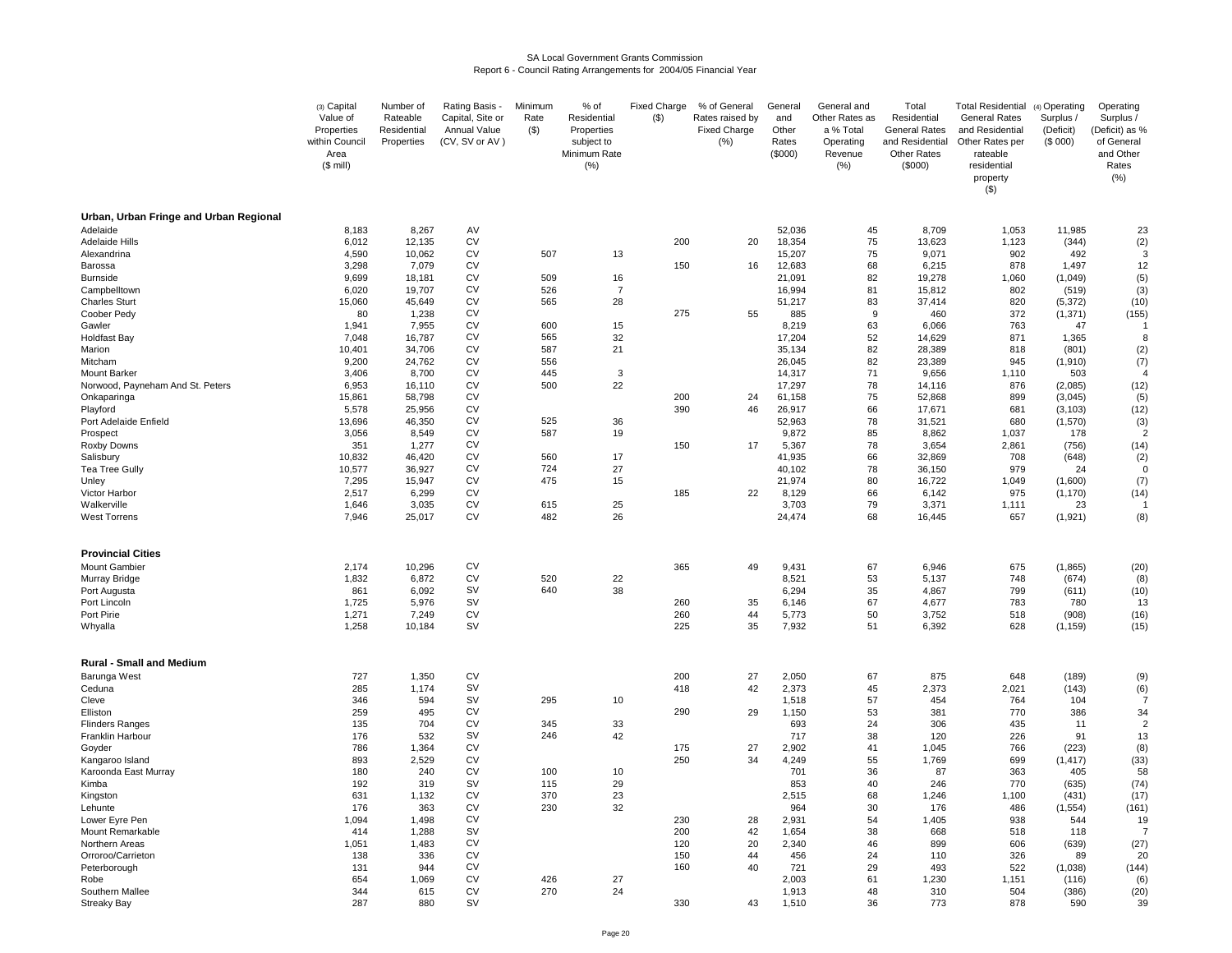#### SA Local Government Grants CommissionReport 6 - Council Rating Arrangements for 2004/05 Financial Year

|                                  | (3) Capital    | Number of   | Rating Basis -   | Minimum | % of           | <b>Fixed Charge</b> | % of General        | General | General and    | Total                | Total Residential (4) Operating |           | Operating      |
|----------------------------------|----------------|-------------|------------------|---------|----------------|---------------------|---------------------|---------|----------------|----------------------|---------------------------------|-----------|----------------|
|                                  | Value of       | Rateable    | Capital, Site or | Rate    | Residential    | ( \$)               | Rates raised by     | and     | Other Rates as | Residential          | <b>General Rates</b>            | Surplus / | Surplus /      |
|                                  | Properties     | Residential | Annual Value     | $($ \$) | Properties     |                     | <b>Fixed Charge</b> | Other   | a % Total      | <b>General Rates</b> | and Residential                 | (Deficit) | (Deficit) as % |
|                                  | within Council | Properties  | (CV, SV or AV)   |         | subject to     |                     | (% )                | Rates   | Operating      | and Residential      | Other Rates per                 | (S 000)   | of General     |
|                                  | Area           |             |                  |         | Minimum Rate   |                     |                     | (\$000) | Revenue        | <b>Other Rates</b>   | rateable                        |           | and Other      |
|                                  | $($$ mill)     |             |                  |         | (% )           |                     |                     |         | (% )           | (\$000)              | residential                     |           | Rates          |
|                                  |                |             |                  |         |                |                     |                     |         |                |                      | property                        |           | (% )           |
|                                  |                |             |                  |         |                |                     |                     |         |                |                      | $($ \$)                         |           |                |
| Tumby Bay                        | 600            | 967         | <b>SV</b>        |         |                | 270                 | 31                  | 2,120   | 57             | 942                  | 974                             | (447)     | (21)           |
| Yankalilla                       | 1,185          | 2,630       | <b>CV</b>        | 485     | 23             |                     |                     | 4,636   | 77             | 3,300                | 1,255                           | 40        | 1              |
|                                  |                |             |                  |         |                |                     |                     |         |                |                      |                                 |           |                |
| Rural - Large and Very Large     |                |             |                  |         |                |                     |                     |         |                |                      |                                 |           |                |
| Berri Barmera                    | 1,077          | 3,806       | CV               | 485     | 25             |                     |                     | 5,700   | 59             | 3,346                | 879                             | (431)     | (8)            |
| <b>Clare And Gilbert Valleys</b> | 1,725          | 2,657       | CV               | 413     | 26             |                     |                     | 5,431   | 62             | 1,840                | 693                             | (1, 242)  | (23)           |
| Coorong                          | 1,106          | 1,867       | CV               |         |                | 195                 | 21                  | 3,892   | 45             | 1,055                | 565                             | 373       | 10             |
| Copper Coast                     | 1,860          | 6,317       | CV               |         |                | 210                 | 36                  | 5,923   | 47             | 4,009                | 635                             | (814)     | (14)           |
| Grant                            | 1,767          | 2,172       | CV               | 360     | 36             |                     |                     | 4,444   | 52             | 929                  | 428                             | (1,779)   | (40)           |
| Light Regional                   | 2,011          | 3,479       | CV               | 500     | 27             |                     |                     | 7,660   | 77             | 3,295                | 947                             | (2,370)   | (31)           |
| Loxton Waikerie                  | 1,381          | 3,886       | CV               | 320     | $\overline{7}$ |                     |                     | 6,992   | 59             | 3,193                | 822                             | 787       | 11             |
| Mallala                          | 1,014          | 2,372       | CV               | 450     | 26             |                     |                     | 3,776   | 71             | 2,339                | 986                             | 359       | 10             |
| Mid Murray                       | 1,532          | 4,758       | <b>CV</b>        | 340     | 21             |                     |                     | 5,746   | 54             | 4,374                | 919                             | (217)     | (4)            |
| Naracoorte Lucindale             | 1,822          | 2,555       | CV               | 320     | 6              |                     |                     | 6,464   | 62             | 2,045                | 800                             | (3,886)   | (60)           |
| Renmark Paringa                  | 1,092          | 3,010       | <b>SV</b>        | 325     | 44             |                     |                     | 3,613   | 55             | 1,473                | 489                             | (461)     | (13)           |
| Tatiara                          | 1,676          | 1,812       | CV               | 190     | 11             |                     |                     | 5,796   | 67             | 1,715                | 946                             | (1, 132)  | (20)           |
| Wakefield Regional               | 1,340          | 2,091       | <b>CV</b>        |         |                | 150                 | 22                  | 3,358   | 41             | 855                  | 409                             | 155       | 5              |
| Wattle Range                     | 2,638          | 4,315       | CV               | 375     | 22             |                     |                     | 9,513   | 70             | 3,255                | 754                             | (4, 357)  | (46)           |
| Yorke Peninsula                  | 3,746          | 8,323       | <b>CV</b>        |         |                | 220                 | 37                  | 8,046   | 51             | 4,467                | 537                             | (3,736)   | (46)           |
|                                  |                |             |                  |         |                |                     |                     |         |                |                      |                                 |           |                |
| <b>State Total</b>               | 216,840        | 628,508     |                  |         |                |                     |                     | 774,697 |                | 522,270              |                                 | (39, 175) |                |
| State Average                    |                |             |                  | 436     | 16             | 231                 | 33                  |         | 66             |                      | 819                             |           | (5)            |

Source

South Australian Local Government Grants Commission - from council submitted Supplementary Returns to the Annual Financial Statements.

Notes 1. There may be differences from council Financial Statements and amounts shown in Supplementary Returns so as to enhance data consistency and comparability.

2. The information contained in this report is exclusively for council's internal use only. Any other use, disclosure or reproduction of this document is unauthorised.

3.Total Operating Revenue excludes gains on disposal of assets (which are included in the AAS27 calculation of Operating Revenue)

 4.The Operating Surplus/(Deficit) shown here is different from the AAS27 calculation of that measure in that it excludes revenue from gains on the disposal of assets as well as expenses from losses on the revaluation or disposal of assets.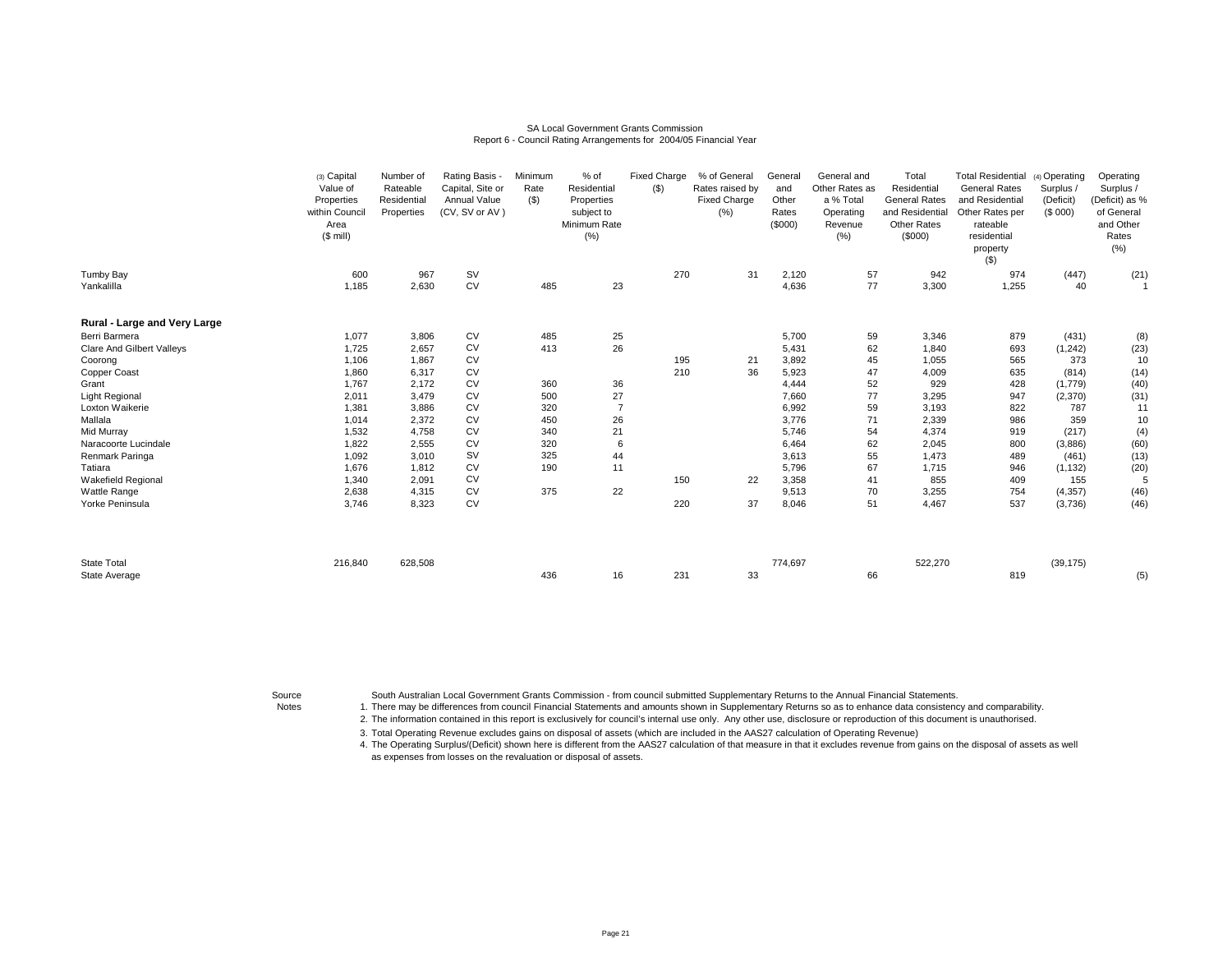## **Report 7 - Net Financial Liabilities Glossary**

## **Total Liabilities**

Includes:

Creditors / Payables, Employee Provisions, Borrowings, Overdraft, Finance Leases, Deposits Held & Other Liabilities

*As per SA LGGC Supplementary Return/Financial Statements*

### **Cash, Investments and Loans to Community Groups**

Includes:

Cash at Bank, Loans to Community Groups, Deposits / Investment with - LGFA, Banks and other Financial Institutions, Securities with Government authorities, Other Investments *As per SA LGGC Supplementary Return/Financial Statements* 

## **Receivables - Rates and Other**

Includes:

Rates debtors, Interest Receivable, Receivables related to sale of Non Current Assets, Other Debtors / Receivables / Accrued Income

 *As per SA LGGC Supplementary Return/Financial Statements*

## **Other Financial Assets**

Includes: Prepayments, Other Current Assets (excluding Inventories)  *As per SA LGGC Supplementary Return/Financial Statements* 

### **Total Financial Assets**

Cash, Investments and Loans to Community Groups (as above) *plus* Receivables - Rates and Other (as above) *plus* Other Financial Assets (as above)  *As per SA LGGC Supplementary Return/Financial Statements*

## **Net Financial Liabilities**

Total Liabilities (as above) *minus* Total Financial Assets (as above)  *As per SA LGGC Supplementary Return/Financial Statements*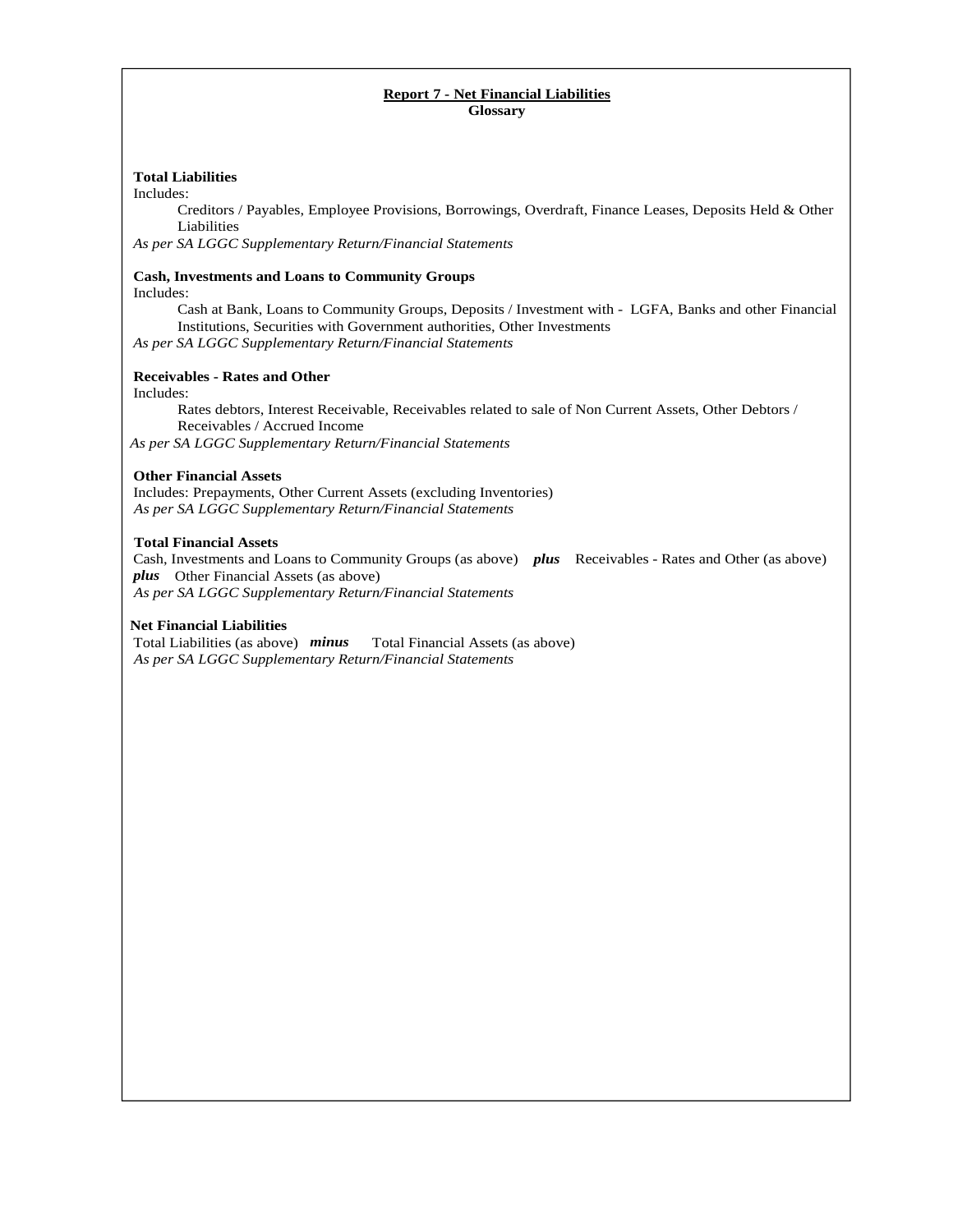#### SA Local Government Grants CommissionReport 7 - Net Financial Liabilities By Council for 2004/05 Financial Year

|                                        | <b>Total Liabilities</b><br>(\$000) | Cash,<br>Investments<br>and Loans to<br>Community<br>Groups<br>(\$000) | Receivables-<br>Rates and<br>Other<br>(\$000) | Other<br>Financial<br>Assets<br>(\$000) | Total<br><b>Financial</b><br><b>Assets</b><br>(\$000) | $(3)$ Net<br><b>Financial</b><br>Liabilities<br>(\$000) |
|----------------------------------------|-------------------------------------|------------------------------------------------------------------------|-----------------------------------------------|-----------------------------------------|-------------------------------------------------------|---------------------------------------------------------|
| Urban, Urban Fringe and Urban Regional |                                     |                                                                        |                                               |                                         |                                                       |                                                         |
| Adelaide                               | 42,219                              | 1,274                                                                  | 6,059                                         | 374                                     | 7.707                                                 | 34.512                                                  |
| <b>Adelaide Hills</b>                  | 10,359                              | 877                                                                    | 1,207                                         | 92                                      | 2,176                                                 | 8,183                                                   |
| Alexandrina<br>Barossa                 | 16,552<br>15,802                    | 4,891<br>13,259                                                        | 2,895<br>803                                  | $\mathbf 0$<br>572                      | 7,786<br>14,634                                       | 8,766<br>1.168                                          |
| <b>Burnside</b>                        | 7,449                               | 508                                                                    | 483                                           | 15                                      | 1,006                                                 | 6,443                                                   |
| Campbelltown                           | 3.688                               | 5.905                                                                  | 1.016                                         | 0                                       | 6.921                                                 | (3,233)                                                 |
| <b>Charles Sturt</b>                   | 38,682                              | 361                                                                    | 1,975                                         | 229                                     | 2,565                                                 | 36,117                                                  |
| Coober Pedy                            | 4,038                               | 333                                                                    | 522                                           | 243                                     | 1,098                                                 | 2,940                                                   |
| Gawler                                 | 10,363                              | 862                                                                    | 1,554                                         | 0                                       | 2,416                                                 | 7,947                                                   |
| <b>Holdfast Bay</b><br>Marion          | 27,431<br>17,053                    | 11,387<br>4,496                                                        | 2,464<br>1,013                                | 200<br>951                              | 14,051<br>6,460                                       | 13,380<br>10,593                                        |
| Mitcham                                | 13,589                              | 9,104                                                                  | 2,451                                         | 89                                      | 11,644                                                | 1,945                                                   |
| Mount Barker                           | 4,844                               | 6,495                                                                  | 1,858                                         | 58                                      | 8,411                                                 | (3, 567)                                                |
| Norwood, Payneham And St. Peters       | 19,513                              | 6,819                                                                  | 452                                           | 419                                     | 7.690                                                 | 11,823                                                  |
| Onkaparinga                            | 34,974                              | 1,719                                                                  | 6,012                                         | 400                                     | 8,131                                                 | 26,843                                                  |
| Playford<br>Port Adelaide Enfield      | 41,667<br>45,726                    | 6,100                                                                  | 2,791                                         | 371<br>363                              | 9,262                                                 | 32,405                                                  |
| Prospect                               | 4,199                               | 14,387<br>849                                                          | 4,358<br>486                                  | 319                                     | 19,108<br>1,654                                       | 26,618<br>2,545                                         |
| Roxby Downs                            | 1,092                               | 1,223                                                                  | 2,093                                         | 1,703                                   | 5,019                                                 | (3,927)                                                 |
| Salisbury                              | 36,378                              | 6,940                                                                  | 2,129                                         | 63                                      | 9,132                                                 | 27,246                                                  |
| Tea Tree Gully                         | 20,973                              | 4,836                                                                  | 1,433                                         | 90                                      | 6,359                                                 | 14,614                                                  |
| Unley                                  | 20,619                              | 5,818                                                                  | 1,259                                         | 53                                      | 7,130                                                 | 13,489                                                  |
| Victor Harbor<br>Walkerville           | 13,095<br>3,586                     | 7,396<br>1,773                                                         | 688<br>35                                     | 2<br>90                                 | 8,086<br>1,898                                        | 5,009<br>1,688                                          |
| <b>West Torrens</b>                    | 30,215                              | 6,640                                                                  | 1,799                                         | 136                                     | 8,575                                                 | 21,640                                                  |
| <b>Provincial Cities</b>               |                                     |                                                                        |                                               |                                         |                                                       |                                                         |
| Mount Gambier                          | 7,673                               | 7,187                                                                  | 580                                           | 50                                      | 7,817                                                 | (144)                                                   |
| Murray Bridge                          | 14,755                              | 5,358                                                                  | 909                                           | 386                                     | 6,653                                                 | 8.102                                                   |
| Port Augusta                           | 8,699                               | 2,635                                                                  | 1,001                                         | 10                                      | 3,645                                                 | 5,053                                                   |
| Port Lincoln<br>Port Pirie             | 1,795<br>3,706                      | 1,860<br>3,924                                                         | 744<br>545                                    | 72<br>131                               | 2,676<br>4,600                                        | (881)<br>(894)                                          |
| Whyalla                                | 6,596                               | 6,588                                                                  | 1,141                                         | 19                                      | 7,749                                                 | (1, 153)                                                |
| <b>Rural - Small and Medium</b>        |                                     |                                                                        |                                               |                                         |                                                       |                                                         |
| Barunga West                           | 2,558                               | 1,092                                                                  | 81                                            | 35                                      | 1,208                                                 | 1,350                                                   |
| Ceduna<br>Cleve                        | 2,257                               | 1,014<br>497                                                           | 235                                           | 12<br>$\overline{7}$                    | 1,261                                                 | 996                                                     |
| Elliston                               | 1,003<br>338                        | 418                                                                    | 82<br>100                                     | $\mathbf 0$                             | 586<br>518                                            | 417<br>(180)                                            |
| <b>Flinders Ranges</b>                 | 2,132                               | 1,731                                                                  | 72                                            | 3                                       | 1,805                                                 | 327                                                     |
| Franklin Harbour                       | 512                                 | 344                                                                    | 146                                           | 32                                      | 522                                                   | (10)                                                    |
| Goyder                                 | 2,254                               | 1,179                                                                  | 182                                           | 124                                     | 1,486                                                 | 769                                                     |
| Kangaroo Island                        | 4,315                               | 1,675                                                                  | 601                                           | 15                                      | 2,291                                                 | 2,024                                                   |
| Karoonda East Murray<br>Kimba          | 651<br>694                          | 1,447<br>478                                                           | 67<br>47                                      | $\overline{7}$<br>8                     | 1,522<br>532                                          | (870)<br>161                                            |
| Kingston                               | 3,592                               | 776                                                                    | 128                                           | $\mathbf 0$                             | 903                                                   | 2,688                                                   |
| Lehunte                                | 293                                 | 1,763                                                                  | 244                                           | $\mathbf 0$                             | 2,008                                                 | (1,715)                                                 |
| Lower Eyre Pen                         | 3,289                               | 3,229                                                                  | 386                                           | 0                                       | 3,615                                                 | (326)                                                   |
| Mount Remarkable                       | 1,567                               | 1,173                                                                  | 108                                           | $\mathbf 0$                             | 1,281                                                 | 285                                                     |
| Northern Areas                         | 5,074                               | 2,815                                                                  | 430                                           | $\Omega$                                | 3,245                                                 | 1,828                                                   |
| Orroroo/Carrieton<br>Peterborough      | 592<br>569                          | 1,369<br>1,297                                                         | 54<br>71                                      | 17<br>89                                | 1,440<br>1,457                                        | (848)<br>(888)                                          |
| Robe                                   | 2,760                               | 195                                                                    | 87                                            | $\mathbf 0$                             | 282                                                   | 2,478                                                   |
| Southern Mallee                        | 2,660                               | 721                                                                    | 191                                           | $\mathbf{1}$                            | 913                                                   | 1.747                                                   |
| <b>Streaky Bay</b>                     | 1,857                               | 931                                                                    | 122                                           | 11                                      | 1.064                                                 | 793                                                     |
| <b>Tumby Bay</b>                       | 1,195                               | 2,225                                                                  | 191                                           | $\mathbf 0$                             | 2,416                                                 | (1, 221)                                                |
| Yankalilla                             | 5,909                               | 1,349                                                                  | 461                                           | $\mathbf{1}$                            | 1,811                                                 | 4,098                                                   |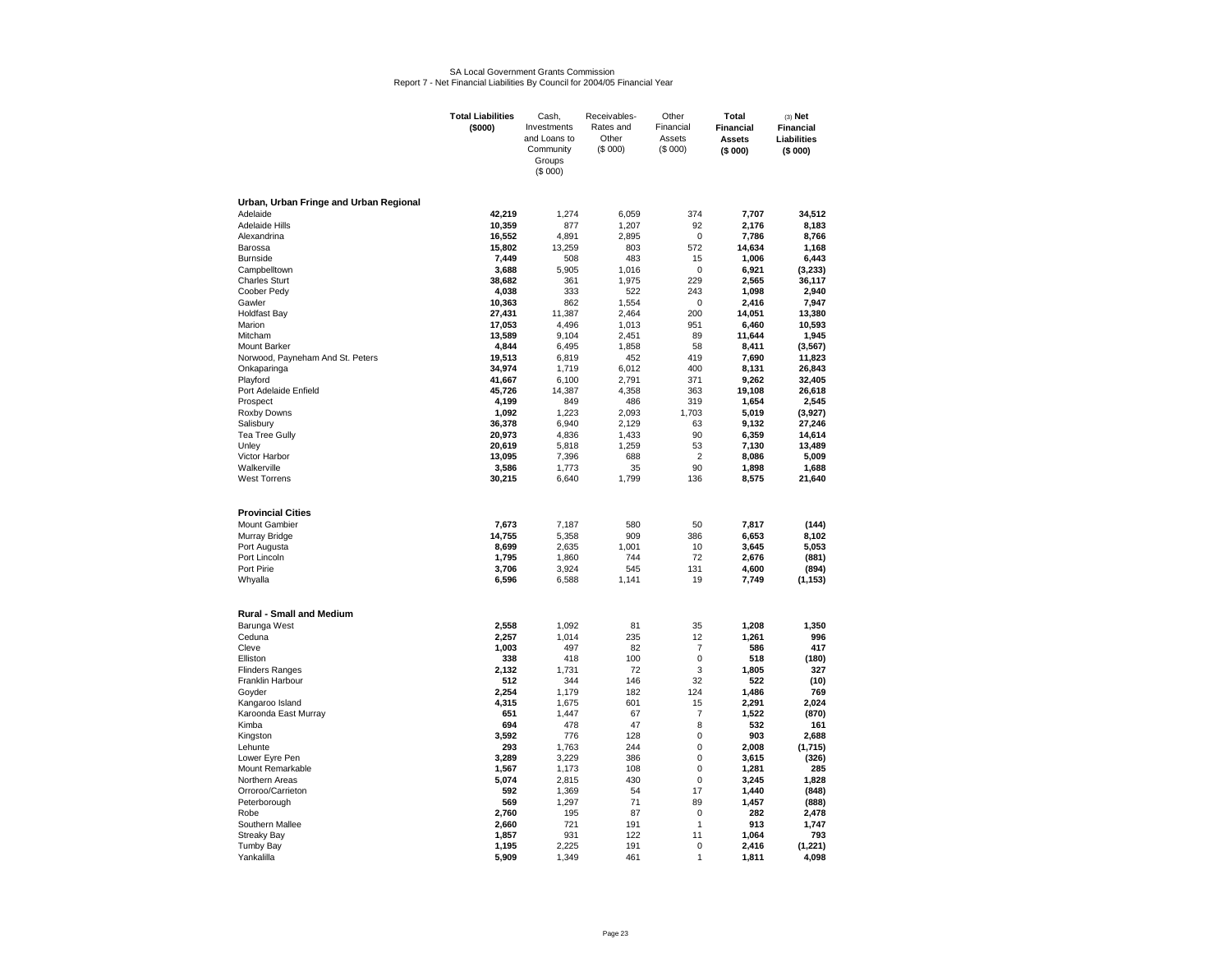#### SA Local Government Grants CommissionReport 7 - Net Financial Liabilities By Council for 2004/05 Financial Year

|                              | <b>Total Liabilities</b><br>(\$000) | Cash,<br>Investments<br>and Loans to<br>Community<br>Groups<br>(\$000) | Receivables-<br>Rates and<br>Other<br>(\$000) | Other<br>Financial<br>Assets<br>(S 000) | Total<br><b>Financial</b><br><b>Assets</b><br>(\$000) | $(3)$ Net<br><b>Financial</b><br>Liabilities<br>(\$000) |  |
|------------------------------|-------------------------------------|------------------------------------------------------------------------|-----------------------------------------------|-----------------------------------------|-------------------------------------------------------|---------------------------------------------------------|--|
| Rural - Large and Very Large |                                     |                                                                        |                                               |                                         |                                                       |                                                         |  |
| Berri Barmera                | 4,497                               | 3,204                                                                  | 767                                           | 73                                      | 4,043                                                 | 454                                                     |  |
| Clare And Gilbert Valleys    | 4,476                               | 4,411                                                                  | 356                                           | $\mathbf 0$                             | 4,767                                                 | (291)                                                   |  |
| Coorong                      | 2,390                               | 2,281                                                                  | 502                                           | 19                                      | 2,802                                                 | (412)                                                   |  |
| Copper Coast                 | 5,022                               | 2,314                                                                  | 622                                           | 25                                      | 2,961                                                 | 2,061                                                   |  |
| Grant                        | 3,397                               | 6,997                                                                  | 710                                           | 17                                      | 7,724                                                 | (4, 327)                                                |  |
| Light Regional               | 9,152                               | 4.510                                                                  | 470                                           | 55                                      | 5,035                                                 | 4,117                                                   |  |
| Loxton Waikerie              | 13,487                              | 4,209                                                                  | 450                                           | 153                                     | 4,812                                                 | 8,675                                                   |  |
| Mallala                      | 4,265                               | 1,416                                                                  | 258                                           | 262                                     | 1,936                                                 | 2,329                                                   |  |
| Mid Murray                   | 7,176                               | 3.047                                                                  | 781                                           | 31                                      | 3,859                                                 | 3,317                                                   |  |
| Naracoorte Lucindale         | 3,295                               | 245                                                                    | 633                                           | 13                                      | 890                                                   | 2,405                                                   |  |
| Renmark Paringa              | 1,438                               | 2.184                                                                  | 475                                           | 36                                      | 2,695                                                 | (1, 257)                                                |  |
| Tatiara                      | 3,617                               | 3,332                                                                  | 248                                           | 42                                      | 3,622                                                 | (5)                                                     |  |
| Wakefield Regional           | 3,378                               | 2,176                                                                  | 559                                           | 96                                      | 2,831                                                 | 547                                                     |  |
| Wattle Range                 | 10,608                              | 1,698                                                                  | 987                                           | 0                                       | 2,685                                                 | 7,923                                                   |  |
| Yorke Peninsula              | 8,873                               | 4,107                                                                  | 679                                           | 228                                     | 5,014                                                 | 3,860                                                   |  |
| <b>State Total</b>           | 658,471                             | 225.652                                                                | 65,337                                        | 8,911                                   | 299,900                                               | 358,570                                                 |  |

| Source       | South Australian Local Government Grants Commission - from council submitted Supplementary Returns to the Annual<br><b>Financial Statements.</b>                           |
|--------------|----------------------------------------------------------------------------------------------------------------------------------------------------------------------------|
| <b>Notes</b> | 1. There may be differences from council Financial Statements and amounts shown in Supplementary Returns so as to<br>enhance data consistency and comparability.           |
|              | 2. The information contained in this report is exclusively for council's internal use only. Any other use, disclosure or<br>reproduction of this document is unauthorised. |

3. Net Financial Liabilities equals Total Liabilities less Non-Equity Financial Assets (being cash, investments, loans to community groups, receivables, prepayments etc.)

4. Totals may not balance due to rounding.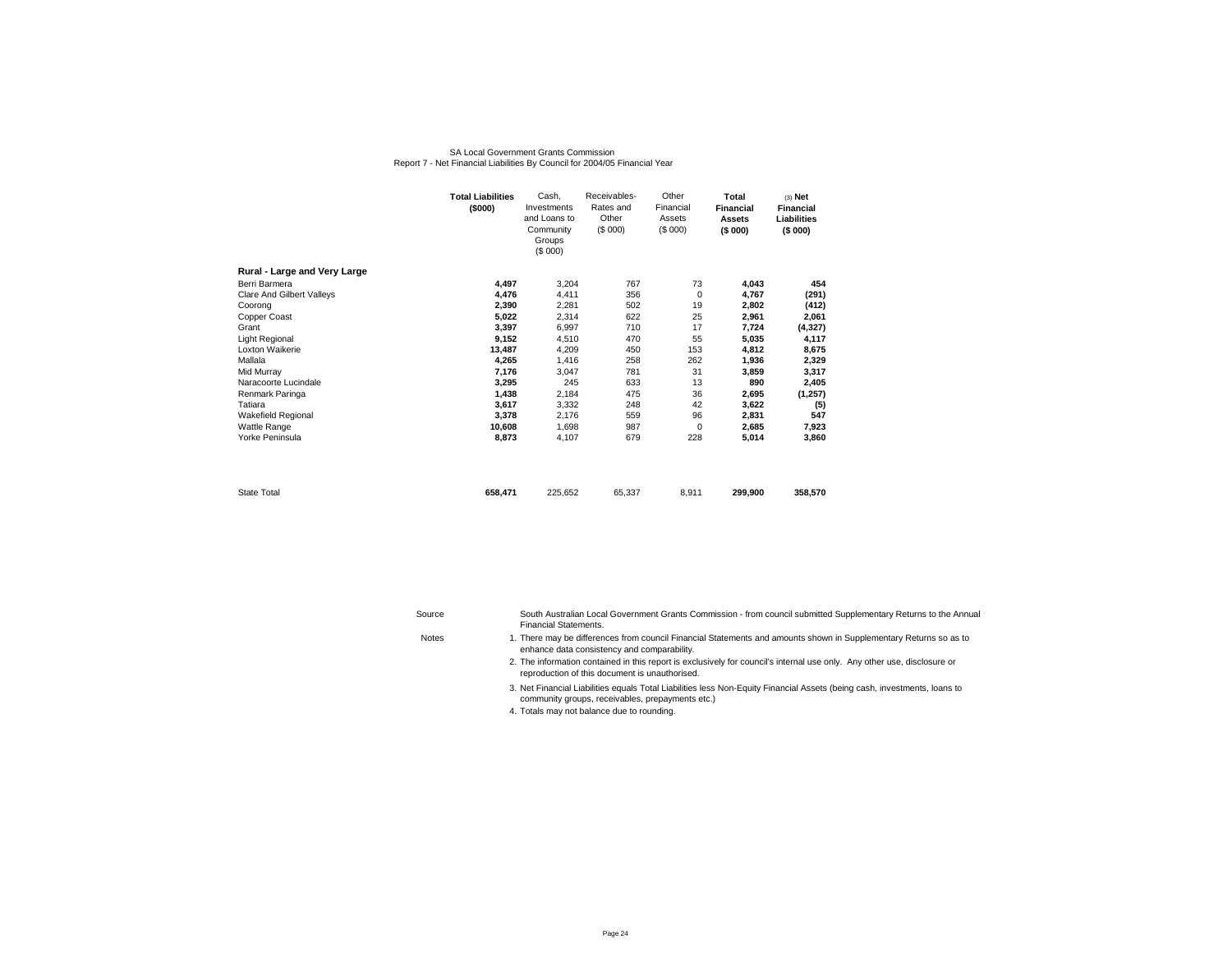## **Report 8 – Key Financial Performance and Position Measures/ Indicators Glossary**

## **Total Rate Revenue Inc/Dec from 2003-04 to 2004-05**

 Total Rates 2003-2004 *minus* Total Rates 2004-2005 *divide by* Total Operating Revenue 2003-2004 *Multiply by 100*

 *As per SA LGGC Supplementary Return/Financial Statements* 

## **Operating Surplus / (Deficit)**

Total Operating Revenue (Excluding Gain on Disposal of Assets) *minus* Total Operating Expenses (Excluding Book Losses on Revaluation of Assets and/ or Disposal of Assets *As per SA LGGC Supplementary Return/Financial Statements* 

## **Operating Surplus / (Deficit) as a Percentage of General and Other Rates**

 Operating Surplus / (Deficit) *(See Above) divide* General and Other Rates *(See Above) multiply by* 100  *As per SA LGGC Supplementary Return/Financial Statements*

## **Net Outlays on Non-Financial Assets**

 Capital Investment Expenditure (see report 4) *minus* Sub Total (see report 4)  *As per SA LGGC Supplementary Return/Financial Statements* 

## **Net Lending/ (Borrowing)**

Operating Surplus / (Deficit) *minus* Net Outlays on Non-Financial Assets  *As per SA LGGC Supplementary Return/Financial Statements* 

## **Net Financial Liabilities**

Total Liabilities (see report 7) *minus* Total Financial Assets (see report 7)  *As per SA LGGC Supplementary Return/Financial Statements* 

## **Net Financial Liabilities as % of Total Operating Revenue**

 Net Financial Liabilities (see report 7) *divide* Total Operating Revenue (Excluding Gains on Disposal of Assets) (See Report 2) *multiply by* 100

 *As per SA LGGC Supplementary Return/Financial Statements* 

## **Net Interest Expenses as % of Operating Revenue**

Interest Expense (see report 3) *minus* Interest Revenue (see report 2) *divide by* Total Operating Revenue (see report 2)  *As per SA LGGC Supplementary Return/Financial Statements*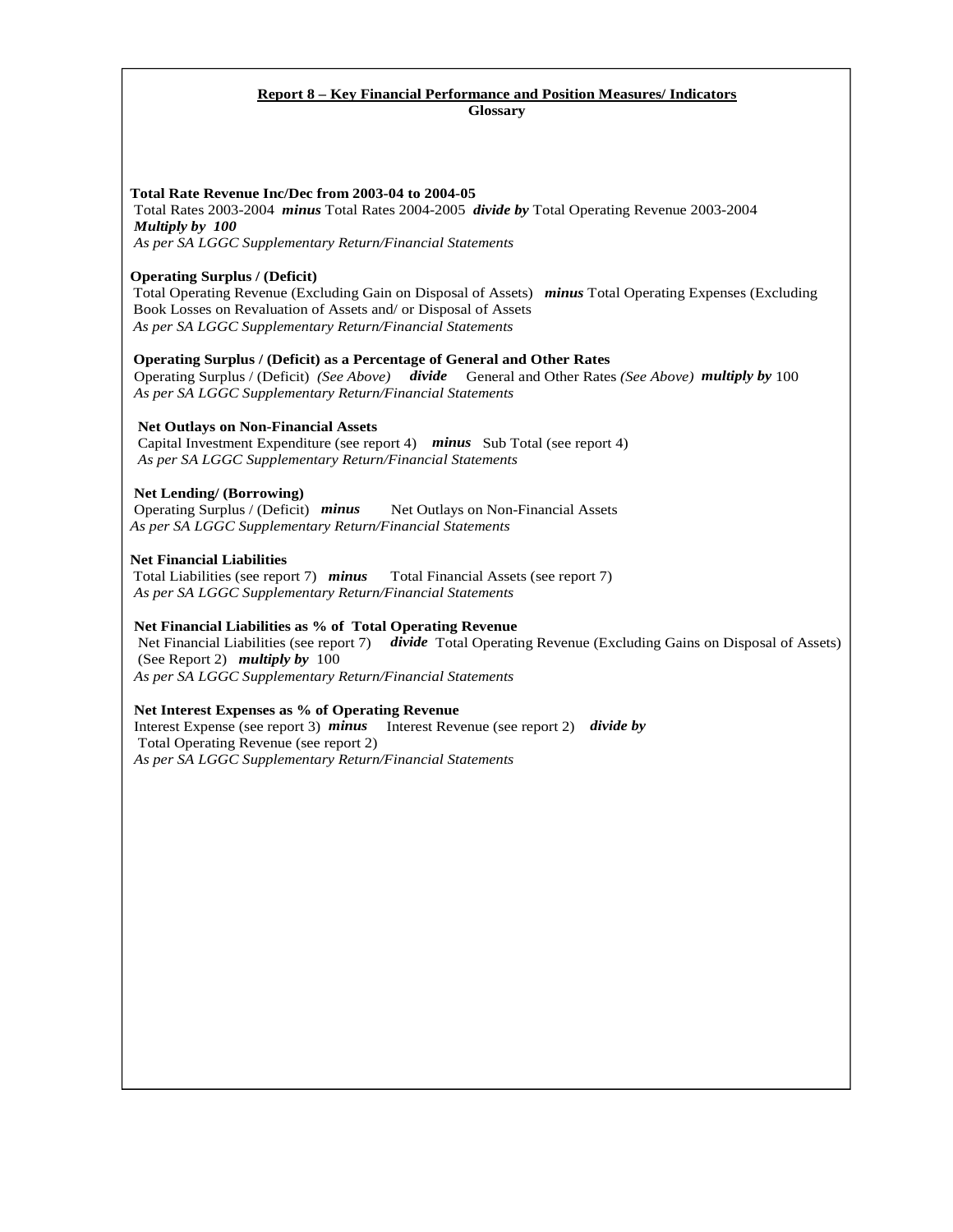# SA Local Government Grants Commission Report 8 - Key Financial Performance and Position Measures/ Indicators for 2004/05 Financial Year

|                                         | Total Rate Revenue (3) Operating<br>Increase / (Decrease)<br>from 2003-04<br>to 2004-05<br>(% ) | Surplus /<br>(Deficit)<br>(S 000) | Operating<br>Surplus /<br>(Deficit) as %<br>of General and<br>Other Rates<br>(% ) | on Non-<br>Financial<br>Assets<br>(\$000) | (4) Net Outlays (5) Net Lending/<br>(Borrowing)<br>(\$000) | Net Financial<br>Liabilities<br>(\$000) | Net Financial<br><b>Total Operating</b><br>Revenue<br>(% ) | Net Interest<br>Liabilities as % of Expenses as % of<br><b>Total Operating</b><br>Revenue<br>(%) |
|-----------------------------------------|-------------------------------------------------------------------------------------------------|-----------------------------------|-----------------------------------------------------------------------------------|-------------------------------------------|------------------------------------------------------------|-----------------------------------------|------------------------------------------------------------|--------------------------------------------------------------------------------------------------|
| Urban, Urban Fringe and Urban Regional  |                                                                                                 |                                   |                                                                                   |                                           |                                                            |                                         |                                                            |                                                                                                  |
| Adelaide                                | 14.6                                                                                            | 11,985                            | 23                                                                                | 15,232                                    | (3, 247)                                                   | 34,512                                  | 30                                                         | 0.7                                                                                              |
| <b>Adelaide Hills</b><br>Alexandrina    | 7.6<br>10.6                                                                                     | (344)<br>492                      | (2)<br>3                                                                          | (1, 177)                                  | 834                                                        | 8,183<br>8,766                          | 33<br>43                                                   | 0.8<br>2.1                                                                                       |
| Barossa                                 | 8.0                                                                                             | 1,497                             | 12                                                                                | (803)<br>468                              | 1,295<br>1,029                                             | 1,168                                   | 6                                                          | 0.4                                                                                              |
| <b>Burnside</b>                         | 9.5                                                                                             | (1,049)                           | (5)                                                                               | (533)                                     | (516)                                                      | 6,443                                   | 25                                                         | 0.7                                                                                              |
| Campbelltown                            | 7.1                                                                                             | (519)                             | (3)                                                                               | 2,033                                     | (2, 552)                                                   | (3,233)                                 | (15)                                                       | (2.0)                                                                                            |
| <b>Charles Sturt</b><br>Coober Pedy     | 7.5<br>0.6                                                                                      | (5, 372)<br>(1, 371)              | (10)<br>(155)                                                                     | (5,870)<br>(931)                          | 498<br>(440)                                               | 36,117<br>2,940                         | 58<br>32                                                   | 1.6<br>1.4                                                                                       |
| Gawler                                  | 6.2                                                                                             | 47                                | $\overline{1}$                                                                    | (864)                                     | 911                                                        | 7,947                                   | 61                                                         | 4.7                                                                                              |
| <b>Holdfast Bay</b>                     | 9.4                                                                                             | 1,365                             | 8                                                                                 | 3,123                                     | (1,758)                                                    | 13,380                                  | 40                                                         | 1.7                                                                                              |
| Marion                                  | 6.7                                                                                             | (801)                             | (2)                                                                               | (2,763)                                   | 1,962                                                      | 10,593                                  | 25                                                         | 0.5                                                                                              |
| Mitcham<br><b>Mount Barker</b>          | 8.4<br>10.6                                                                                     | (1,910)<br>503                    | (7)<br>$\overline{4}$                                                             | (2, 243)<br>(2,727)                       | 333<br>3,230                                               | 1,945<br>(3, 567)                       | 6<br>(18)                                                  | (0.2)<br>(0.2)                                                                                   |
| Norwood, Payneham And St. Peters        | 6.3                                                                                             | (2,085)                           | (12)                                                                              | 1,457                                     | (3, 542)                                                   | 11,823                                  | 54                                                         | 3.0                                                                                              |
| Onkaparinga                             | 6.3                                                                                             | (3,045)                           | (5)                                                                               | (212)                                     | (2,833)                                                    | 26,843                                  | 33                                                         | 1.2                                                                                              |
| Playford                                | 8.2                                                                                             | (3, 103)                          | (12)                                                                              | (7, 419)<br>(476)                         | 4,316                                                      | 32.405<br>26,618                        | 79<br>39                                                   | 4.4<br>1.6                                                                                       |
| Port Adelaide Enfield<br>Prospect       | 5.3<br>7.7                                                                                      | (1,570)<br>178                    | (3)<br>$\overline{2}$                                                             | (68)                                      | (1,094)<br>246                                             | 2,545                                   | 22                                                         | 0.7                                                                                              |
| Roxby Downs                             | 5.4                                                                                             | (756)                             | (14)                                                                              | (1, 723)                                  | 967                                                        | (3,927)                                 | (57)                                                       | (0.9)                                                                                            |
| Salisbury                               | 8.6                                                                                             | (648)                             | (2)                                                                               | (1, 840)                                  | 1,192                                                      | 27,246                                  | 43                                                         | 1.9                                                                                              |
| Tea Tree Gully                          | 6.8<br>5.9                                                                                      | 24<br>(1,600)                     | $\mathbf 0$<br>(7)                                                                | (5, 131)<br>(3,219)                       | 5,155<br>1,619                                             | 14,614<br>13,489                        | 28<br>49                                                   | 1.6<br>3.0                                                                                       |
| Unley<br>Victor Harbor                  | 8.2                                                                                             | (1, 170)                          | (14)                                                                              | (3,956)                                   | 2,786                                                      | 5,009                                   | 40                                                         | 2.2                                                                                              |
| Walkerville                             | 9.0                                                                                             | 23                                | $\overline{1}$                                                                    | 799                                       | (776)                                                      | 1,688                                   | 36                                                         | 0.7                                                                                              |
| <b>West Torrens</b>                     | 6.6                                                                                             | (1,921)                           | (8)                                                                               | 1,838                                     | (3,759)                                                    | 21,640                                  | 61                                                         | 1.9                                                                                              |
| <b>Provincial Cities</b>                |                                                                                                 |                                   |                                                                                   |                                           |                                                            |                                         |                                                            |                                                                                                  |
| <b>Mount Gambier</b>                    | 7.0                                                                                             | (1,865)                           | (20)                                                                              | (537)                                     | (1,328)                                                    | (144)                                   | (1)                                                        | (0.3)                                                                                            |
| Murray Bridge                           | 10.2                                                                                            | (674)                             | (8)                                                                               | 3,433                                     | (4, 107)                                                   | 8,102                                   | 50                                                         | 1.7                                                                                              |
| Port Augusta                            | 8.7                                                                                             | (611)                             | (10)                                                                              | (949)                                     | 339                                                        | 5,053                                   | 28                                                         | 0.9                                                                                              |
| Port Lincoln<br>Port Pirie              | 4.7<br>8.3                                                                                      | 780<br>(908)                      | 13<br>(16)                                                                        | 1,312<br>(2, 569)                         | (532)<br>1,661                                             | (881)<br>(894)                          | (10)<br>(8)                                                | (2.1)<br>(0.2)                                                                                   |
| Whyalla                                 | 11.4                                                                                            | (1, 159)                          | (15)                                                                              | (2, 329)                                  | 1,170                                                      | (1, 153)                                | (7)                                                        | (0.2)                                                                                            |
| <b>Rural - Small and Medium</b>         |                                                                                                 |                                   |                                                                                   |                                           |                                                            |                                         |                                                            |                                                                                                  |
| Barunga West                            | 11.8                                                                                            | (189)                             | (9)                                                                               | (52)                                      | (137)                                                      | 1,350                                   | 44                                                         | 2.9                                                                                              |
| Ceduna                                  | 14.6                                                                                            | (143)                             | (6)                                                                               | (938)                                     | 795                                                        | 996                                     | 19                                                         | 1.3                                                                                              |
| Cleve<br>Elliston                       | 11.5<br>12.1                                                                                    | 104<br>386                        | $\overline{7}$<br>34                                                              | 940<br>142                                | (836)<br>244                                               | 417<br>(180)                            | 16<br>(8)                                                  | (0.9)<br>(0.0)                                                                                   |
| <b>Flinders Ranges</b>                  | 1.2                                                                                             | 11                                | $\overline{2}$                                                                    | 729                                       | (718)                                                      | 327                                     | 11                                                         | 0.1                                                                                              |
| Franklin Harbour                        | 4.7                                                                                             | 91                                | 13                                                                                | 707                                       | (616)                                                      | (10)                                    | (1)                                                        | (2.2)                                                                                            |
| Goyder                                  | 8.2                                                                                             | (223)                             | (8)                                                                               | (1,056)                                   | 833                                                        | 769                                     | 11                                                         | 1.0                                                                                              |
| Kangaroo Island<br>Karoonda East Murray | 15.2<br>6.3                                                                                     | (1, 417)<br>405                   | (33)<br>58                                                                        | (1, 297)<br>94                            | (120)<br>311                                               | 2,024<br>(870)                          | 26<br>(44)                                                 | 1.3<br>(3.8)                                                                                     |
| Kimba                                   | 4.6                                                                                             | (635)                             | (74)                                                                              | (484)                                     | (151)                                                      | 161                                     | 8                                                          | (1.6)                                                                                            |
| Kingston                                | 7.0                                                                                             | (431)                             | (17)                                                                              | (1, 135)                                  | 704                                                        | 2,688                                   | 73                                                         | 3.2                                                                                              |
| Lehunte<br>Lower Eyre Pen               | 1.9<br>8.6                                                                                      | (1,554)<br>544                    | (161)<br>19                                                                       | (1, 559)<br>(125)                         | 6<br>669                                                   | (1,715)<br>(326)                        | (53)<br>(6)                                                | (2.8)<br>(0.2)                                                                                   |
| Mount Remarkable                        | 26.3                                                                                            | 118                               | $\overline{7}$                                                                    | (484)                                     | 602                                                        | 285                                     | 6                                                          | 0.6                                                                                              |
| Northern Areas                          | 6.7                                                                                             | (639)                             | (27)                                                                              | 397                                       | (1,036)                                                    | 1,828                                   | 36                                                         | (0.1)                                                                                            |
| Orroroo/Carrieton                       | 0.4                                                                                             | 89                                | 20                                                                                | 13                                        | 76                                                         | (848)                                   | (45)                                                       | (3.5)                                                                                            |
| Peterborough<br>Robe                    | 4.5<br>7.3                                                                                      | (1,038)<br>(116)                  | (144)<br>(6)                                                                      | (1,008)<br>200                            | (30)<br>(316)                                              | (888)<br>2,478                          | (36)<br>76                                                 | (2.5)<br>3.5                                                                                     |
| Southern Mallee                         | 2.2                                                                                             | (386)                             | (20)                                                                              | (24)                                      | (362)                                                      | 1,747                                   | 44                                                         | 1.9                                                                                              |
| <b>Streaky Bay</b>                      | 7.5                                                                                             | 590                               | 39                                                                                | 1,165                                     | (575)                                                      | 793                                     | 19                                                         | (0.9)                                                                                            |
| <b>Tumby Bay</b>                        | 6.9                                                                                             | (447)                             | (21)                                                                              | (1, 237)                                  | 790                                                        | (1,221)                                 | (33)                                                       | (2.0)                                                                                            |
| Yankalilla                              | 16.1                                                                                            | 40                                |                                                                                   | 1,433                                     | (1, 393)                                                   | 4,098                                   | 68                                                         | 3.1                                                                                              |